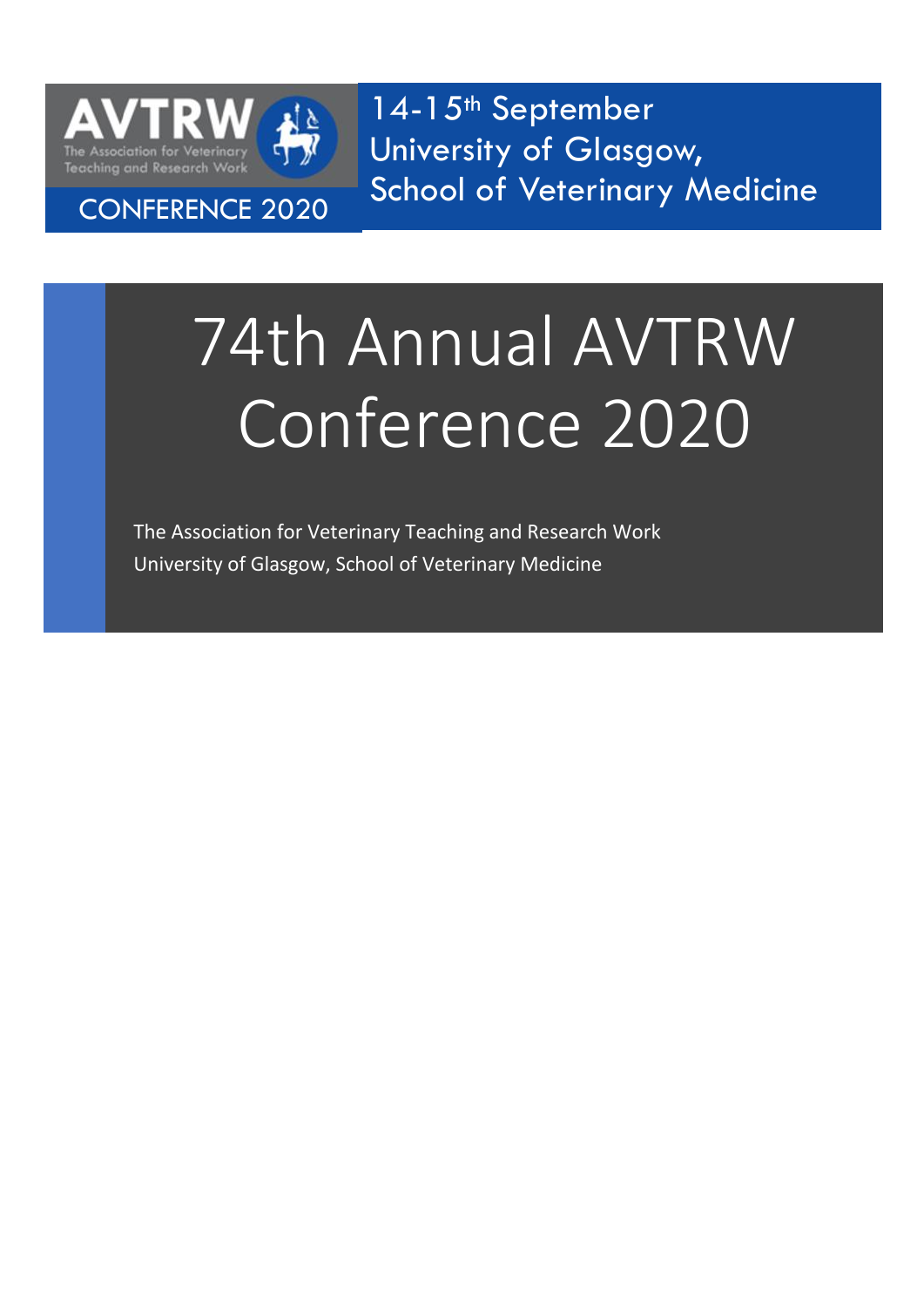**AVTRW Annual Meeting 2020** 



# **Table of Contents**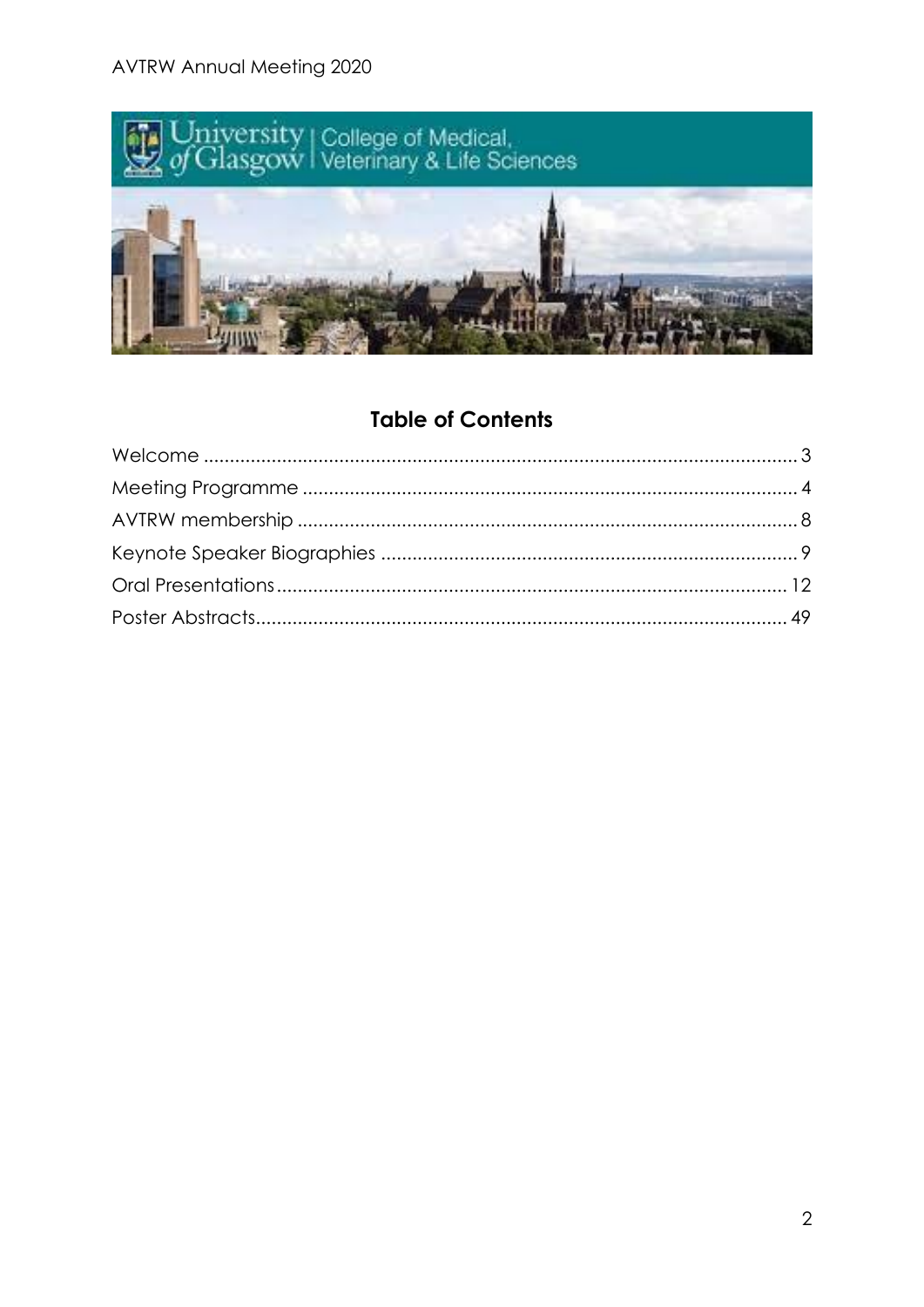# **Welcome**

<span id="page-2-0"></span>Welcome to the 74<sup>th</sup> AVTRW Annual Conference, the first virtual conference of the society, broadcasted from the University of Glasgow, School of Veterinary Medicine. I know everyone says it, but it has been and still is, a challenging year. However, I feel we should all focus on the many opportunities that periods of great changes bring, like the flexibility allowed by working remotely, the idea of re-prioritising our time and goals and to value the important things in life more.

For our society, the changes have meant that, for the first year, the AVTRW conference is held virtually. Although a lot it's lost from not being able to socialise directly, as many connections are made at the social night on Monday as well as during breaks, it also means more people have been able to join us and costs for the delegates have obviously been much lower.

The program that our speakers have all contributed to shape is truly engaging and diverse and we hope that you will enjoy these two days.

All the best,

Valentina Busin

AVTRW President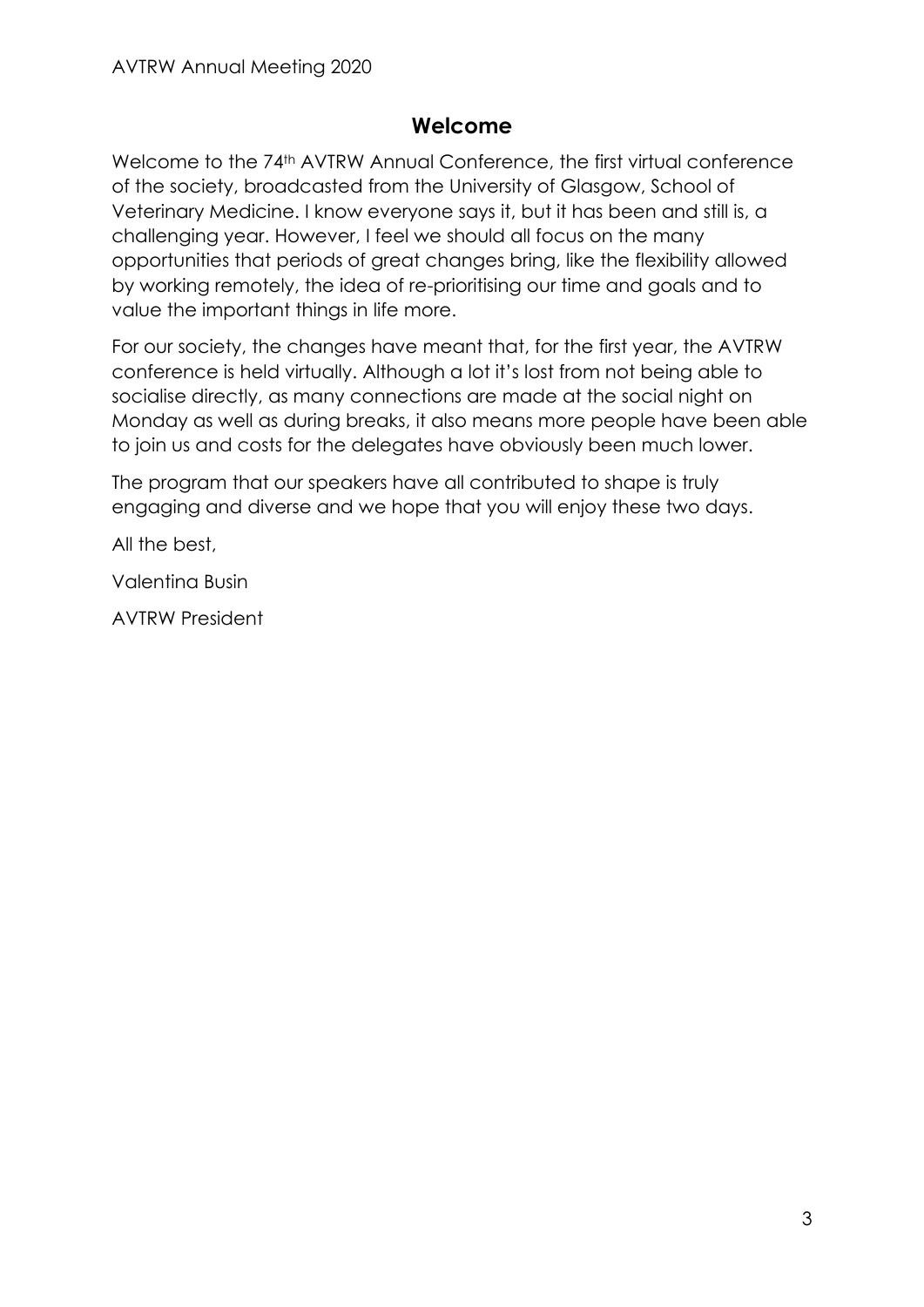# **Meeting Programme**

# <span id="page-3-0"></span>**Monday 14th September**

09:30 - 09.45Welcome addresses (Valentina Busin, AVTRW President; Ewan Cameron, Head of School)

09:45 - 10.00Virtual tour of the University of Glasgow, School of Veterinary Medicine

# **Session 1. Bringing research to the end-users (impact) and diagnostics.**

Chair: McNeilly Tom

10.00 - 10:45Keynote 1. Eckersall David: Veterinary Ventures in Technology Transfer: Biochemical Biomarkers to Developing Diagnostics for End Users.

10:45 - 11:00O1. Ayala Carlos: Impact and engagement: communicating research in a multi-cultural and multi-disciplinary environment.

11:00 - 11.15O2. Maughan Jones Charlotte: 'X-ray vision' – Advanced x-ray imaging, the future of medical diagnostics?

11.15 - 11.30 O3. Morgan Genever: A Dog's Dinner: A survey investigating diet choices among UK dog owners.

11:30 - 11:45 Coffee break

11:45 - 12:00O4. Linardopoulou Konstantina: Lameness detection in dairy cows: Evaluation of the agreement and repeatability of mobility scoring.

12:00 - 12:15O5. Donlon John Denis: Agreement between Thoracic Ultrasound and a Clinical scoring system in preweaned Irish dairy calves.

12:15 - 12:30O6. Montout Axel: Accurate and interpretable prediction of poor health in small ruminants with accelerometers and machine learning.

12:30 - 12:45O7. Macdonald Bethany: The effect of immediate post-birth analgesia provision on the expression of social behaviours in neonatal Holstein dairy calves.

12:45 - 13:00O8. Kilgour Ashleigh J: Physiological and behavioural impacts of summer rugging on horses in a temperature climate.

13:00 - 14:00Lunch break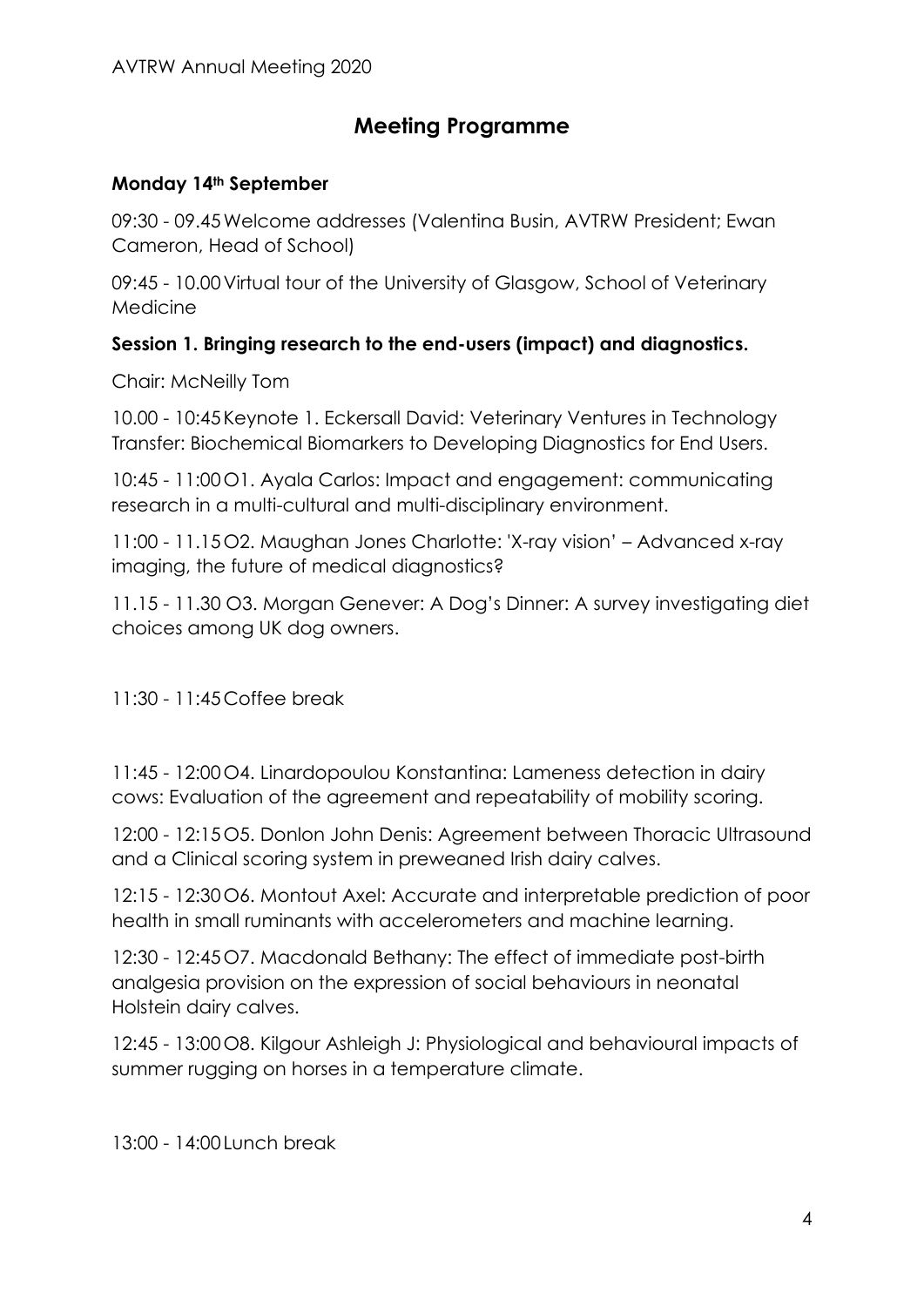## **Session 2. Teaching the new generation of professionals.**

Chair: Gladden Nicola

14:00 - 14:45Keynote 2. Hammond Jennifer. Training for uncertainty in Veterinary Education

14:45 - 15:00O9. Debenham John: eClinic – A gamified case simulator.

15:00 - 15:15O10. Driver Emma: Development of an Undergraduate Veterinary Leadership Framework.

15:15 - 15:30 Coffee break

15:30 - 15:45 O11. Watson Fraje: Evolving EMS – adapting learning to suit an ever-changing world. A case study of the "UCL 2020 Veterinary Research Undergraduate Programme".

15:45 - 16:00 O12. Tasker Alex: The 21st Century Vet: Non-clinical EMS for building cross-disciplinary research engagement in veterinary undergraduates.

16:00 - 16:15O13. Wood Sarah: Directly Observed Procedural Skill (DOPS) assessment of clinical examination skills in cattle: student perceptions.

16:15 - 16:30O14. Woollatt Sarah: Teaching at arm's length: a farm clinician's view.

16:30 - 16:45O15. Borkowski Emma: Playing with parasites in a pandemic: A new teaching tool.

17:00 Flash poster presentation

# **Tuesday 15th September**

09:45 - 10:00Welcoming back to the second day. Professor the Lord Trees.

## **Session 3. Surveillance.**

Chair: Martineau Henny

10.00 - 10:45Keynote 3: Carty Helen. Surveillance shouldn't sit in a silo.

10:45 - 11:00O16. Clarke AnneMarie: Prioritisation of Animal Health Surveillance Activities in Ireland.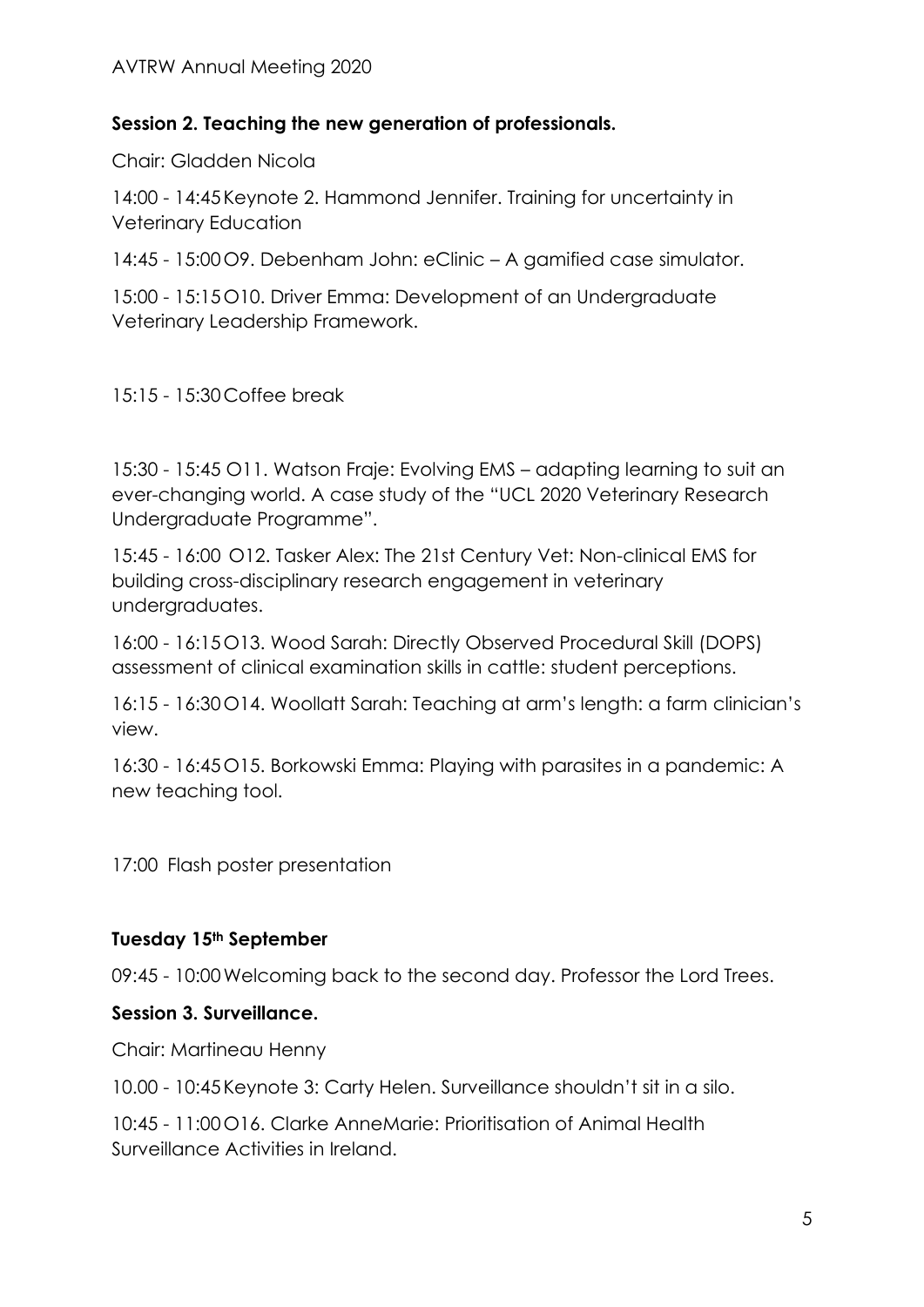## AVTRW Annual Meeting 2020

11:00 - 11.15O17. Havercroft Charlotte Letitia: Demographics and diagnoses of neonatal lamb carcass submissions to APHA for post mortem examination over a ten-year period.

11.15 - 11.30 O18. Macrelli Michele: First report of fatal tick pyaemia caused by heavy infestation with the red sheep tick, Haemaphysalis punctata and co-infection with Babesia and Theileria spp.

11:30 - 11:45 Coffee break

11:45 - 12:00O19. Geddes Eilidh: Exploiting scanning surveillance data to assess the impact of disease control initiatives and inform future strategies to control endemic diseases. The example of sheep scab.

12:00 - 12:15O20. Kiernan Kelsey: The occurrence and distribution of antimicrobial resistant bacteria in companion animals at a small animal veterinary hospital.

12:15 - 12:30O21. McGlennon Abigail. Investigating laboratory diagnoses of equine strangles in the UK and internationally to enhance understanding of disease prevalence and veterinary approaches to diagnosing strangles.

12:30 - 12:45O22. Kelly Nicholas: A retrospective analysis of dog, cat and rabbit forensic post-mortem examinations, performed at Royal veterinary college 2003-2020, with emphasis upon starvation-based neglect and nonaccidental injury.

12:45 - 13:00O23. Rhodes Victoria: Diagnosis of respiratory disease in Irish dairy calves using thoracic ultrasonography - temporal transitions and association with growth rates.

13:00 - 13:15O24. O'Neill Lorcan: Antimicrobial resistance in Escherichia coli isolates in pigs from farms with differing levels of antimicrobial use: a longitudinal study.

13:15 - 14:00Lunch break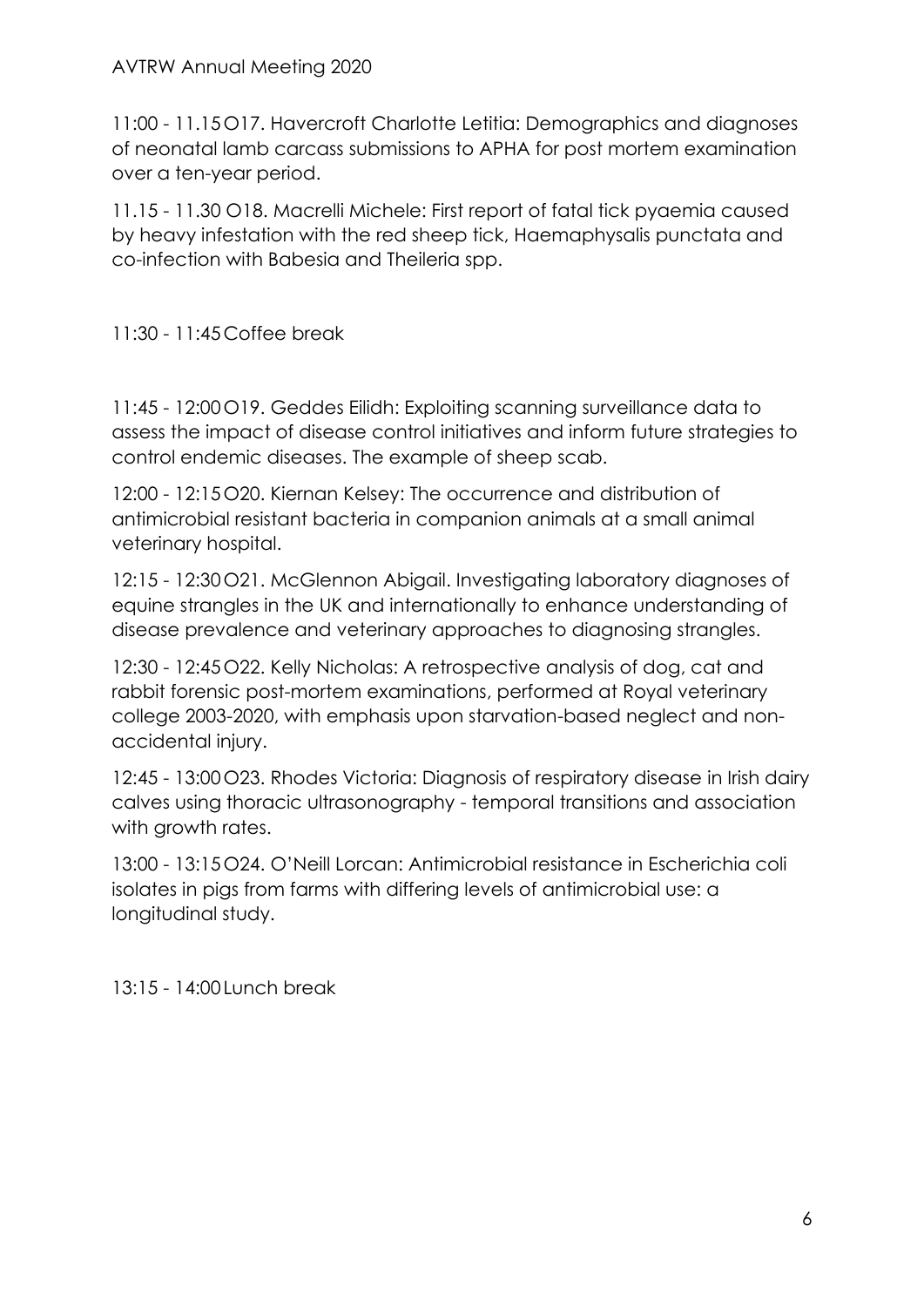# **Session 4. Parasitology.**

Chair: McAloon Conor

14:00 - 14:45Keynote 4: Denwood Matt. Diagnostics and parasitology: the problem of mapping diagnostic test results to disease status.

14:45 - 15:00O25. Gummery Lauren: Clinical features of T. brucei ssp. infection in working equids in The Gambia: a prospective clinical case series.

15:00 - 15:15O26. McGregor Cassandra: Investigating the role of animal movement in the dissemination of roundworm infection and anthelmintic resistance in livestock.

15:15 - 15:30 Coffee break

15:30 - 15:45 O27. Apaa Ternenge: Seroprevalence and risk factors associated with canine vector-borne diseases in Nigeria.

15:45 - 16:00O28. Chen Wan: RNA interference in the poultry red mite Dermanyssus gallinae.

16:00 - 16:15O29. Evangelista Francisco Miguel Dias: In silico identification of vaccination targets from Ascaris lumbricoides and Ascaris suum proteomes.

16:30 - 16:45 Conference closure

**17:00 - 18:00 AVTRW annual general meeting, open to all conference attendees**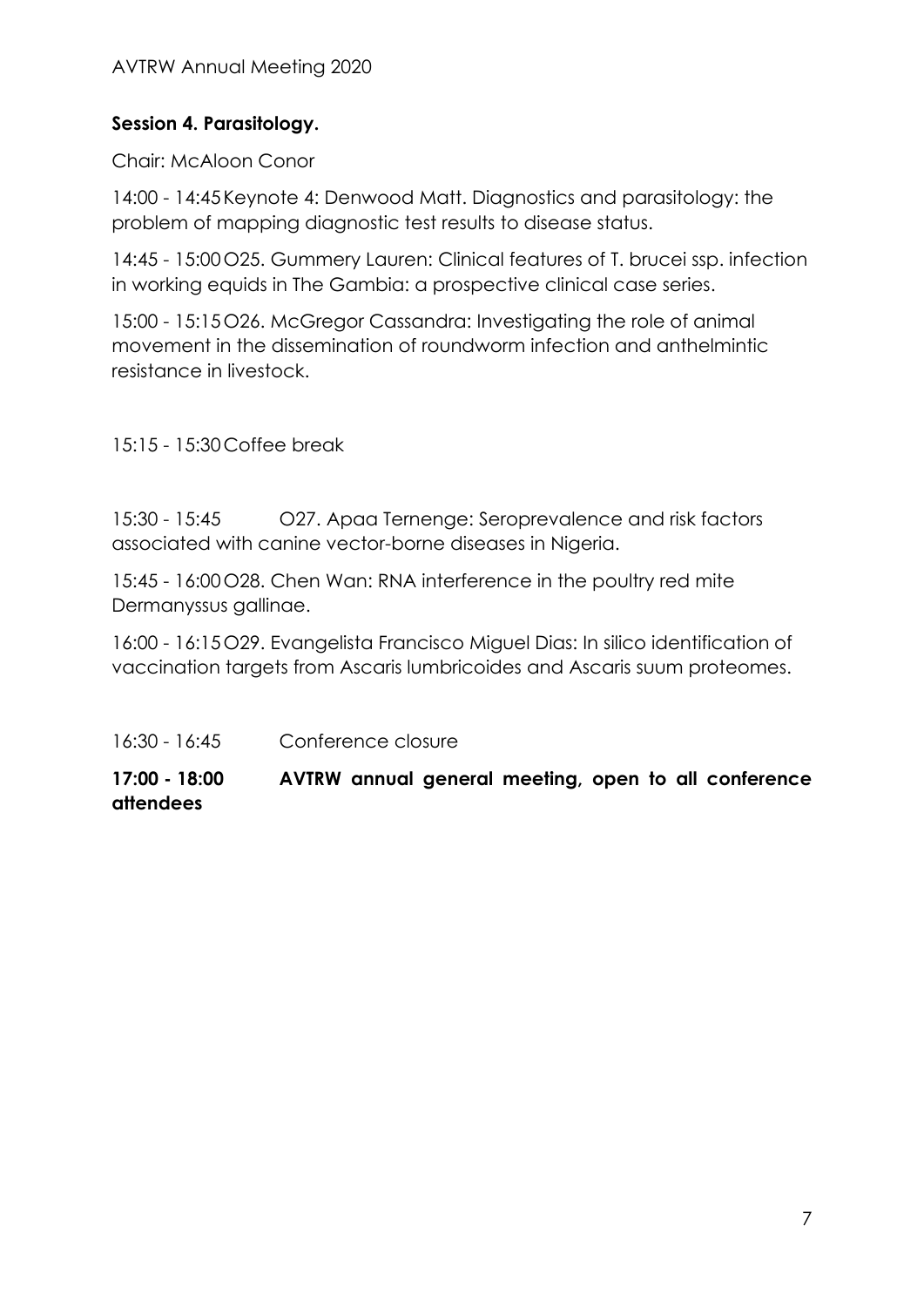# **AVTRW membership**

## <span id="page-7-0"></span>**Do I have to be a vet to join?**

No. Members may be either veterinarians or other graduates who have a major interest in either Veterinary Research or Teaching. Currently, members range through:

- Academic staff in many veterinary and non-veterinary faculties
- Research workers in both universities and research institutions
- Medical researchers with particular interests in the veterinary field
- Veterinary investigation officers
- Individuals in commerce and diagnostic laboratories

## **How do I join?**

Please download and complete the application forms either from our website at:

## <http://www.avtrw.co.uk/membership/>

or from the following direct download link (full instructions and an overview of the procedure are provided on the first page of the document) at:

## [http://www.avtrw.co.uk/index.php/download\\_file/view/45/125/](http://www.avtrw.co.uk/index.php/download_file/view/45/125/)

Once your membership application is received and processed, you will begin to receive Association correspondence and notice of future meetings and will be eligible for all benefits and discounts that are available to AVTRW members. Your membership will be classified as provisional until it is either ratified or declined at the next Annual General Meeting of the full Association following your application. Should your application be declined, your membership joining fee will be refunded.

## **How much does it cost?**

- Annual membership is currently £25 sterling when paid by standing order from a UK bank, or £26 when paid by PayPal.
- Applicants that are registered as a student (undergraduate or postgraduate) at the time of application will receive three years membership for the price of the membership joining fee. Thereafter the annual fee is as above.
- Note that conference costs are kept low to encourage attendance, and participation from students is actively encouraged.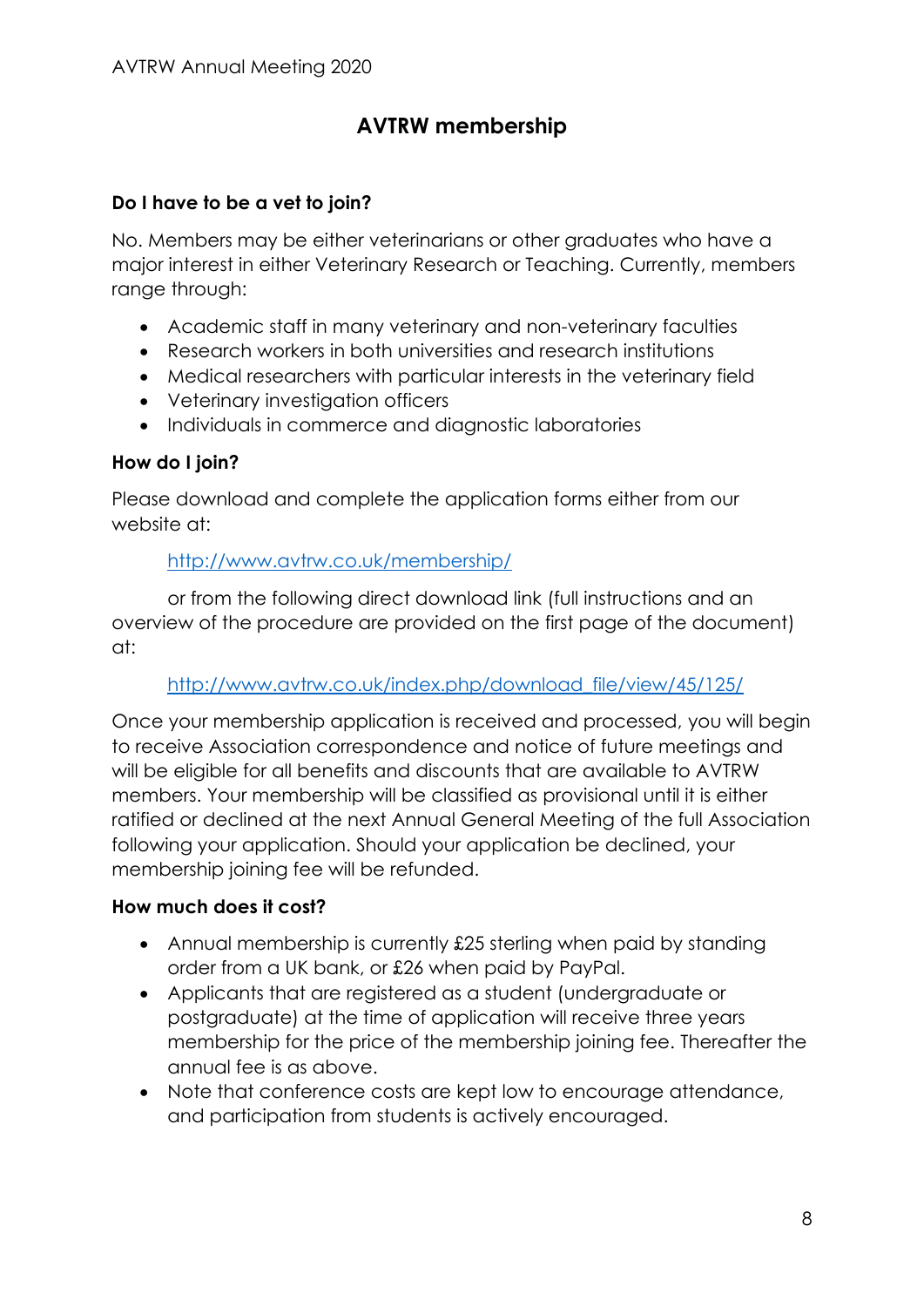# **Keynote Speaker Biographies**

## <span id="page-8-0"></span>**Professor David Eckersall**



Professor David Eckersall graduated from the University of Liverpool with a BSc in Biochemistry (1973) and a PhD in Biochemistry from University of Edinburgh (1977) whilst working at the Animal Breeding Research Organisation (Roslin Institute). Prof Eckersall is the Professor of Veterinary Biochemistry at the School of Veterinary Medicine, University of Glasgow. His research has been focused on the diagnostic applications of protein analysis in veterinary medicine and in particular on the development and applications of acute phase proteins such as haptoglobin, C-reactive protein and serum amyloid A in diagnosis of disease in animals. He has published over 200 peer reviewed papers, holds 4 patents and co-edited the first and second books on animal proteomics (Methods in Animal Proteomics, Wiley, Proteomics in Domestic Animals: from Farm to Systems Biology, Springer). He was the Chair of the COST Action for Farm Animal Proteomics (2011-14) and ERA Chair at the Proteomics laboratory University of Zagreb, Croatia. He was awarded the Heiner Sommer Prize of the International Society for Animal Clinical Pathology for Lifetime Contribution to Animal Clinical Biochemistry in 2008, the Siemens Prize of the Division of Animal Clinical Chemistry of the American Association of Clinical Chemistry for Contributions to Animal Clinical Chemistry in 2010 and the Lifetime Achievement Award of the Comparative Clinical Pathology Association in May 2016. His university spinout company ReactivLab Ltd was acquired by Avacta Group Ltd in 2010. He is a Fellow of the Royal College of Pathologists, a Fellow of the Royal Society of Biology and a Member of the Academia Europaea.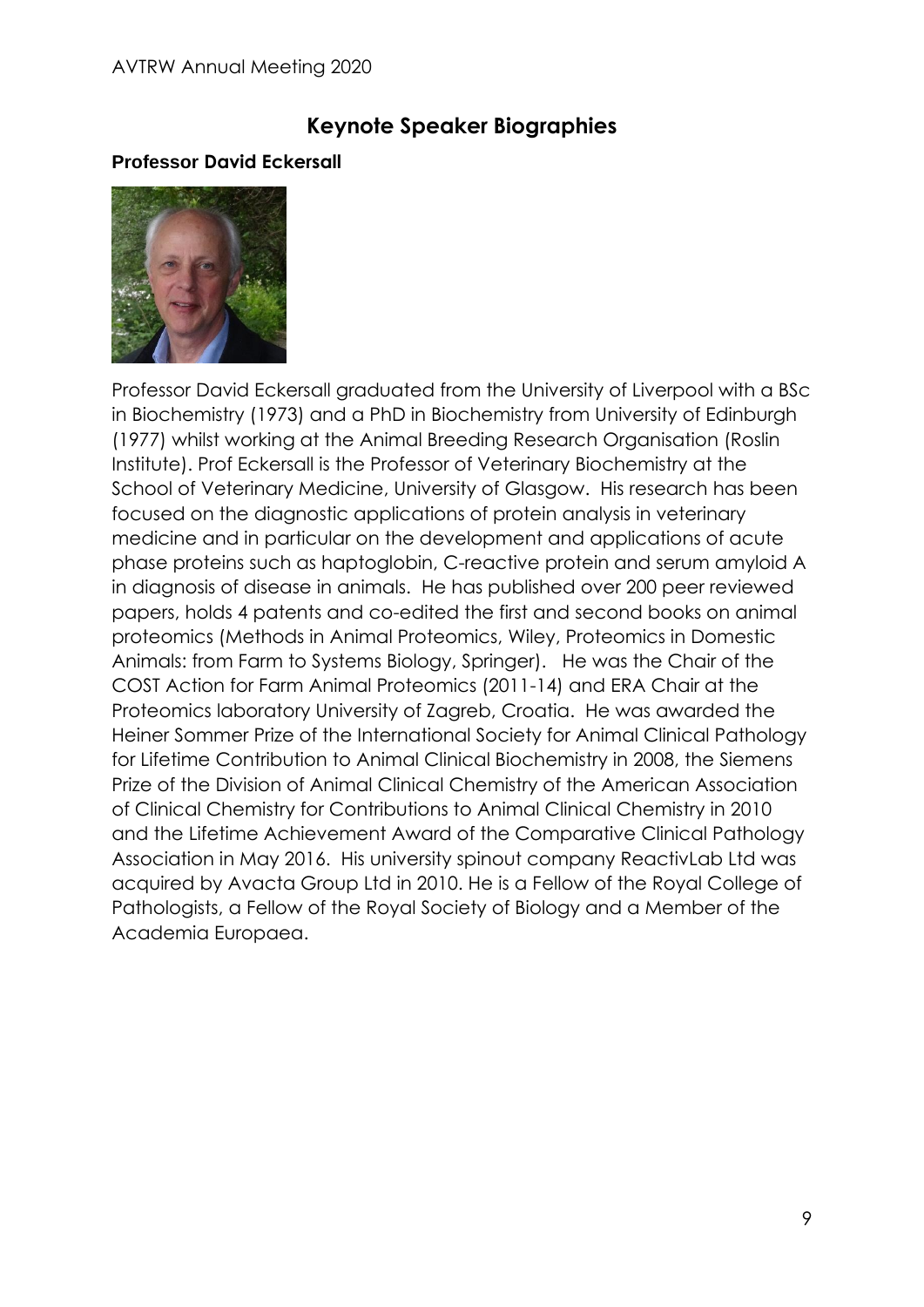#### AVTRW Annual Meeting 2020

## **Dr Jennifer Hammond**



Jennifer Hammond is a veterinary surgeon with a background in small animal primary care practice and expertise in veterinary education including small group clinical teaching, competency assessment and curriculum design. Her current role is as a Senior Lecturer in Veterinary Education at the University of Glasgow, where she is responsible for the Bachelor of Veterinary Medicine and Surgery (BVMS) Programme. Her research interests include understanding how students learn to cope with uncertainty in veterinary professional practice (the topic of my professional doctorate) and the impact of ambiguity tolerance on learning. She is particularly interested in how students are prepared to learn in the clinical workplace and how we can optimise learning in these rich and complex environments.

#### **Helen Carty**



Helen Carty qualified from Edinburgh in 2003 and following four years in mixed practice in Renfrewshire moved to SRUC Veterinary Services, based in Ayr in southwest Scotland in 2007. She holds a As Veterinary Centre Manager her work includes farm animal pathology, disease investigation, reporting on surveillance in addition to Premium Cattle Health Scheme technical support. She completed her Certificate in Advanced Veterinary Practice (Cattle) in 2015.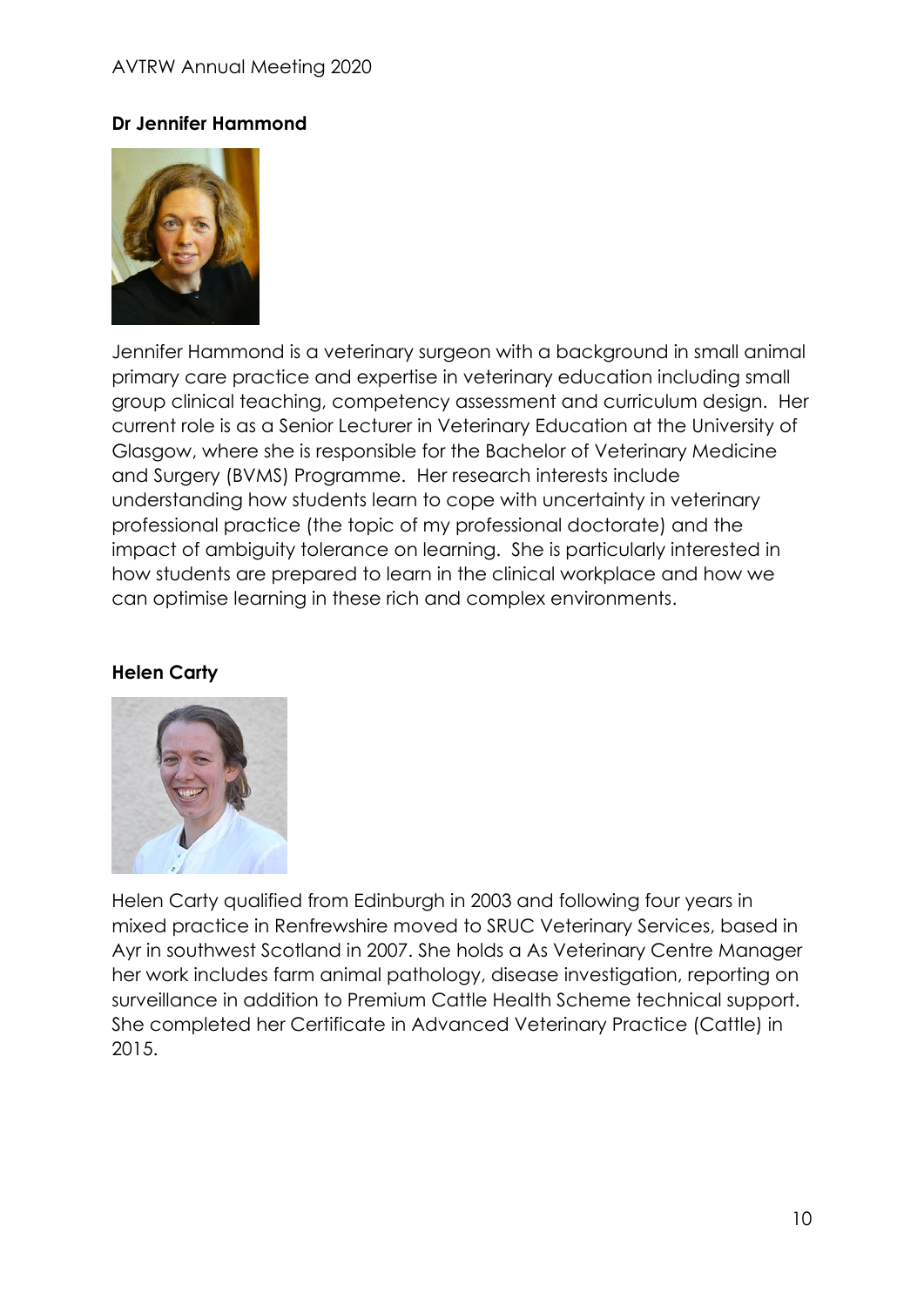## **Dr Matthew Denwood**



Matt graduated from Glasgow vet school in 2006 with a keen interest in production animal medicine. Shortly afterwards he decided a brief return to the University environment was essential in order to get to grips with the epidemiology that is fundamental to preventive medicine, but after almost 15 years he is still working on fully understanding what turned out to be a bigger field than he anticipated. His PhD covered epidemiology and data analysis relating to cyathostomins in horses and nematodirus battus in sheep, along with methodological developments relating to the faecal egg count reduction test. His post-doctoral training and experience developed interests in applied statistics and programming, ultimately leading him to a move to the University of Copenhagen in 2014 where he is currently employed as Associate Professor in Quantitative Veterinary Epidemiology and Biostatistics.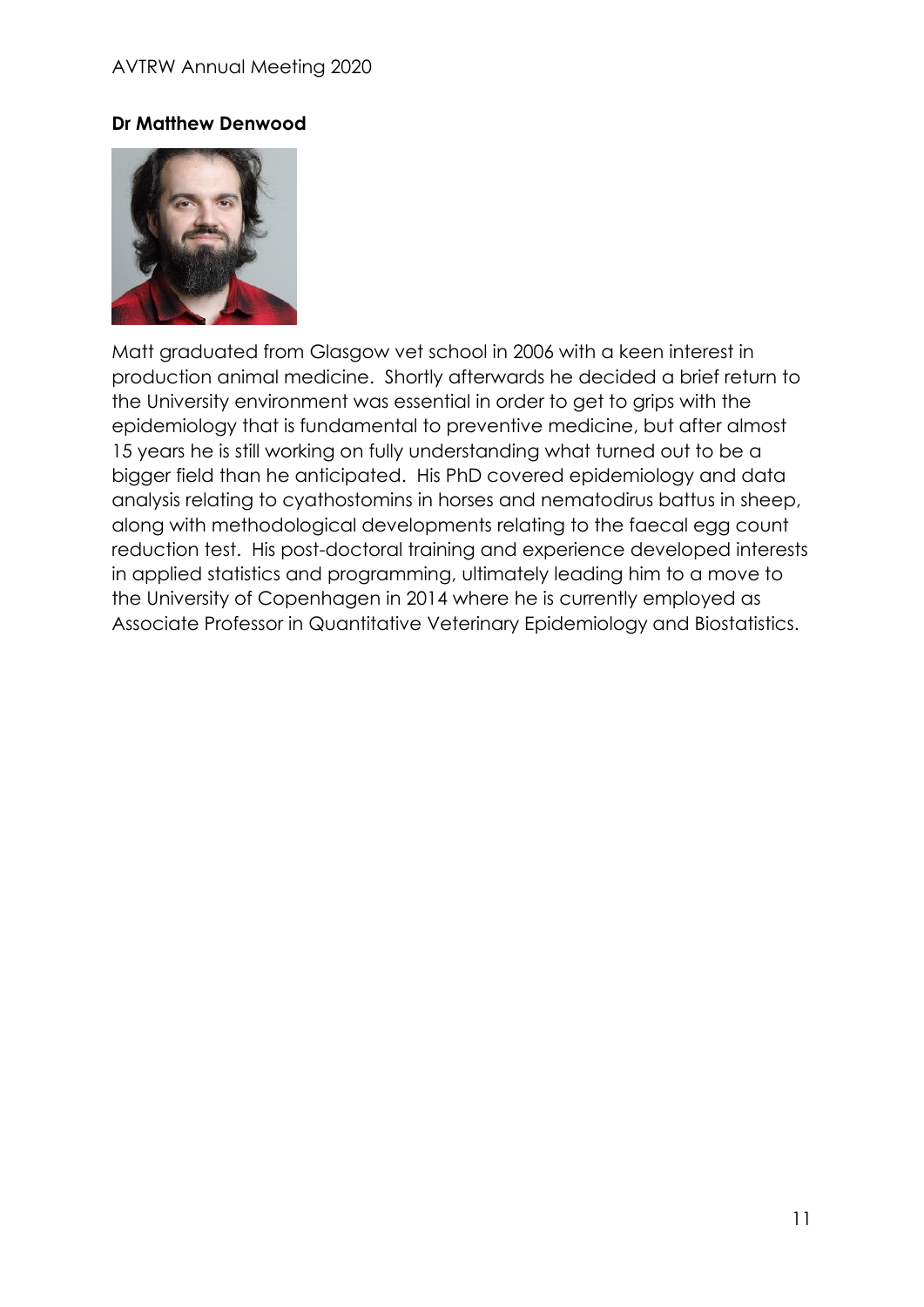# **Oral Presentations**

## <span id="page-11-0"></span>**Session 1. Bringing research to the end-users (impact) and diagnostics.**

Keynote 1. David Eckersall: Veterinary Ventures in Technology Transfer: Biochemical Biomarkers to Developing Diagnostics for End Users.

Institute of Biodiversity, Animal Health and Comparative Medicine & School of Veterinary Medicine, University of Glasgow, UK

Over recent years an objective of our research has been to enable the impact of research in veterinary biochemistry by transferring the technology to end-users in diagnostic laboratories and for point of care and on-farm utilisation. Examples of these ventures, including successful outcomes as well as pitfalls encountered, will illustrate how basic scientific investigations can initiate technology transfer for enhancing diagnostics in both companion and farm animal health care. Investigations of acute phase proteins (APP) in animals has been the backbone of research, for example with patents generated in the analysis of serum haptoglobin in all species, while immunoassays have been developed for biomarkers such as canine Creactive protein and feline a1 acid glycoprotein. Assay of haptoglobin and mammary associated serum amyloid A in bovine milk has also been pioneered as biomarkers for mastitis and are available often by collaboration with kit manufacturers.

To have viable impact, is vital that research outputs can be transferred to end-users in sufficient volume and high quality to allow widespread use. A variety of means has been used to achieve this technology transfer, from close collaboration with industry, through protection of intellectual property by patenting and subcontracting manufacturing and distribution, to the full extent of establishing a spin-out company. While progress has been made in transferring research into routine diagnostic testing, there is still plenty of scope for novel approaches to the sector. Identification of novel biomarkers for instance where proteomic and metabolomic investigations have yielded promising discoveries of protein and metabolites that will underpin the diagnostics of the future. There are new means of delivery especially in the area of point-of-care diagnostics with methodology gaining traction for rapid delivery of testing and there are new uses for established tests such as with algorithm based multiplexing of biomarkers. These make for promising areas with plentiful opportunities to bring the impact of research to end-users.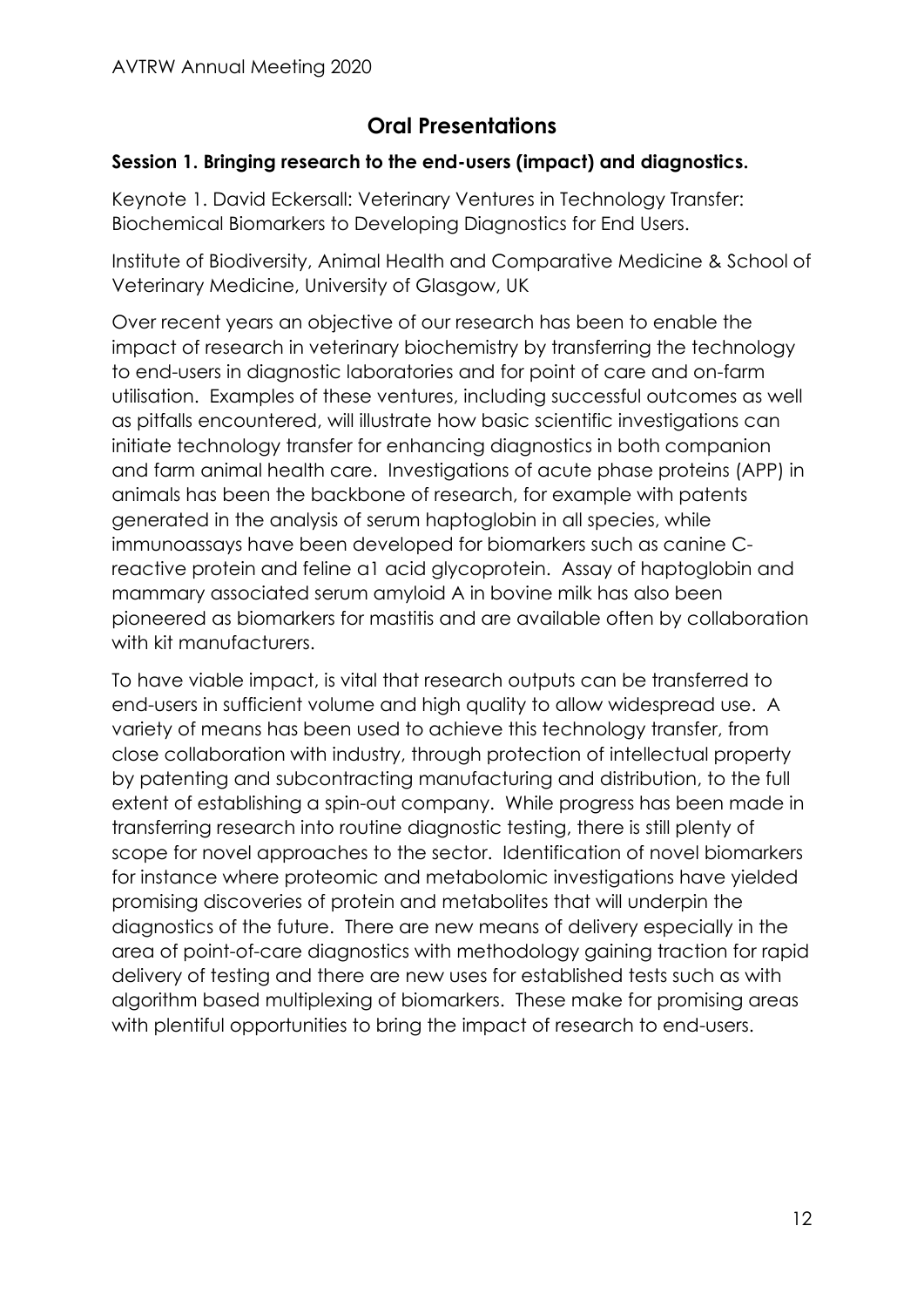O1. Impact and engagement: communicating research in a multi-cultural and multi-disciplinary environment.

Carlos Ayala, Cristina Ballesteros, Kristen Reyher

Bristol Veterinary School - University of Bristol

It has been reported that research projects often consider communication and engagement as abstract measures marginally linked to their activities. In some cases, research activities may result in lack of defined objectives and target audiences (EIPRD, 2018). Communication, however, contributes to promotion of both research actively being carried out as well as completed achievements. The international and multi-disciplinary 'Futureproofing Antibacterial resistance Risk Management – Surveillance and Stewardship in the Argentinian Farming Environment' project, using a participatory approach involving research teams in the UK and Argentina, has developed a Communication, Impact and Engagement Strategy focusing on project branding in order to strengthen local engagement, raise awareness about antibacterial medicine use, and resistance in Argentina. The Strategy, which seeks to establish objectives, identify target audiences and monitor progress, was designed following review of a number of government and nongovernmental organisational reports, research project plans and academic journal articles, and makes use of evidence-based planning tools adapted from the Danida Fellowship Centre guide to planning a communication strategy (DFC, 2016). These tools aim to secure the appraisal of impact indicators during implementation and assist with designing tailored communication and engagement activities for specific audiences. It is envisioned that the Strategy will help to increase the processes of interaction and participation between and within both Argentina and the UK through stakeholder engagement. The Strategy will also act as an instrument for strengthening project sustainability in the short and mid-term, bringing value for funders, partners, researchers, educators, policy makers and the wider public.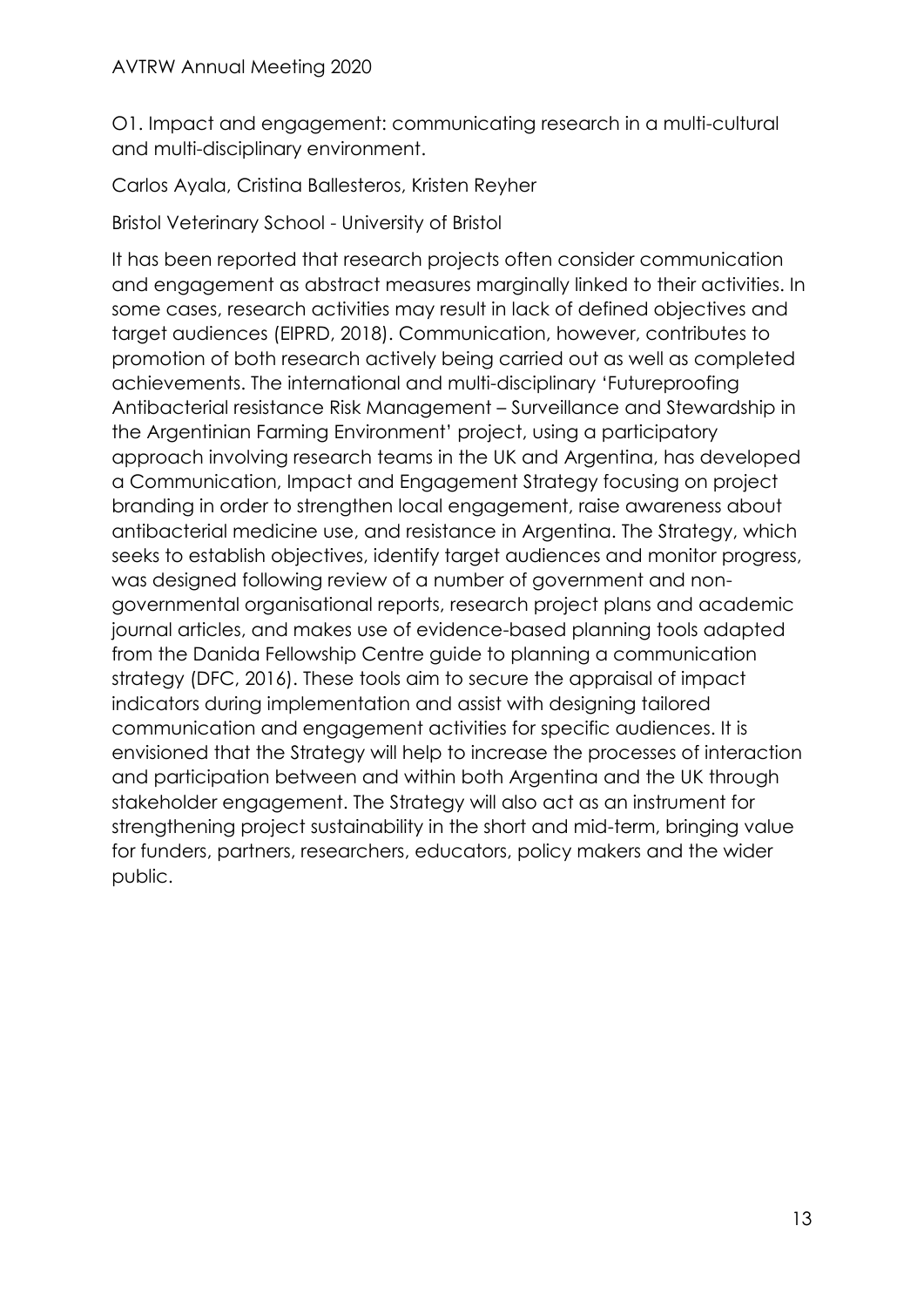O2. Maughan Jones Charlotte: 'X-ray vision' – Advanced x-ray imaging, the future of medical diagnostics?

Charlotte J Maughan Jones<sup>1</sup>, Jayesh Dudhia<sup>2</sup>, Roger K Smith<sup>2</sup>, Alessandro Olivo<sup>1</sup>

<sup>1</sup>Department of Medical Physics and Biomedical Engineering, UCL, Malet Place Engineering Building, Gower Street, London. WC1E6BT

<sup>2</sup>RVC, Department of Clinical Sciences and Services, Hawkshead Lane, North Mymms AL9 7TA UK

X-ray imaging is widely utilised in clinical practice for disease diagnosis and monitoring. It is a vital diagnostic tool, and therefore the technology has widespread dissemination within first opinion and referral practice. However the principal behind image formation has remained unchanged since the first x-ray image was obtained over 100 years ago, with contrast produced solely by the variation in absorption of x-rays by different biological tissues. The advanced imaging technique known as 'X-ray phase contrast imaging' (XPCi) utilises the refraction properties of x-rays as they traverse a sample, and the images obtained provide significantly improved image contrast, especially within soft tissues. The 'Edge-Illumination' (EI) method of XPCi developed at UCL produces such contrast enhanced images using a standard laboratory x-ray source, and has been used successfully in a variety of applications such as mammography, materials science, security scanning, tissue engineering and nondestructive '3D histology' of ex vivo tissues. This technique, clinically, could lead to earlier diagnosis of disease and therefore better patient outcome. Preclinically it has the ability to aid in the greater understanding of physiology and anatomy of disease via nondestructive, laboratory based 3D imaging of biological research samples. Within veterinary medicine, equine tendinopathy remains a commonly observed disease state where this approach would support improving the evidence base for treatment. With the enhanced soft tissue contrast obtained from XPCi, we aim to clearly visualise not only the extent of fulminant disease, but also identify areas of subclinical damage enabling clinical disease prevention, and better clinical outcomes.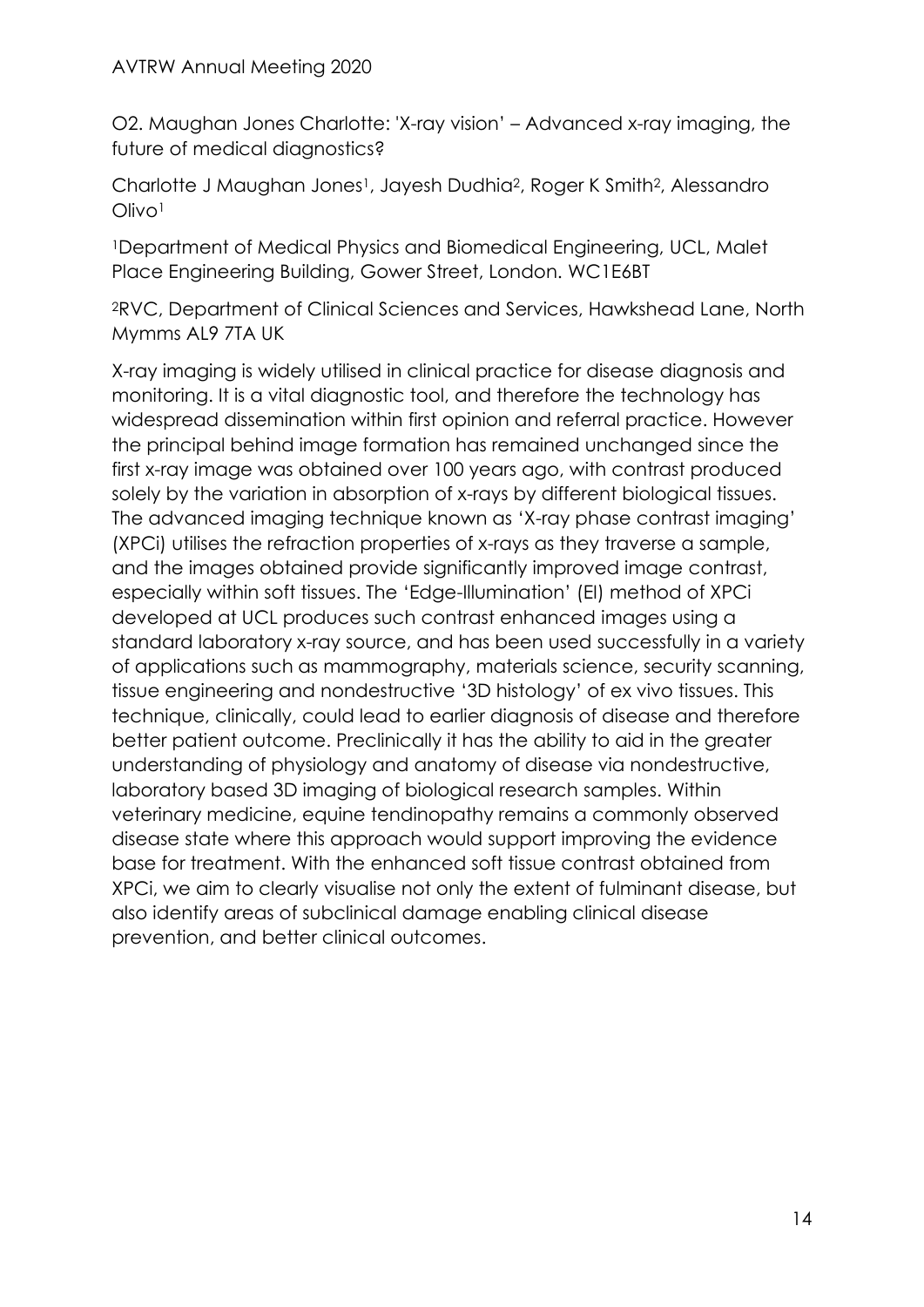O3. Morgan Genever: A Dog's Dinner: A survey investigating diet choices among UK dog owners.

Genever Morgan, Nicola Williams, Vanessa Schmidt, Gina Pinchbeck

University of Liverpool

## **Objectives**

- Identify owner factors which may influence diet choice for UK dogs.
- Identify sources of pet diet information sought by UK dog owners.
- Determine the reasons and beliefs behind food choices.

## Methods

An online survey was conducted from February-March 2020. All dog owners living in the UK were eligible to participate, regardless of dog food preference. Statistical analysis included chi square and logistical regression methods.

## **Results**

1831 dog owners (915 feeding raw meat diets (RMD), 916 cooked meat diets (CMD)) completed the survey, providing information for 3212 (n=1754 RMD, n= 1458 CMD fed) dogs.

Owners aged 41-74 years were more likely to feed RMD. Owner gender did not have an effect on diet choice.

Dogs obtained from breeders were more likely to be fed RMD, whereas those obtained from a friend/colleague were least likely. Dogs used for breeding, show or working purposes were more likely to be fed RMD compared to pet dogs.

Owners who chose RMD were more likely to seek diet information from social media, friends/family, dog breeders and trainers, and least likely to consult veterinary sources. RMDs were most commonly chosen due to a lack of trust of certain foods and the belief that it is more natural.

# Significance of results

There were differences in the diet information source and reasons for diet selection between dog owners who fed RMD and those who did not. Information regarding food safety and hygiene should be directed to these owners via appropriate channels in order to reach the desired population.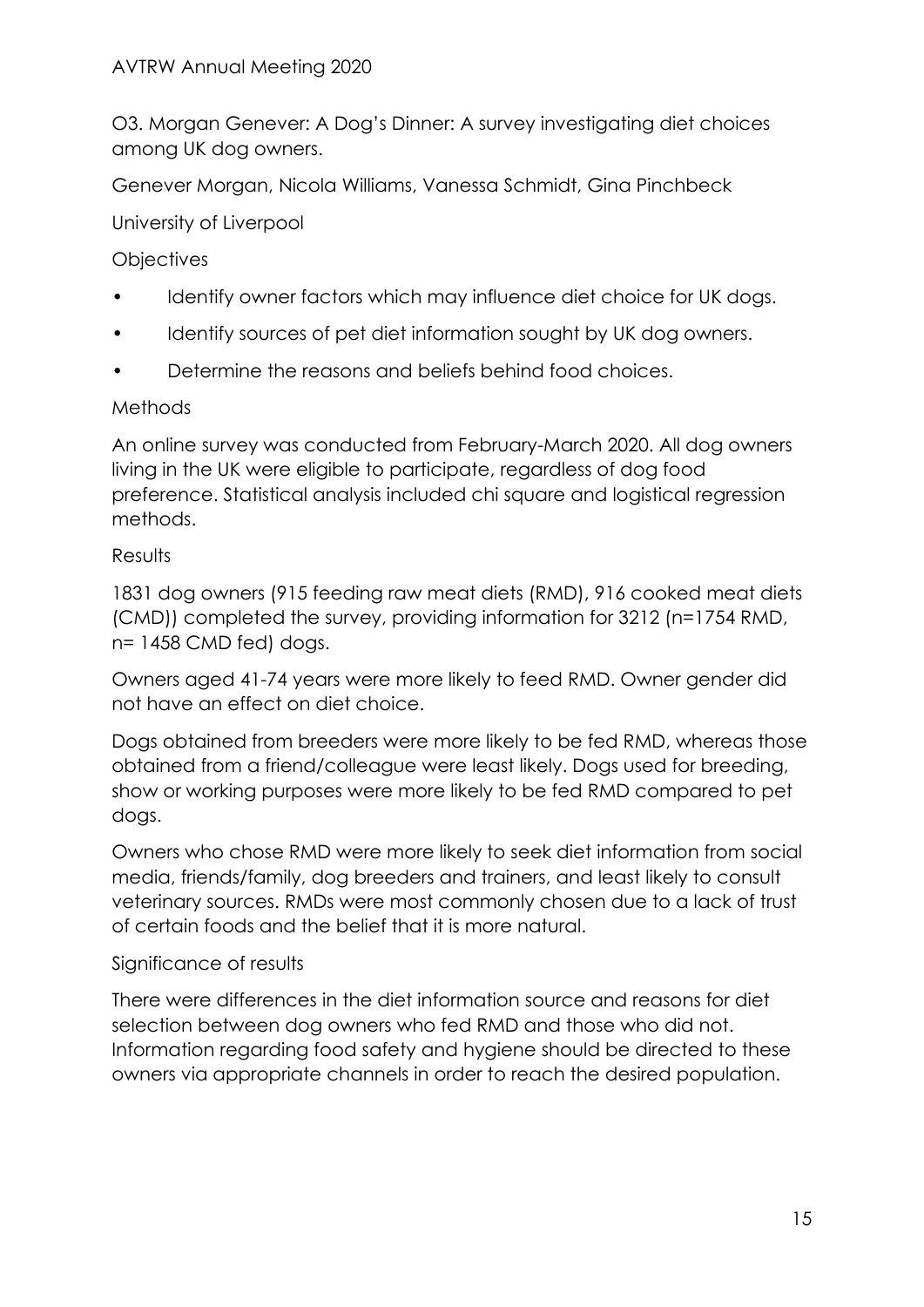O4. Linardopoulou Konstantina: Lameness detection in dairy cows: Evaluation of the agreement and repeatability of mobility scoring.

Linardopoulou Konstantina, Viora Lorenzo, Abbasi Qammer H., Fioranelli Francesco, Le Kernec Julien, Jonsson Nicholas

## University of Glasgow

Lameness is often detected by trained experts using visual scoring systems. To develop an artificial intelligence (AI) system for lameness detection, this study aimed to evaluate the performance of the commonly used 4-point mobility scoring system (AHDB Dairy) and determine whether its utility for training AI could be improved if it were transformed to a binary system. Locomotion scoring of 49 cows was conducted using the AHDB 4-scale system. Two experienced veterinarians and three veterinary students simultaneously and independently assessed mobility of the cows on-farm twice, 3 weeks apart, and videos were obtained of all the animals. Videos were evaluated by five experienced veterinarians, including the two who conducted on-farm evaluations. They recorded a score, the number of times they viewed the video, certainty about the score, and a secondary score if they were not certain, as well as comments about the video. A binary scoring system (0=not lame, 1=lame) was constructed from the 4-level system (0, 1, 2, 3) by grouping 0 and 1 as not lame, and 2 and 3 as lame. The intra-rater reliability of the two veterinarians on-farm was 0.249 and 0.349 and transposed to 0.445 and 0.283 after the binary transformation, respectively. Inter-rater reliability ranged from -0.007 to 0.33 for the 5 raters and the original scores, and -0.08 to 0.55 for the binary transformed set. The reliability and agreement of the method were poor to moderate but all measures were improved by the binary transformation, which is significant for future AI study.

|               | 2 raters visit 1 & | Intra-rater      | 5 raters video     | Intra-rater      |
|---------------|--------------------|------------------|--------------------|------------------|
|               | visit 2            | Farm-farm        | (average +/- SD)   | Farm-video       |
|               | (average +/- SD)   | (average +/- SD) |                    | (average +/- SD) |
| Cohen's Kappa | 0.44               | 0.299            | 0.054676           | 0.166            |
| $(4$ point)   | $(+/-0.026)$       | $(+/-0.05)$      | $(+/-0.124200649)$ | $(+/-0.034)$     |
| Agreement     | 63                 | 53.25            | 37.17              | 47.95            |
| $(4$ point)   | $(+/-0)$           | $(+/-3.25)$      | $(+/-9.492212598)$ | $(+/- 1.05)$     |
| Cohen's Kappa | 0.675              | 0.364            | 0.26647            | 0.395            |
| (binary)      | (+/-0.086)         | $(+/-0.081)$     | $(+/-0.2200037)$   | $(+/- 0.162)$    |
| Agreement     | 88.05              | 77.15            | 68.57              | 79.6             |
| (binary)      | $(+/-5.45)$        | (+/-3.25)        | (+/-11.84795763)   | $(+/- 10.2)$     |
|               |                    |                  |                    |                  |

*Table 1:Inter-rater reliability and percentage agreement for 2 raters (farm), for 5 raters (video) and intra-rater reliability and percentage agreement for 2 raters(farm/farm & farm/video) before and after the binary transformation of the scores.*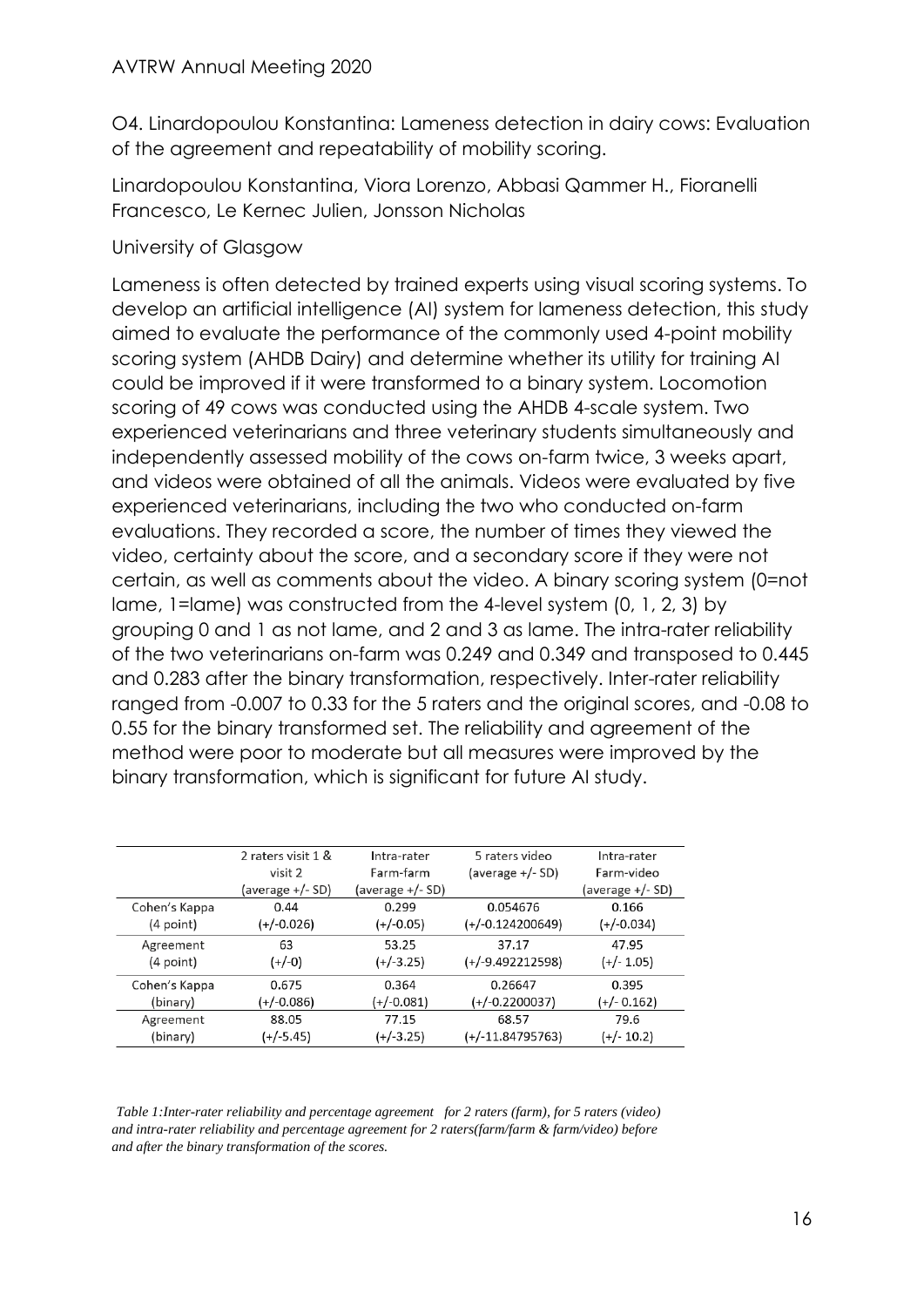O5. Donlon John Denis: Agreement between Thoracic Ultrasound and a Clinical scoring system in preweaned Irish dairy calves.

John Donlon<sup>1</sup>, Conor McAloon<sup>1</sup>, John Mee<sup>2</sup>

<sup>1</sup>University College Dublin, Belfield, Dublin 4, Ireland D04V1W8

<sup>2</sup>Teagasc, Dairy Production Research Department, Dairy Production Research Centre, Moorepark, Fermoy, Co. Cork, Ireland P61C996

Objectives; The objective of this study was to assess the agreement between Thoracic ultrasound (TUS) and the Wisconsin clinical score (WS) in preweaned Irish dairy calves, and to estimate the sensitivity and specificity of each method using non-gold standard Bayesian latent class methods.

Materials and Methods; Spring calving dairy farms (n = 29), were randomly recruited throughout the Republic of Ireland, 20 calves were selected on each farm for examination and ultrasound, the study aimed to sample calves between 4 and 6 weeks of age.

The Wisconsin clinical scoring system was used, a score between 0 and 3 was assigned to nasal discharge, ear position, presence of a cough and temperature, a score of ≥5 was considered a case.

TUS was performed on each of the calves using an linear ultrasound probe (Easy Scan Go, IMV). Each calf was assigned a thoracic ultrasound score between 0 and 5, using a scale previously described in literature. Any calf that had a score ≥3 was considered a case of BRD.

We performed Cohen's Kappa to test agreement between results, we also performed a latent class analysis.

Results; There was 87.2% agreement between the tests, a Cohen's kappa of 0.142 was found, this was not found to be statistically significant (p> 0.05).

Conclusions; These results suggest that neither method effectively evaluates the entire respiratory tract of a calf resulting in the lack of agreement, further research into alteration of the weighting of certain parameters in clinical scoring systems may improve this agreement.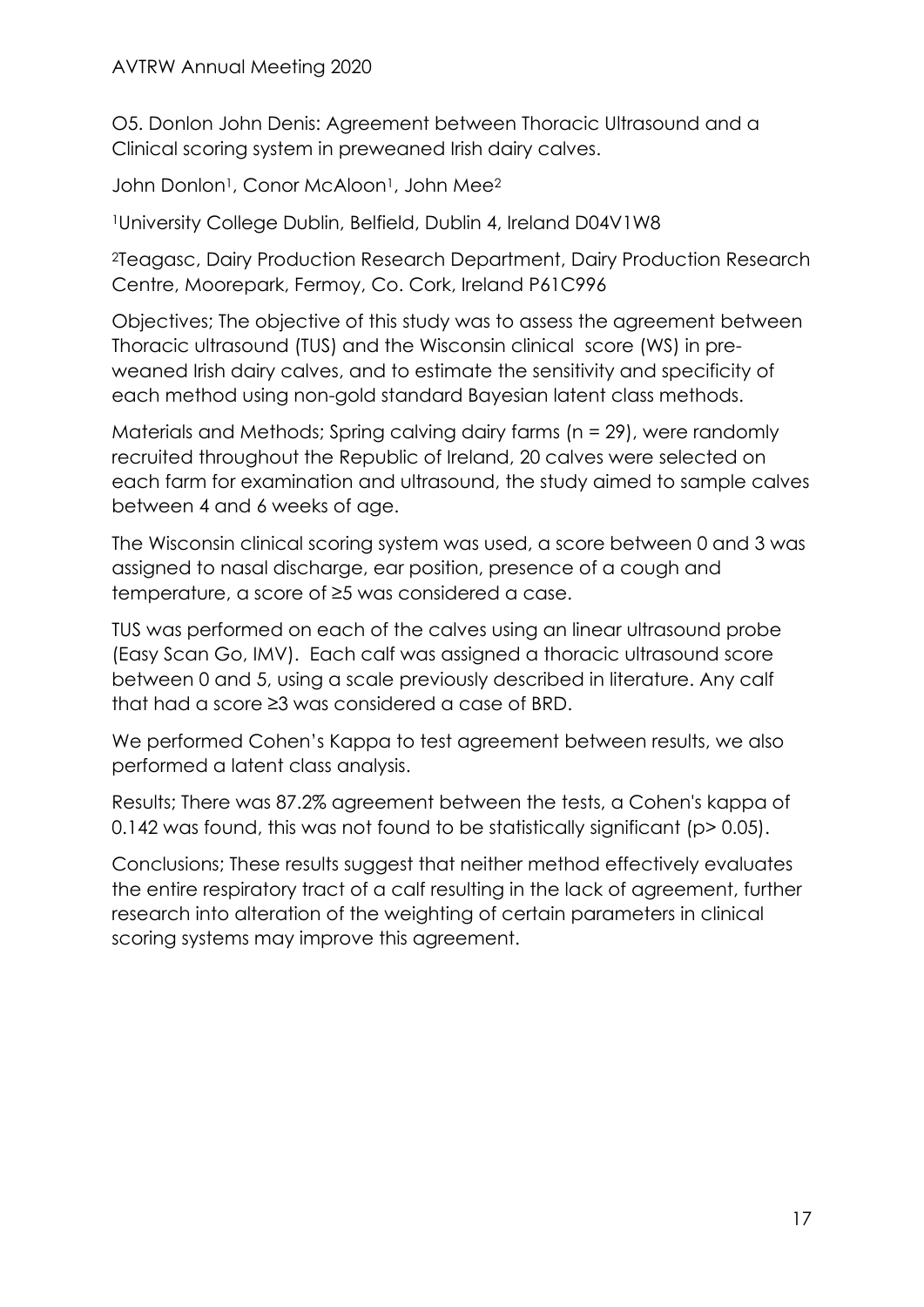O6. Montout Axel: Accurate and interpretable prediction of poor health in small ruminants with accelerometers and machine learning.

Axel X. Montout<sup>1,2</sup>, Ranjeet S. Bamber<sup>1,2</sup>, Debbie S. Lange<sup>3</sup>, Doreen Z. Ndlovu<sup>4</sup>, Eric R. Morgan<sup>5</sup>, Christos C. Ioannou<sup>6</sup>, Thomas H. Terrill<sup>7</sup>, Jan A. van Wyk<sup>8</sup>, Tilo Burghardt<sup>9</sup>, Andrew W. Dowsey<sup>1,2</sup>

1Bristol Veterinary School, University of Bristol, Bristol, UK

<sup>2</sup>Department of Population Health Sciences, Bristol Medical School, University of Bristol, UK

<sup>3</sup>13 Spey St., Extension 3, North Mead, Benoni 1501, Gauteng Province, South **Africa** 

<sup>4</sup>KZN Department of Agriculture and Rural Affairs, P/B X9059, Pietermaritzburg, 3200, KwaZulu-Natal Province, South Africa

<sup>5</sup>School of Biological Sciences, Queen's University Belfast, Belfast, UK

<sup>6</sup>School of Biological Sciences, University of Bristol, Bristol, UK

<sup>7</sup>Department of Agricultural Sciences, Fort Valley State University, Fort Valley, Georgia, USA

<sup>8</sup>Department of Veterinary Tropical Diseases, Faculty of Veterinary Science, University of Pretoria, South Africa

<sup>9</sup>Department of Computer Science, University of Bristol, Bristol, UK

Accurate assessment of the health status of individual animals is a key step in timely and targeted treatment of infections, which is critical in the fight against anthelmintic and antimicrobial resistance. The FAMACHA scoring system has been used successfully to detect levels of anaemia caused by infection with the parasitic nematode Haemonchus contortus in small ruminants. However, assessing FAMACHA is labour-intensive and costly as individuals must be manually examined at frequent intervals over the Haemonchus season. In Montout et al. (bioRxiv 2020), we show that accelerometers can measure individual activity in extensively grazing small ruminants subject to natural infection in southern Africa overlong timescales, and when combined with machine learning (Figure A-C), can predict the smallest pre-clinical increases in FAMACHA score and respond to treatment with high precision (>95%). These classifiers remain robust over time, and remarkably, generalise without retraining across goats and sheep in different regions and types of farming enterprise (Figure D-E). Interpretation of the trained classifiers reveal that as the effect of haemonchosis increases, both sheep and goats exhibit a similar reduction in the fine-grained variation of their activity levels. Our study thus reveals common behavioural patterns across small ruminant species, which low cost biologgers can exploit to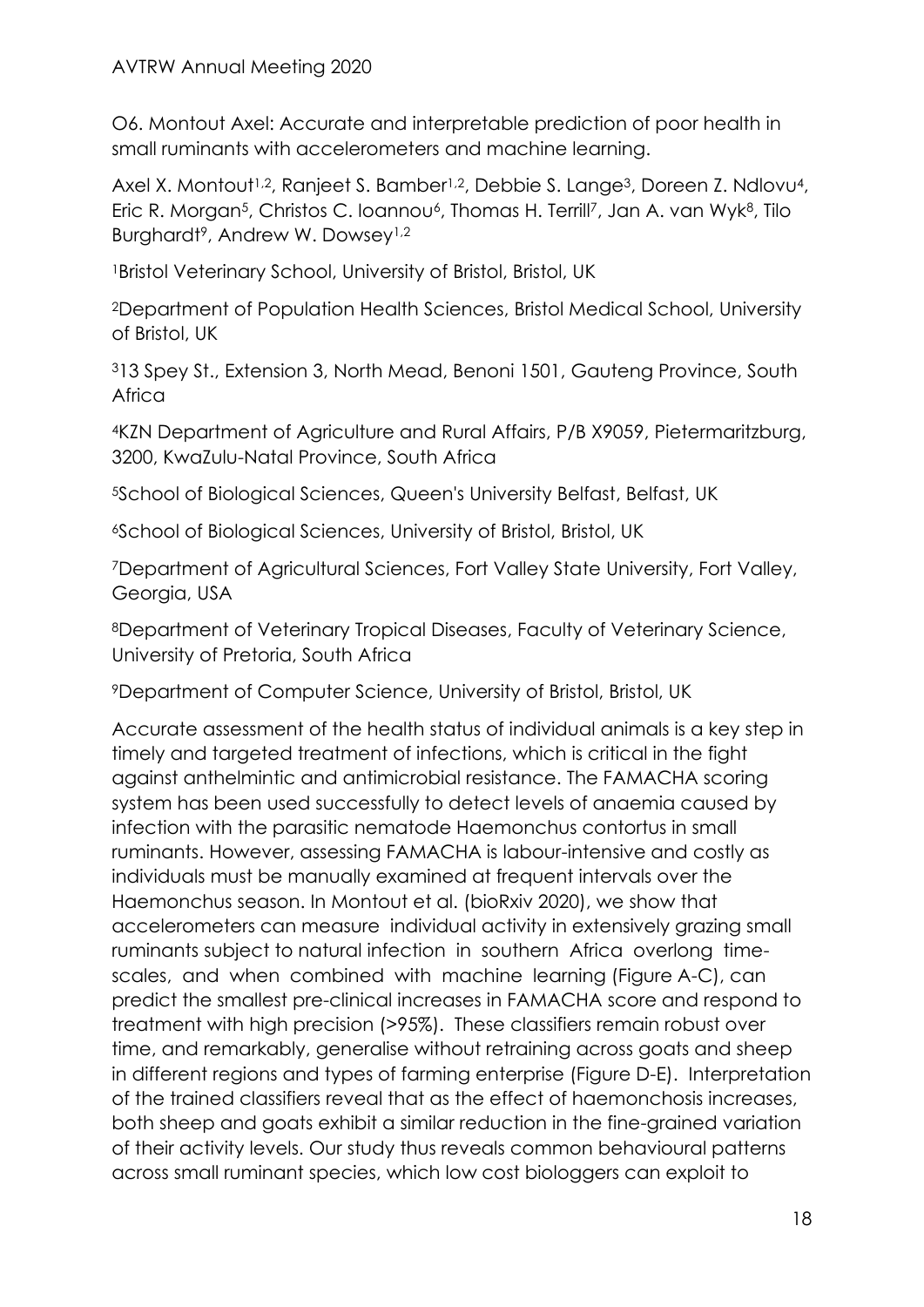detect subtle changes in animal health and enable timely and targeted intervention. This has real potential to improve economic outcomes and animal welfare as well as limit the use of anthelmintic drugs and hence diminish pressures on anthelmintic resistance under conditions of both commercial and resource-poor communal farming.



accelerometry data as a count of the instances the acceleration exceeded 2a over a short interval. Here we show derived activity time series for two animals (blue/orange) over a 5 days period with a bin size of 10 minutes. As can be seen, there are significant differences in signal magnitude which we account for through preprocessing. (B) After normalisation and variance stabilisation, we transform the data with a Continuous Wavelet Transform (CWT), which separates the activity levels into longitudinal dynamics (x axis) at a range of temporal scales (Frequency, y axis). Higher frequencies represent transient bursts of activity, while lower frequencies represent more consistent levels. For example, the dayinight cycle can now clearly be seen. (C) The high-dimensional CWT data is then combined with the FAMACHA report for supervised machine learning. The scatter plot shows clustering of the animals in this space (blue and orange points represent healthy and unhealthy animals respectively; those not used for training are circled, and are used to test classification performance). A Support Vector Machine with 10-fold cross-validation repeated 100 times is then used to derive the classification boundary (red) and to derive predicted probabilities. that each animal is healthy or unhealthy (shading from blue to orange).

External validation across farm, region and species. (D) Scatter plot and ROC curve for the classifier trained on the sheep at Delmas and tested on the goats at Cedara. (E) Scatter plot and ROC curve for the reciprocal.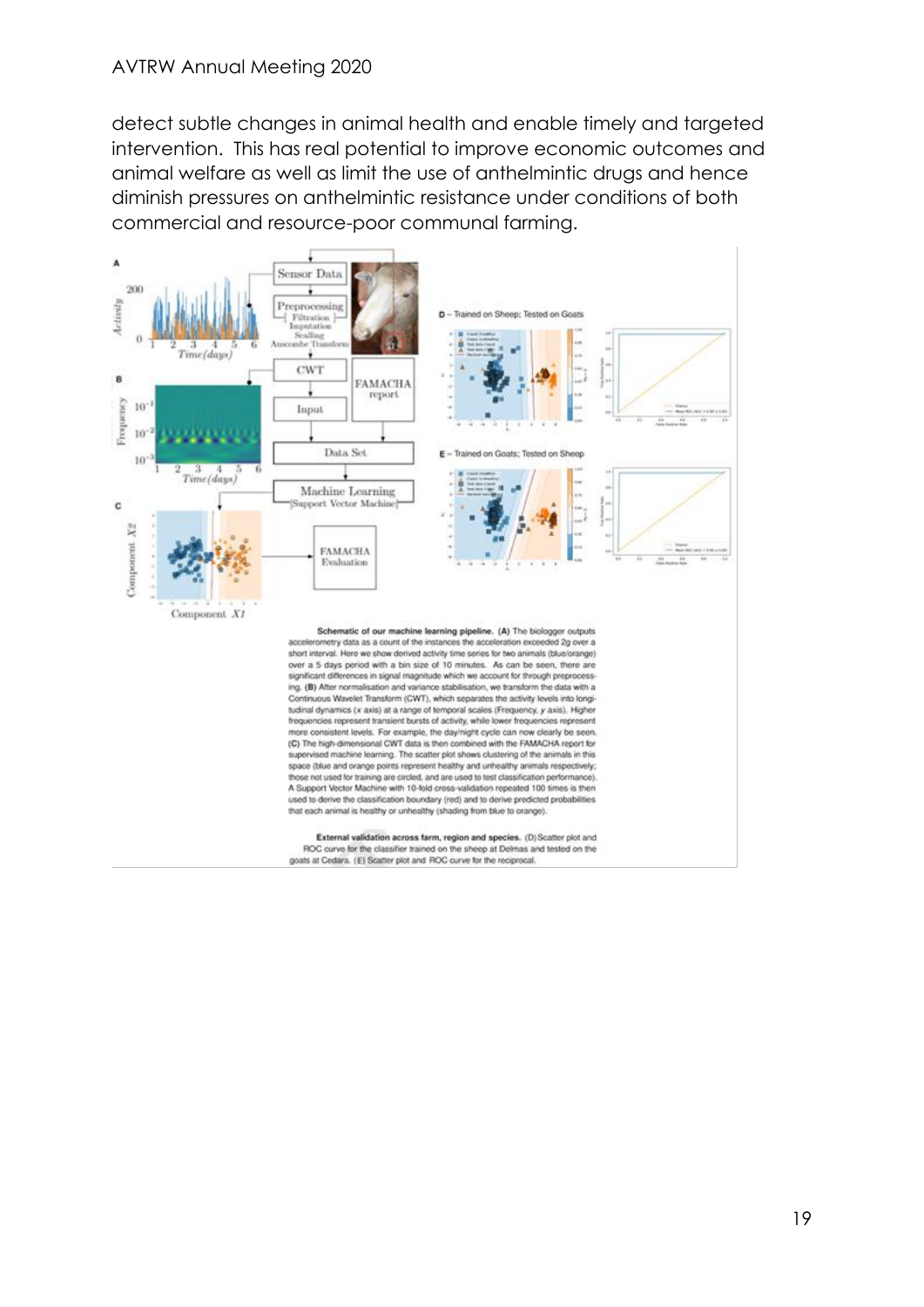O7. Macdonald Bethany: The effect of immediate post-birth analgesia provision on the expression of social behaviours in neonatal Holstein dairy calves.

Bethany Macdonald<sup>1</sup>, Nicola Gladden<sup>2</sup>, Dorothy McKeegan<sup>1</sup>, Kathryn Ellis<sup>2</sup> and Davina Hill<sup>1</sup>

<sup>1</sup>Institute of Biodiversity, Animal Health and Comparative Medicine, College of Medical, Veterinary and Life Sciences, University of Glasgow, Glasgow, G12 8QQ, UK.

<sup>2</sup>Scottish Centre for Production Animal Health and Food Safety, School of Veterinary Medicine, University of Glasgow, Glasgow, G61 1QH.

Although group housing from birth improves welfare, social behaviour has only been studied in calves of several weeks old. It has also been found that the provision of analgesia immediately post-birth improves the welfare of dairy calves. This project aimed to (1) investigate the prevalence of social behaviours in neonatal calves, (2) assess whether social behaviour is affected by the provision of analgesics immediately post-birth and (3) to assess whether group size affects the expression of social behaviours. Of 32 dairy calves housed on a commercial dairy farm in Scotland, half were randomly assigned either an analgesia treatment (ketoprofen), and the other half, a placebo (saline). The calves were housed in group pens, and social behaviours exhibited over four one-hour sampling periods (8am, 12pm, 4pm, and 8pm) on the calves' first full day in the pen were recorded. This study demonstrates that neonatal calves exhibit social behaviours which, to our knowledge, has not previously been reported. Calves that received the analgesic treatment, showed a greater number of social behaviours than those given the placebo (Figure 1). The number of individuals in a pen had no effect on the number of social behaviours exhibited, indicating that calves were able to avoid social contact. As the provision of analgesia reduces pain and inflammation, these results suggest that social behaviour may be an indicator of welfare. In addition, as calves showed social behaviours hours after birth, it may also improve welfare to group house dairy calves once removed from the dam.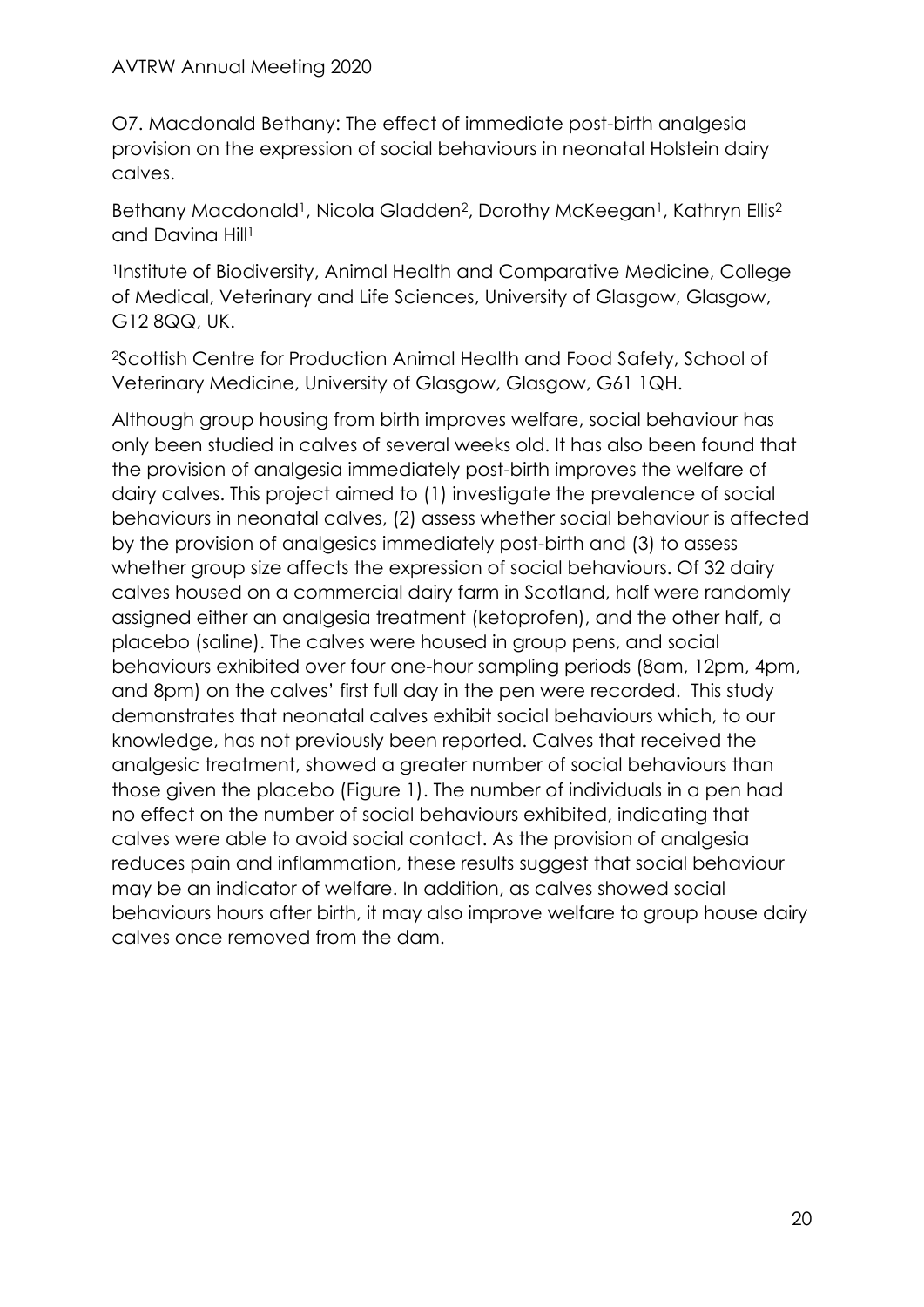

Figure 1 Total number of social behaviours exhibited by neonatal Holstein dairy calves recorded in a 1-hour sampling period for each treatment group (n=16 for each group) ( $\chi^2$ =5.67, df=1, p=0.017).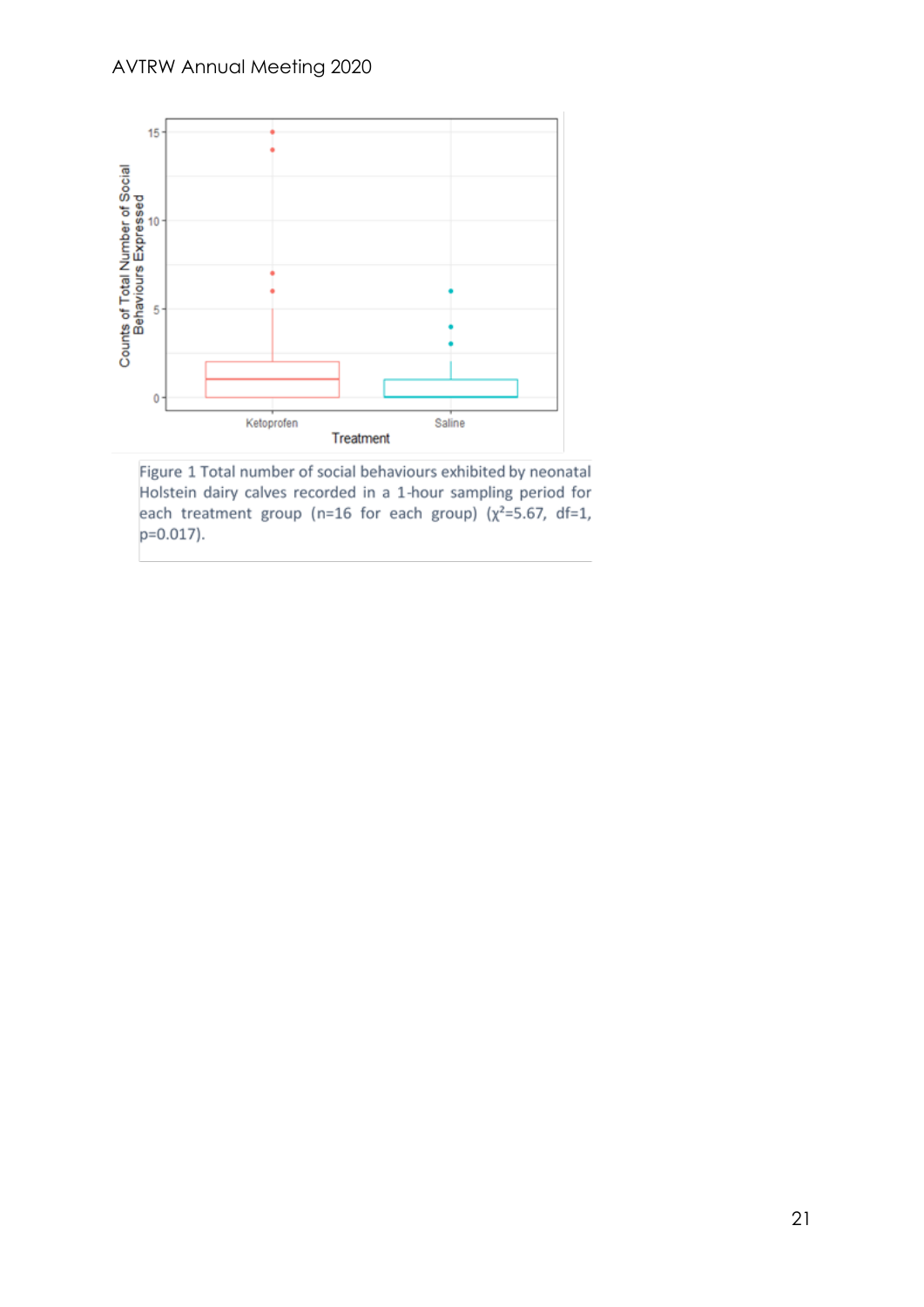O8. Kilgour Ashleigh J: Physiological and behavioural impacts of summer rugging on horses in a temperature climate.

Ashleigh J Kilgour, Davina L Hill

Institute of Biodiversity, Animal Health and Comparative Medicine, College of Medical, Veterinary and Life Sciences, University of Glasgow, Glasgow G12 8QQ, UK.

Routine rugging is a common management practice for horse owners and keepers that can allow horses to live outside even during challenging conditions. Lightweight turnout rugs are often used throughout summer to shield horses from rain and flies and to keep them clean, but little research has so far been conducted on the impact of this type of rug use on horse thermoregulation. This study looked into both the physiological and behavioural impact of rug use in a temperature climate, with the aim of identifying whether the addition of a lightweight turnout rug could add a significant additional thermal load to the extent of inducing thermal stress, and to identify influencing external factors, such as weather, that impact the physiological and behavioural response to the addition of a rug. A significant rise surface temperature was observed with the addition of a rug, along with an increase in self-care behaviours, such as turning the head around to itch the body and head shaking. Increased ambient temperature and relative humidity correlated with an increase in stress related behaviours, while increased wind velocity resulted in a reduction of such behaviours. Additionally, a significant interaction was commonly found between rug use and he presence of flies, suggesting the decision about when to rug a horse may be more complex than previously understood. These results could help to educate owners and keepers on the factors affecting their horse's thermoregulation in relation to rug use, leading to more informed management decision and overall improvement of welfare.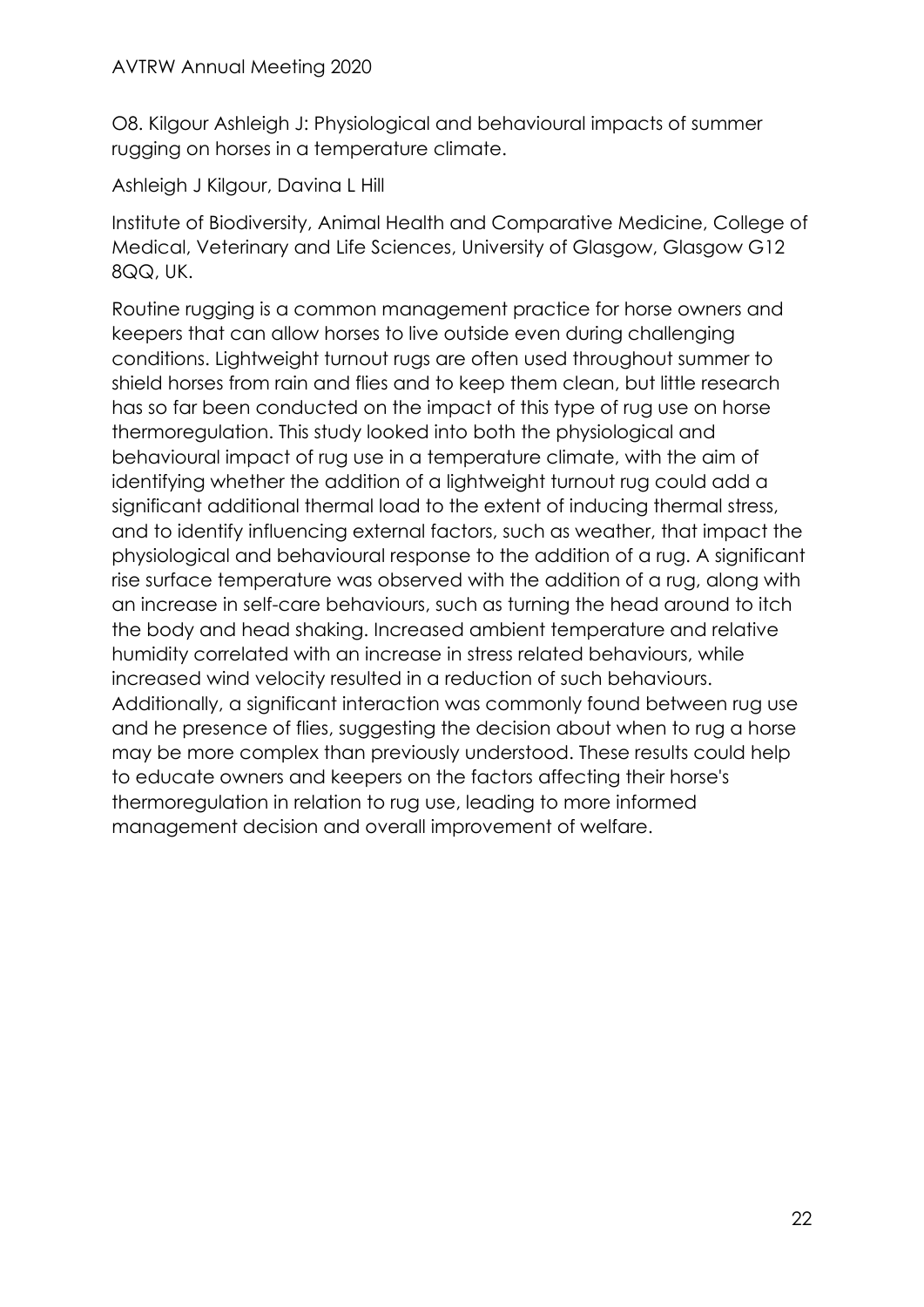# **Session 2. Teaching the new generation of professionals.**

Keynote 2. Hammond Jennifer. Training for uncertainty in Veterinary Education.

School of Veterinary Medicine, University of Glasgow, Glasgow, United Kingdom

This presentation explores the question of how veterinary students learn to cope with uncertainty in professional practice. Although there is widespread recognition that managing uncertainty is central to practice in the health professions (reflected in the fact that the ability to cope with uncertainty is considered a "day one competency" for veterinary surgeons) there has been a lack of clarity in discussion of what constitutes effective coping with uncertainty in veterinary practice and indeed how this might be taught or assessed as part of the veterinary education process.

Drawing on experience and research from veterinary education and across other health professions, this presentation will reflect on the challenges of addressing training for uncertainty in the veterinary curriculum and consider how insights from educational theory can help us prepare the new generation of professionals to navigate uncertainty in their professional practice.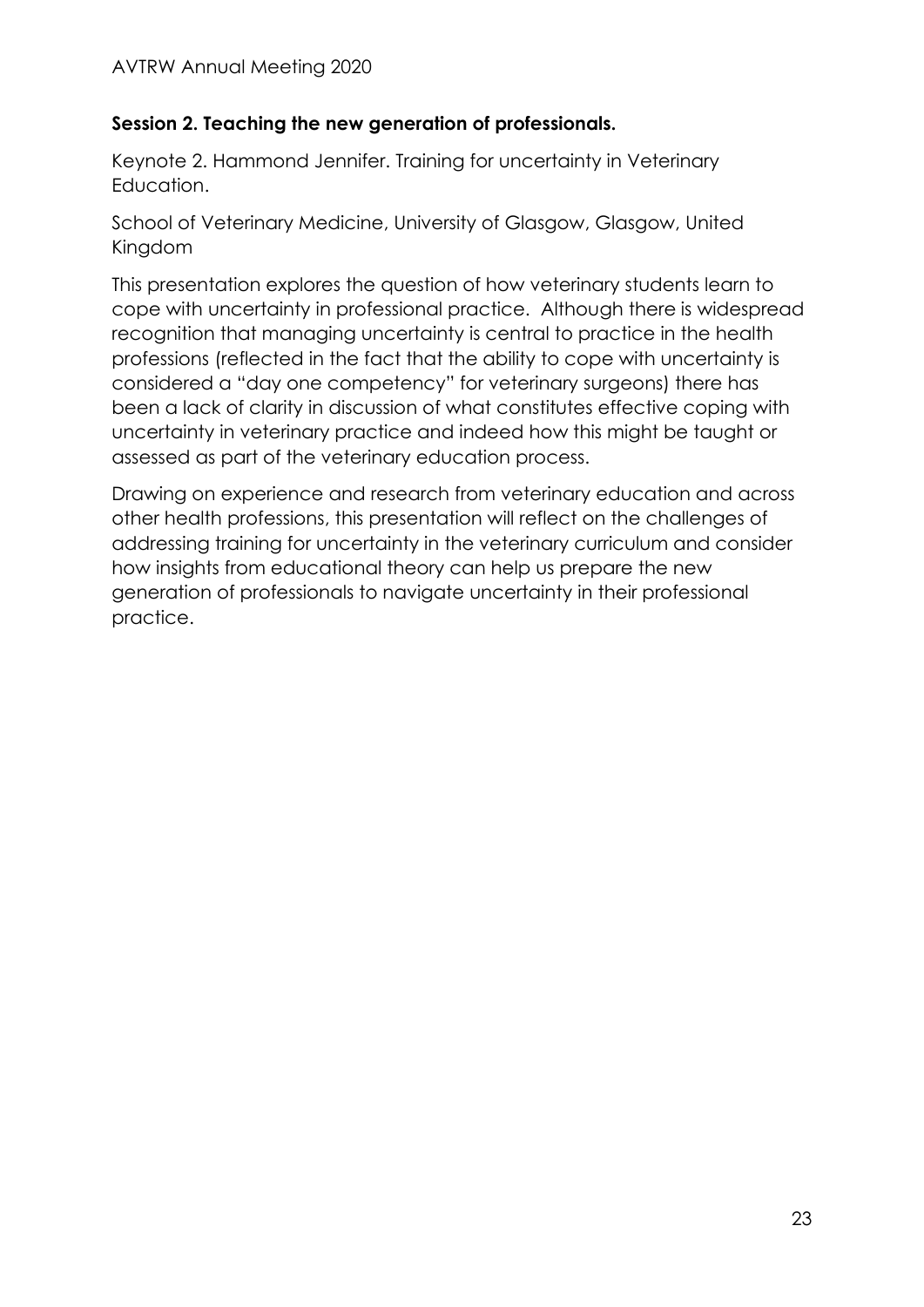O9. Debenham John: eClinic – A gamified case simulator.

John James Debenham

Norwegian University of Life Sciences

Racecourse Road Veterinary Hospital

The use of case simulators in medical training has many potential benefits as they provide the ability to interact with complex, life-like scenarios without incurring the costs and risks associated with live patients. This is particularly relevant for teaching clinical reasoning, given the inherent risks involved in allowing students to make decisions and then observe their consequences on real patients. Additionally, by using scenario-based learning and creating non-linear journeys, medical case simulators are able to stimulate a higher learning experience.

Unfortunately, their uptake within veterinary education has been limited, in part due to the IT expertise and substantial time commitment required to develop them. However, new web-based platforms are reducing this hurdle and global events like COVID-19 are highlighting the importance of digital teaching alternatives.

Veterinary eClinic is a web-based veterinary case simulator that utilizes gamification to create an enjoyable, interactive case simulator. It entwines elements of reality such as time pressure, patient's health and the owner's budget to mirror the challenges of clinical medicine. The platform architecture, software and infrastructure tools have all been purposely designed to facilitate case development and minimize the time input required by academics to develop a case. It is built as a community learning environment, involving universities and their students from around the world.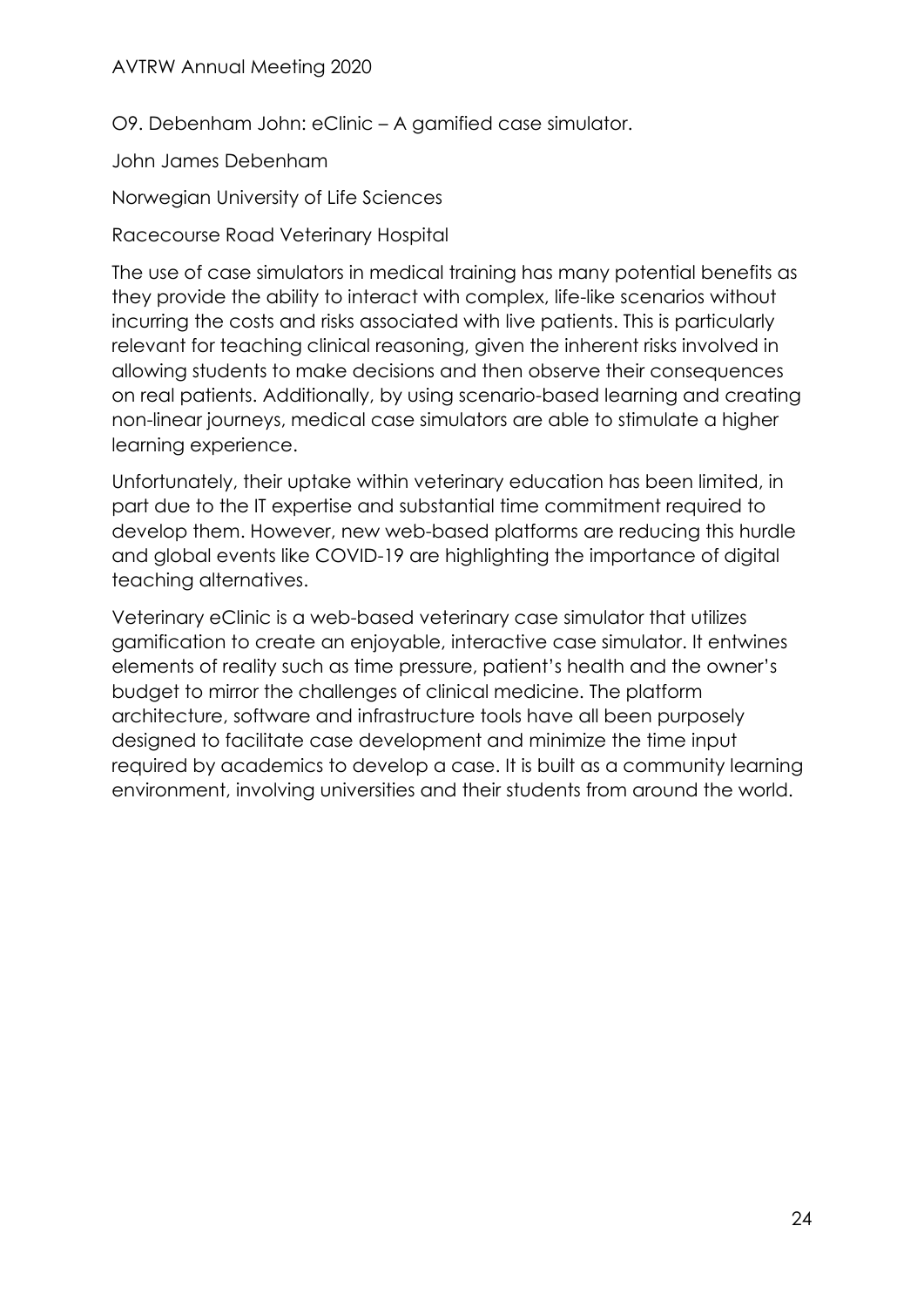O10. Driver Emma: Development of an Undergraduate Veterinary Leadership Framework.

Emma Driver, Dr Kate Cobb, Dr Erica Gummery

University of Nottingham

From day one, graduate vets are required to demonstrate leadership. The Vet Futures Project has highlighted leadership as a key area for development in the aim for a more sustainable profession (Vet Futures Project, 2015). Though leadership elements are developed throughout a UK veterinary degree, there is currently no veterinary specific leadership framework for undergraduates. However, in the medical field, the NHS have published the Medical Leadership Competency Framework (MLCF), which can be applied to medical undergraduate students.

This research aims to use the MLCF to define leadership elements and develop a veterinary leadership framework for the undergraduate curriculum.

Thirty-two veterinary leaders in varied multidisciplinary roles throughout the profession were contacted via email and requested to participate in a tworound Delphi study. Each round was developed as an online survey, composed of Likert scales and free-text boxes. The first round (65% response rate) looked at how appropriate the leadership elements of the MLCF were for veterinary medicine, along with the importance of the leadership elements at a veterinary undergraduate level.

Analysis of these responses involved simple quantitative and thematic analysis. Following this feedback, the MLCF was adapted with appropriate veterinary terminology and the leadership competency expectation altered to an undergraduate level.

The second survey is currently open and aims to gauge the panels opinion on the proposed undergraduate veterinary version.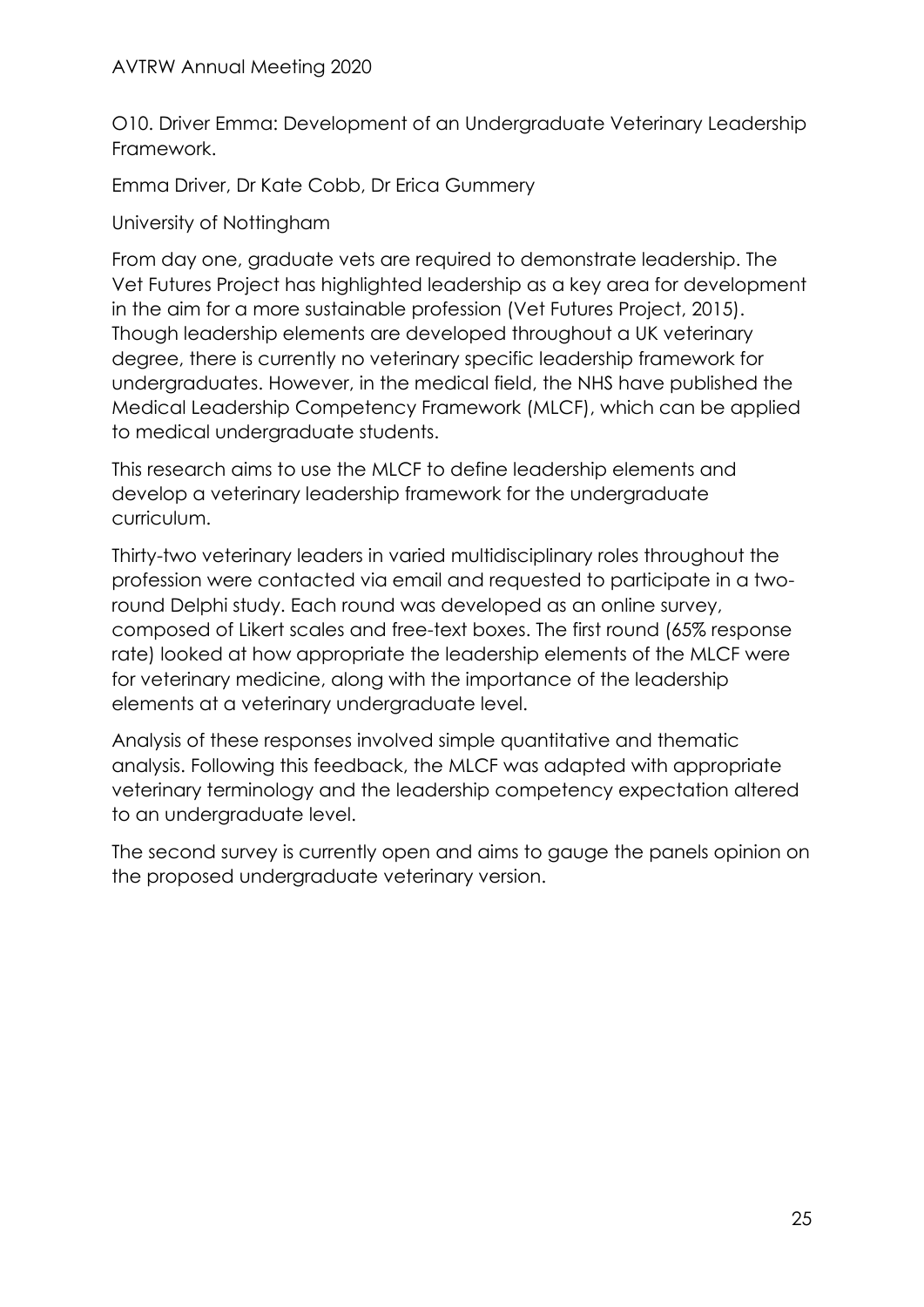O11. Watson Fraje: Evolving EMS – adapting learning to suit an ever-changing world. A case study of the "UCL 2020 Veterinary Research Undergraduate Programme".

Charlotte Maughan Jones<sup>1</sup>, Fraje Watson<sup>2</sup>, Cheryl Scudamore<sup>3</sup>, Myfanwy Hill<sup>4</sup>, Lydia Franklinos<sup>5</sup>, Gabriel L Galea<sup>6,7,</sup> Alex Tasker<sup>8</sup>

<sup>1</sup>Department of Medical Physics and Biomedical Engineering, UCL, London

<sup>2</sup>Division of Surgery & Interventional Science, UCL

<sup>3</sup>ExePathology, Devon

<sup>4</sup>Stem Cell Institute, University of Cambridge

<sup>5</sup>Institute for Global Health, UCL, London; Centre for Biodiversity and Environment Research, UCL, London

<sup>6</sup>GOS Institute of Child Health, UCL, London

<sup>7</sup>Comparative Biomedical Sciences, RVC, London

<sup>8</sup>Department of Anthropology, UCL, London

Veterinary medicine and nursing students must complete extramural studies (EMS) before registration to the profession. EMS provides students varied insights into the profession and enables them to hone 'day one competencies'. Areas of competency include professionalism, selfawareness/reflection, collaboration and communication and One Health/public health knowledge. The Covid19 pandemic led to the cancellation of many EMS; responding to this complex situation RCVSregistered academics, led by a team based at University College London collaborated to deliver an intensive three week 'research EMS' remotelearning placement to meaningfully address key competencies outside the practice setting. In April 2020 the course was run online, with 21 participants from UK vet schools. The course consisted of online lectures, small group work and self-directed sessions on performing literature reviews, experimental design, analysis and planning, across a diverse set of diciplines including anthropology, developmental biology, orthopaedics, medical physics, experimental pathology and epidemiology. Student feedback and personal reflections, emulating the 1CPD model, were gathered weekly and used to adapt course delivery. Students assessed the course on completion by scoring outcome statements (5 maximum score, 12 respondents). The statement, "The placement has provided me with experiences that are applicable to the workplace", was scored 4.8 (range 4-5), reinforcing its relevance to veterinary training, and the overall course score was 4.7 (4-5). Written student reflections evidenced growth in student thinking, career aspirations, and evidence-based decision making. This programme provides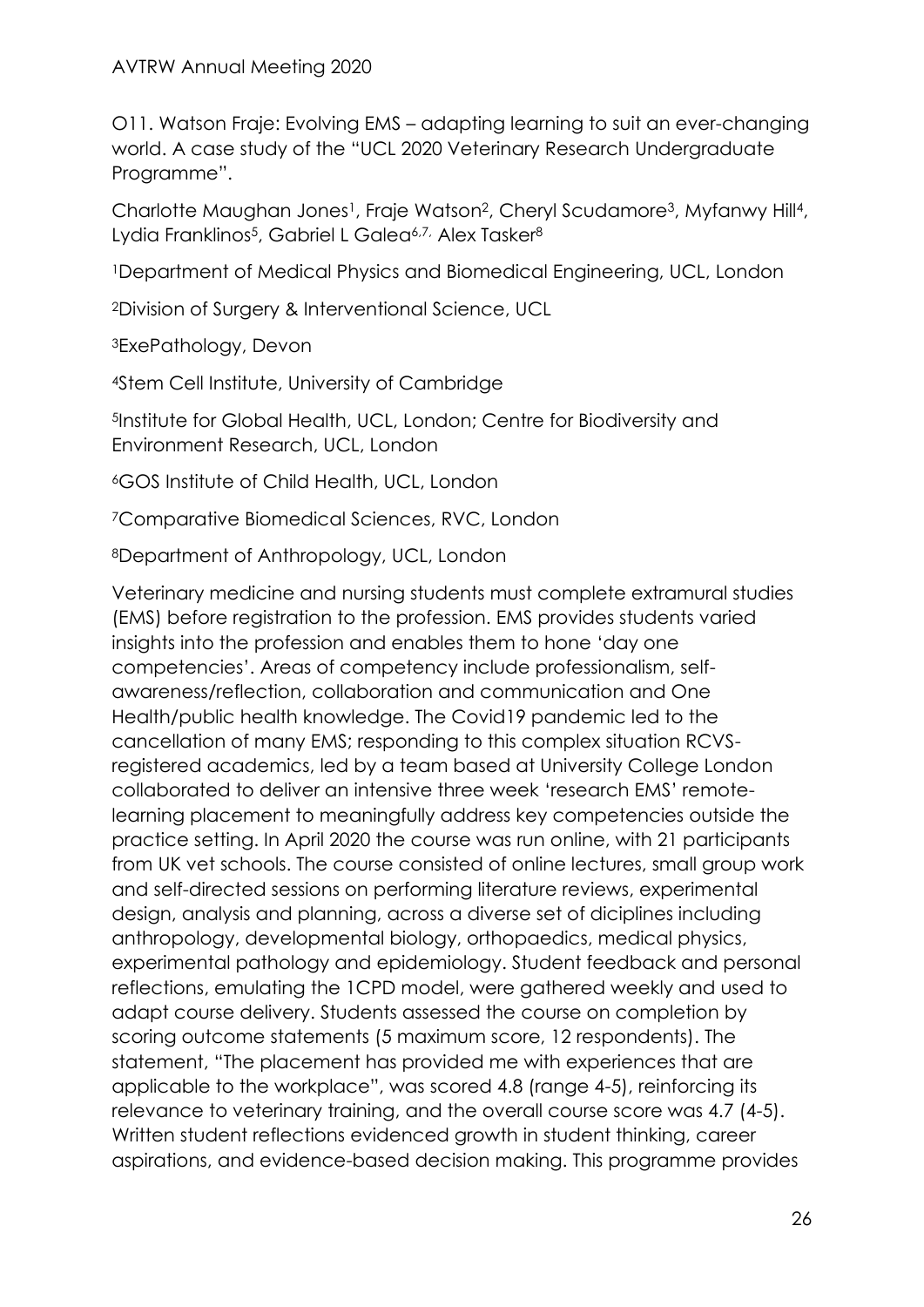a potential framework for future online EMS, which is suited to the global veterinary community and provides essential day one competencies.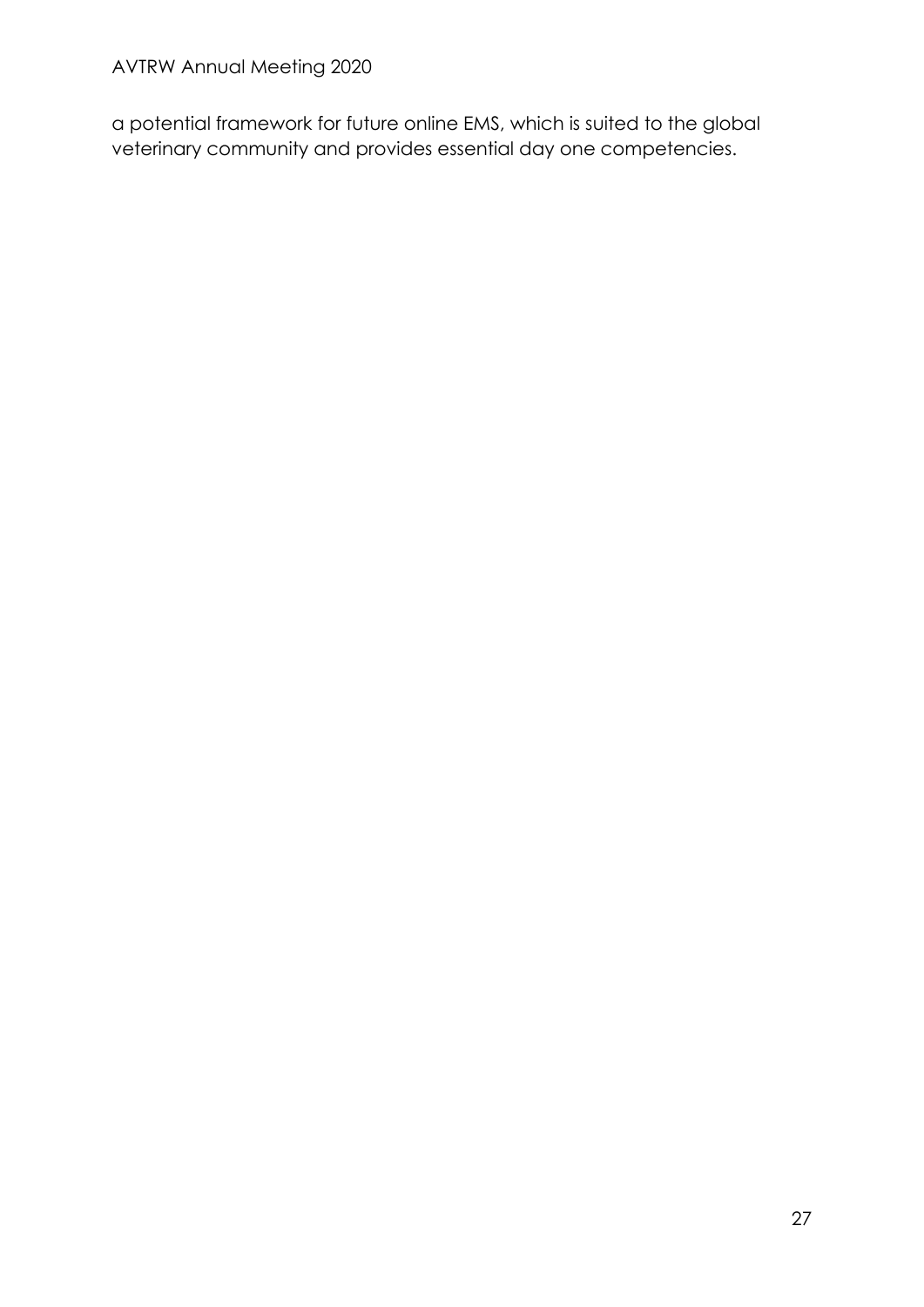O12. Tasker Alex: The 21st Century Vet: Non-clinical EMS for building crossdisciplinary research engagement in veterinary undergraduates.

Alex Tasker<sup>1</sup>, Charlotte Maughan Jones<sup>2</sup>, Fraje Watson<sup>3</sup>, Gabriel L Galea<sup>4</sup>, Lydia HV Franklinos<sup>5</sup>, Myfanwy FE Hill<sup>6</sup>, Cheryl Scudamore<sup>7</sup>

<sup>1</sup>Department of Anthropology, UCL

<sup>2</sup>AXIM group, Department of Medical Physics and Biomedical Engineering, **UCL** 

<sup>3</sup>Division of Surgery & Interventional Science, UCL

<sup>4</sup>UCL GOS Institute of Child Health, UCL; Comparative Bioveterinary Sciences, Royal Veterinary College

<sup>5</sup>Institute for Global Health, UCL; Centre for Biodiversity and Environment Research, UCL

<sup>6</sup>Stem Cell Institute, University of Cambridge

<sup>7</sup>Exepathology, Devon, UK

21st century veterinary professionals operate in complex interconnected webs of disciplinary relationships. The development of cross-disciplinary approaches such as One Health require veterinarians to work within often unfamiliar dynamic and emerging research landscapes.

This study draws together research on cross-disciplinary working and wider pedagogical theory around veterinary Extra-Mural Studies (EMS) to create an integrated theoretical framework to explore an EMS Case Study, focussing on a cross-disciplinary research summer school. This study collected and analysed qualitative data to identify:

1. How do current veterinary undergraduates understand crossdisciplinary research?

2. In what ways can non-clinical research EMS create engagement and understanding of cross-disciplinary research?

3. How can these programmes be best designed to promote crossdisciplinary engagement in the next generation of veterinary surgeons?

Aim 1 was explored using pre-course qualitative data, aim 2 triangulated results between pre-, mid-, and post-programme reviews, summative research proposal exercises, and follow-up interviews. Aim 3 drew on data from feedback-led reflective focus groups with staff and students.

Our results suggest that engagement with cross-disciplinary, non-clinical EMS can promote and develop engagement with the wider research landscape. The study found that prior exposure, professional identity, and barrier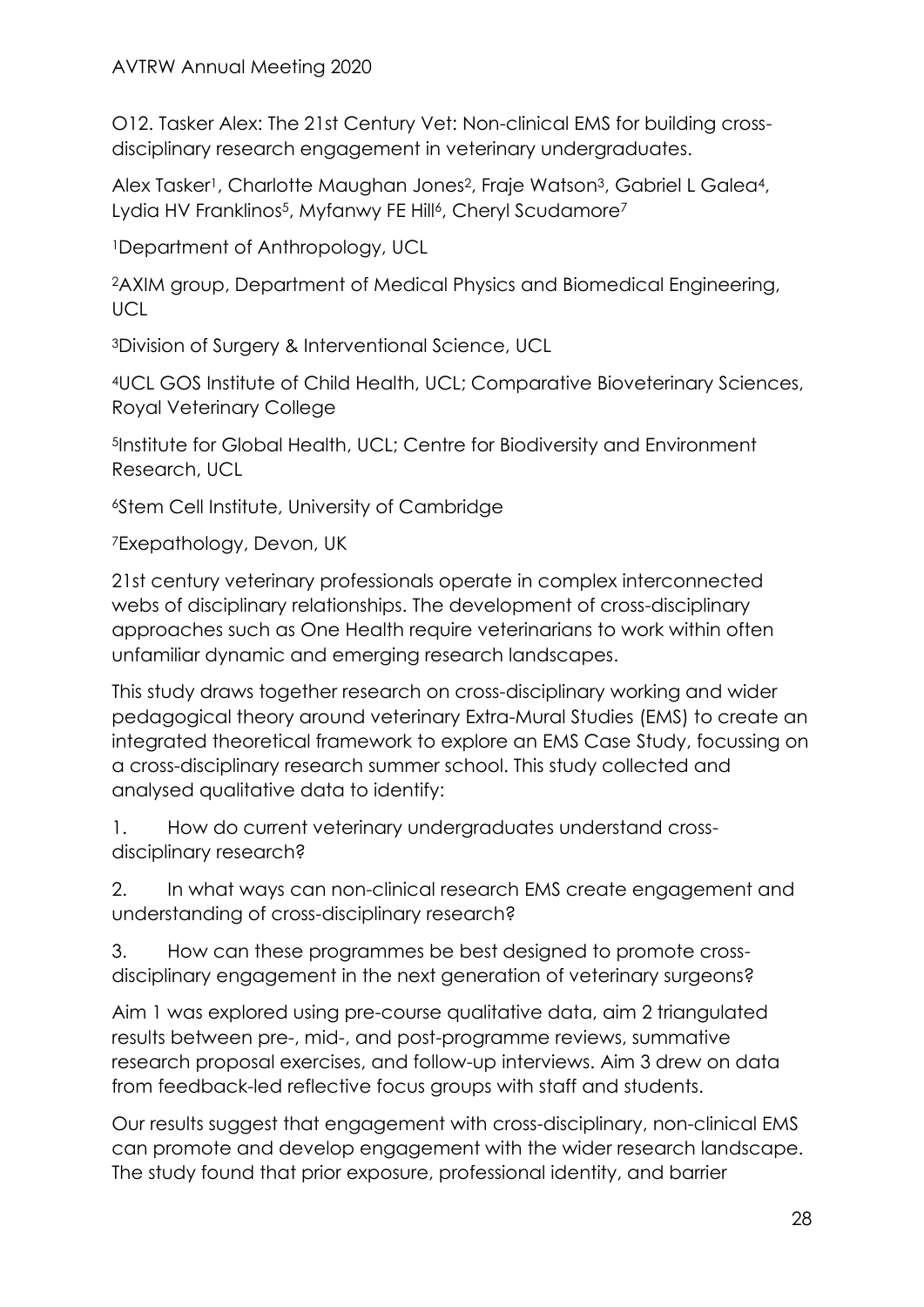navigation were key themes. A reflective case review then identifies areas of excellence and for development.

The study concludes that non-clinical EMS is an effective way to build crossdisciplinary engagement in veterinary undergraduates. The study links these findings to existing pedagogic and theoretical literatures to suggest research as a vital, yet undervalued part of veterinary EMS.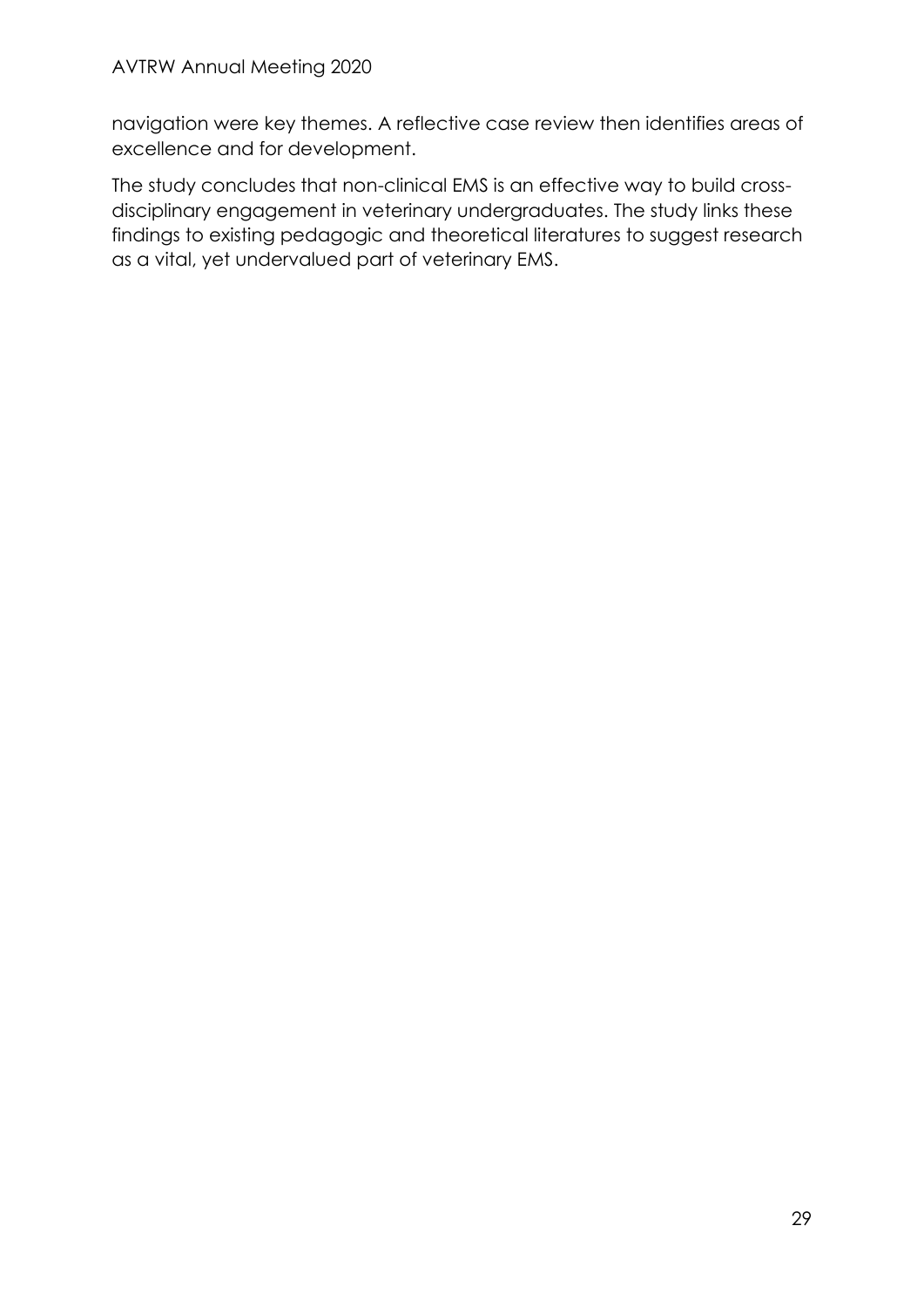O13. Wood Sarah: Directly Observed Procedural Skill (DOPS) assessment of clinical examination skills in cattle: student perceptions.

Sarah Wood, Sarah Baillie, Sheena Warman

Bristol Veterinary School

Veterinary students at the University of Bristol learn to perform a clinical examination of cattle through practical classes in years 3 and 4, cases experienced during clinical rotations and extra-mural studies (EMS), with supporting resources such as an online video. Part of the assessment for final year students is a series of Directly Observed Procedural Skills (DOPS), these allow valid assessment of key practical skills, feasible in the clinical environment (Hurst and Prescott-Clements, 2018).

Focus groups were used to explore students' perceptions of DOPS for assessing their ability to perform a clinical examination of a cow and the impact on their learning of this key competency.

The results of thematic analysis identified three key areas: the students' experience of prior learning; their experiences of the DOPS assessment; and the perceived impact of the DOPS assessment on their learning. Overall, students perceived DOPS assessments to be beneficial to their learning of this skill.

Consideration of student perceptions may be useful in guiding those using these workplace-based assessments across the health sciences.

HURST, Y. K. & PRESCOTT-CLEMENTS, L. 2018. Optimising workplace-based assessment. Clin Teach, 15, 7-12.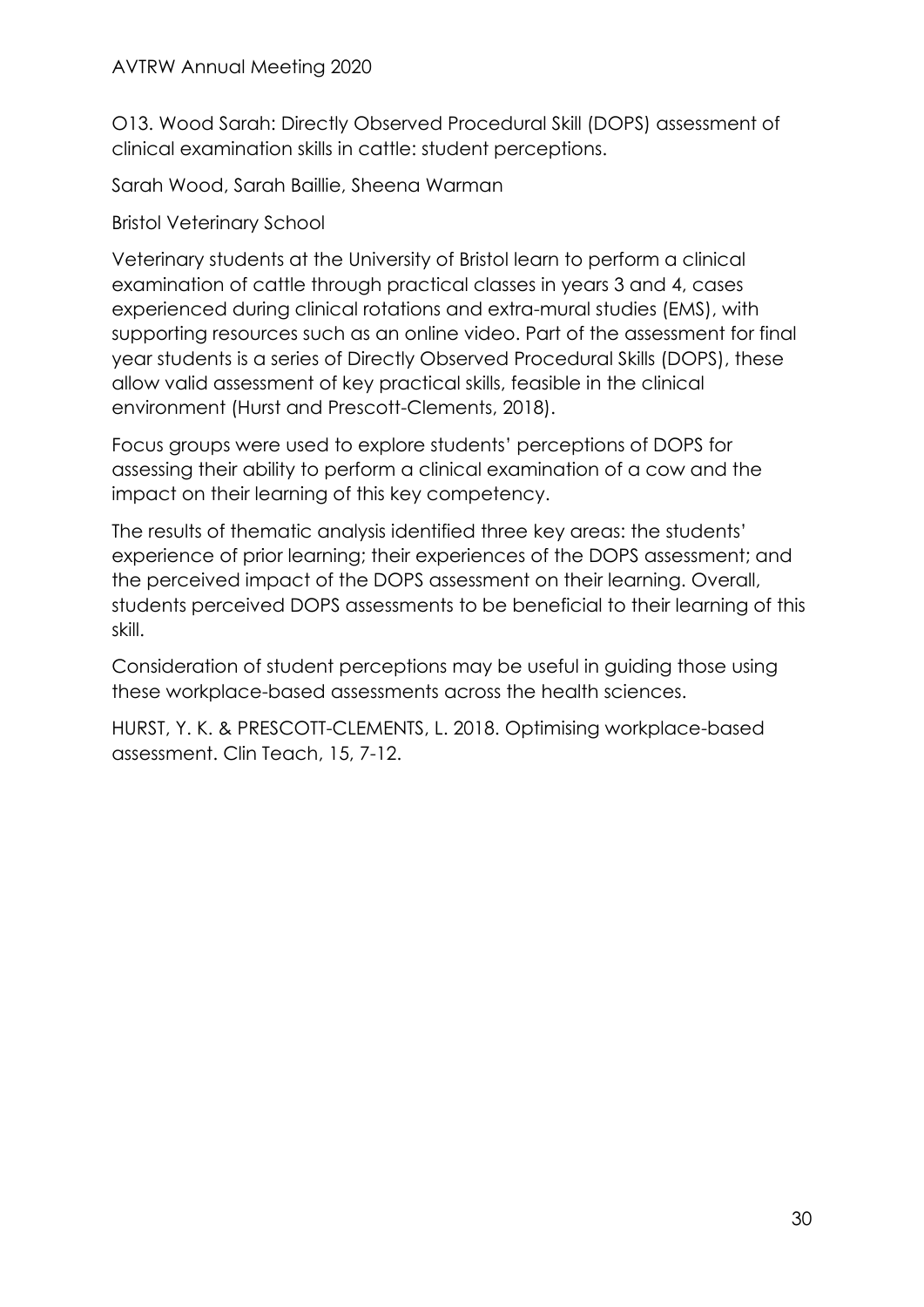O14. Woollatt Sarah: Teaching at arm's length: a farm clinician's view.

Sarah Woollatt, Sarah Wood

Langford Veterinary Services, University of Bristol

The 2020 Covid-19 (C-19) pandemic has applied new and unexpected pressures on the provision of veterinary teaching across the world. Suddenly, prioritising human health over animal health has created a challenging environment not only for clinical practice, but also for continuing to fulfil "day one competences" and maintaining high graduate standards. The aim of this project was to explore the obstacles in teaching clinical skills whilst adhering to necessary C-19 safety measures, based on the experiences of staff and students in a UK-based university farm animal practice. Barriers to regular teaching methods, particularly of practical skills, included social distancing for travel in ambulatory practice vehicles, restraint of patients and assistance in finding landmarks or administering medications. Solutions to these obstacles were trialled with a small number of students completing extramural studies placements within the practice from July to September 2020.

Adapting procedures to facilitate on-farm learning focused on strategical selection of clinical cases suitable for teaching, increased personal protective equipment, modified restraint techniques and increased use of technology. These methods were largely successful, and yielded useful feedback from both staff, students and farmers in refining our approach to suit evolving pandemic conditions. This was an important step in preparation for larger-scale return of students to the clinic, and protecting both safety of personnel and quality of teaching.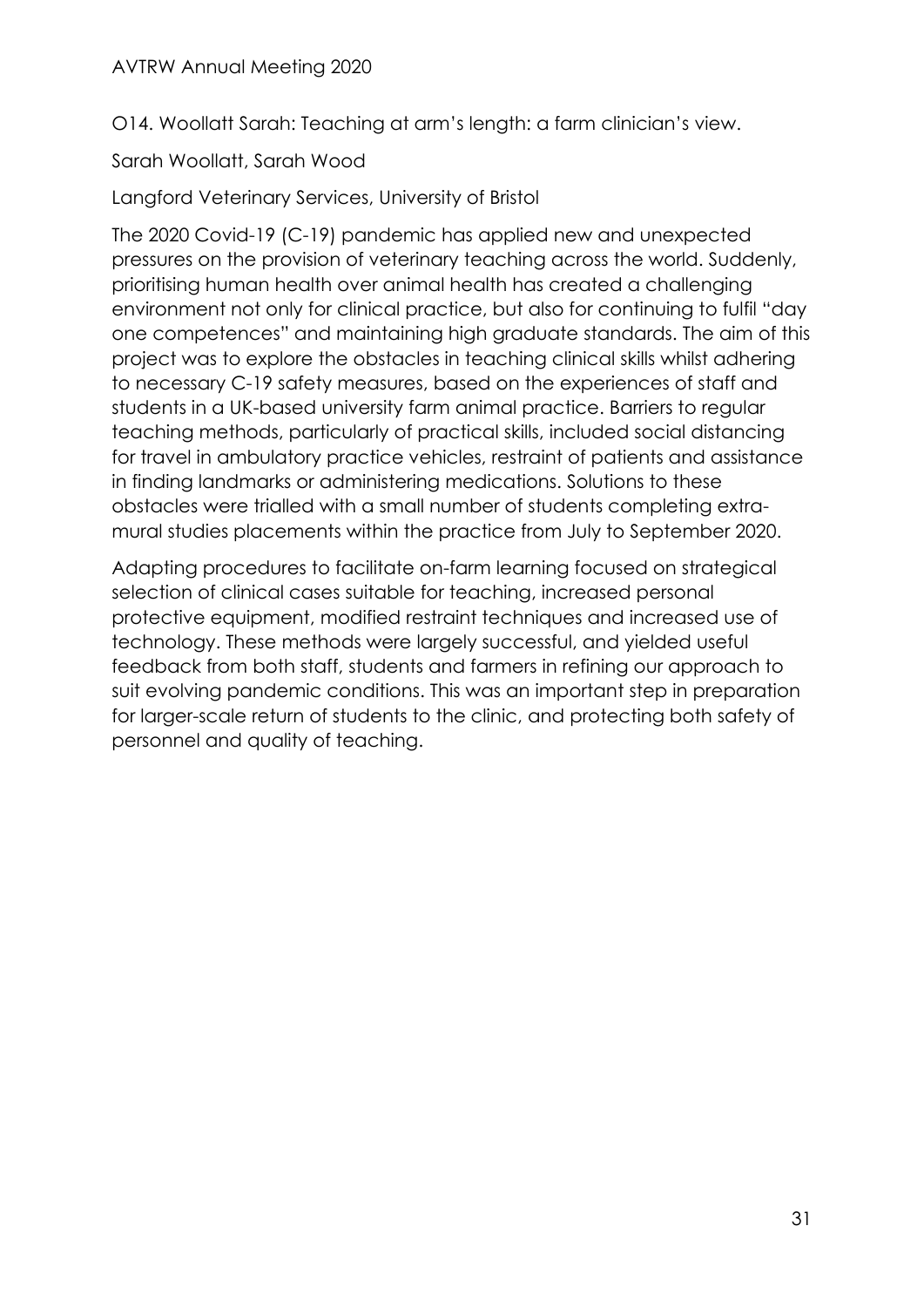O15. Borkowski Emma: Playing with parasites in a pandemic: A new teaching tool.

Emma Borkowski, Martha Betson

University of Surrey School of Veterinary Medicine

The ability to correctly identify common parasites of domestic animals is a core competency for veterinarians, and many veterinary programmes use hands-on laboratory sessions to teach this skill. These sessions usually rely on a combination of preserved and glass-mounted specimens for gross and microscopic examination. However, social distancing requirements in the era of COVID-19 have necessitated most veterinary schools to adopt a remote or 'hybrid learning' curriculum for the coming academic year, including laboratory sessions where possible. We discuss our experiences converting two parasite identification laboratories for internal and external parasites into interactive virtual tutorials at the University of Surrey School of Veterinary Medicine. Methods to support these virtual tutorials include generation of a library of high-resolution photographs of gross specimens and digital scans of glass-mounted specimens. The goal of this presentation is to share useful tools, tips, and lessons learned, and to stimulate discussion of strategies to deliver high-quality virtual training in veterinary parasitology.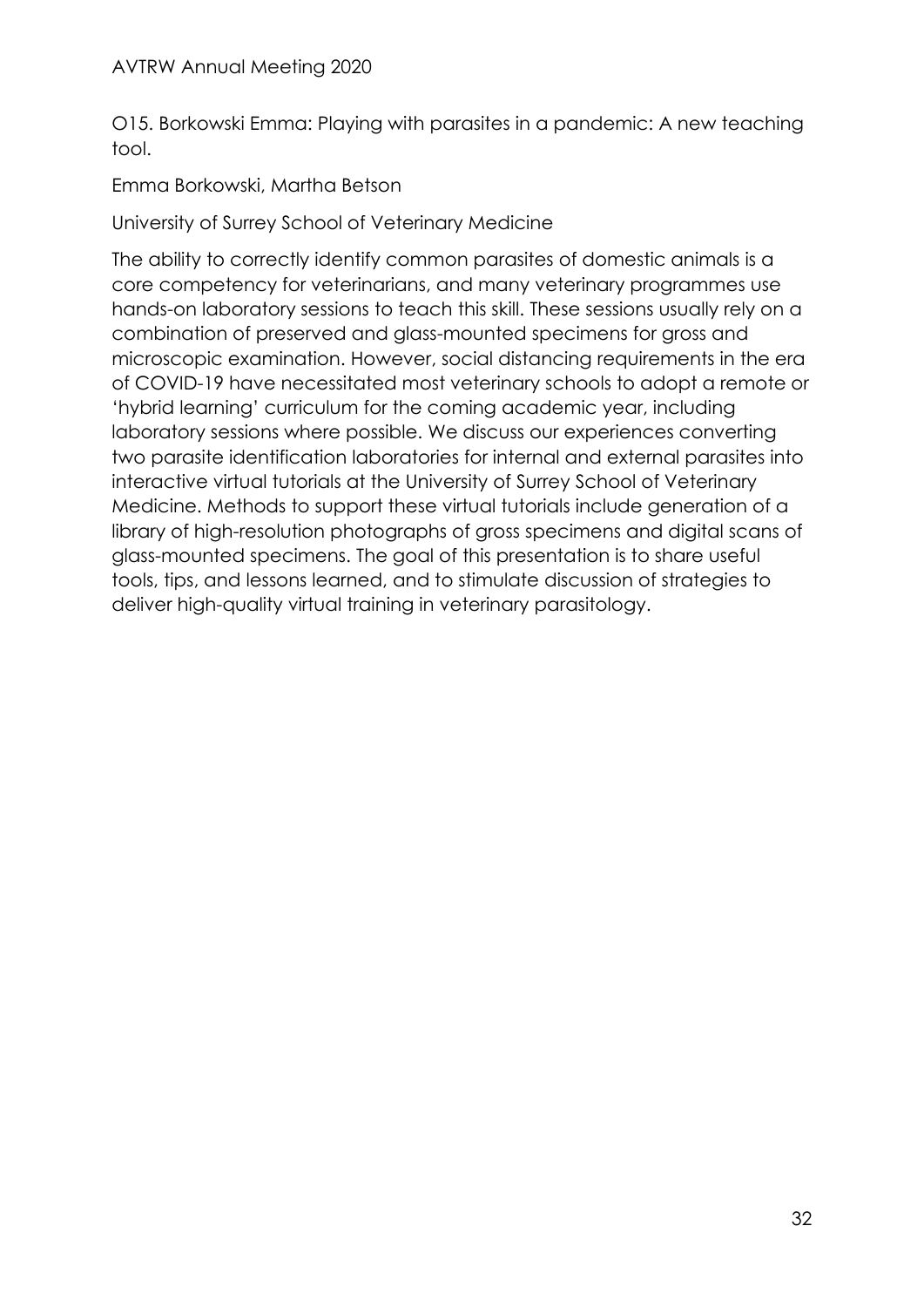# **Session 3. Surveillance.**

Keynote 3: Carty Helen. Surveillance shouldn't sit in a silo.

Ayr Veterinary Surveillance Hub, J F Niven Building, Auchincruive Estate, Auchincruive, Ayr, KA6 5HW

Surveillance shouldn't sit in a silo: For surveillance to be effective, everyone needs to play their part. Effective surveillance should both gather data for researchers and inform future research initiatives. By exposing both undergraduate and postgraduate students as well as vets in practice to surveillance in action, they will become more aware of their role in surveillance, how the surveillance system works and be better equipped to actively engage as their careers progress. This will be demonstrated through real case examples and set the scene for the presentations that follow.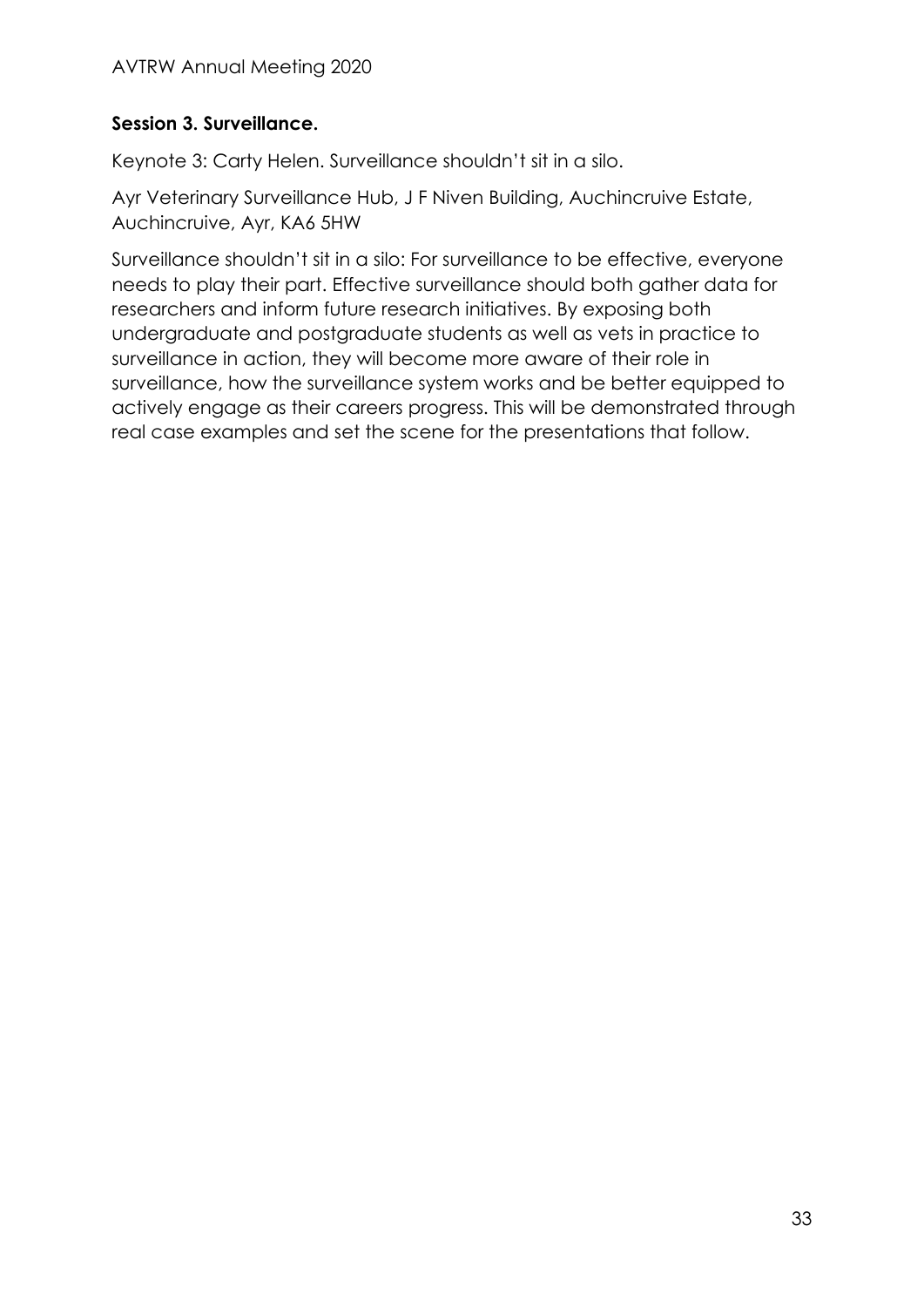O16. Clarke AnneMarie: Prioritisation of Animal Health Surveillance Activities in Ireland.

Clarke AnneMarie<sup>1</sup>, More Simon<sup>2</sup>, Maher James<sup>1</sup>, Byrne Andrew<sup>1</sup>, Horan Michael<sup>1</sup>, and Barrett Damien<sup>1</sup>

<sup>1</sup>One Health One Welfare Scientific Support Unit, Department of Agriculture, Food and the Marine, Agriculture House, Kildare Street, Dublin 2, D02 WK12, Ireland

<sup>2</sup>Centre for Veterinary Epidemiology and Risk Analysis, UCD School of Agriculture, Food Science and Veterinary Medicine, University College Dublin, Belfield, Dublin D04 W6F6, Ireland

The objectives of this study were to seek opinion from experts about diseases/conditions and animal health surveillance activities in the Irish livestock industries, and in doing so, develop a tool for the prioritisation of surveillance activities. A survey of stakeholders on which diseases/conditions required prioritisation was first carried out. Then experts used the developed prioritisation tool to identify the most important surveillance objectives and to allocate resources to the activities that best meet the surveillance objectives for each disease/condition. A process and accompanying user-friendly practical tool for animal disease surveillance prioritisation was developed in this study. Antimicrobial resistance (AMR) and bovine Tuberculosis (bTB) were ranked top of the endemic diseases/conditions while African swine fever (ASF) and Foot & Mouth Disease (FMD) were ranked top of the exotic diseases/conditions by the stakeholders. The study showed that most of the diseases/conditions examined in the prioritisation exercise require a combination of active and passive surveillance activities. Experts believed that an even split between active and passive surveillance activities were required for AMR and ASF. For bTB, active measures were considered to better meet the objectives of the bTB programme. In contrast, passive surveillance activities were considered better for FMD.

This study facilitated a process to be put in place that will inform recommendations for the optimum delivery of future animal health surveillance programmes and in doing so, to maximise the effective use of resources.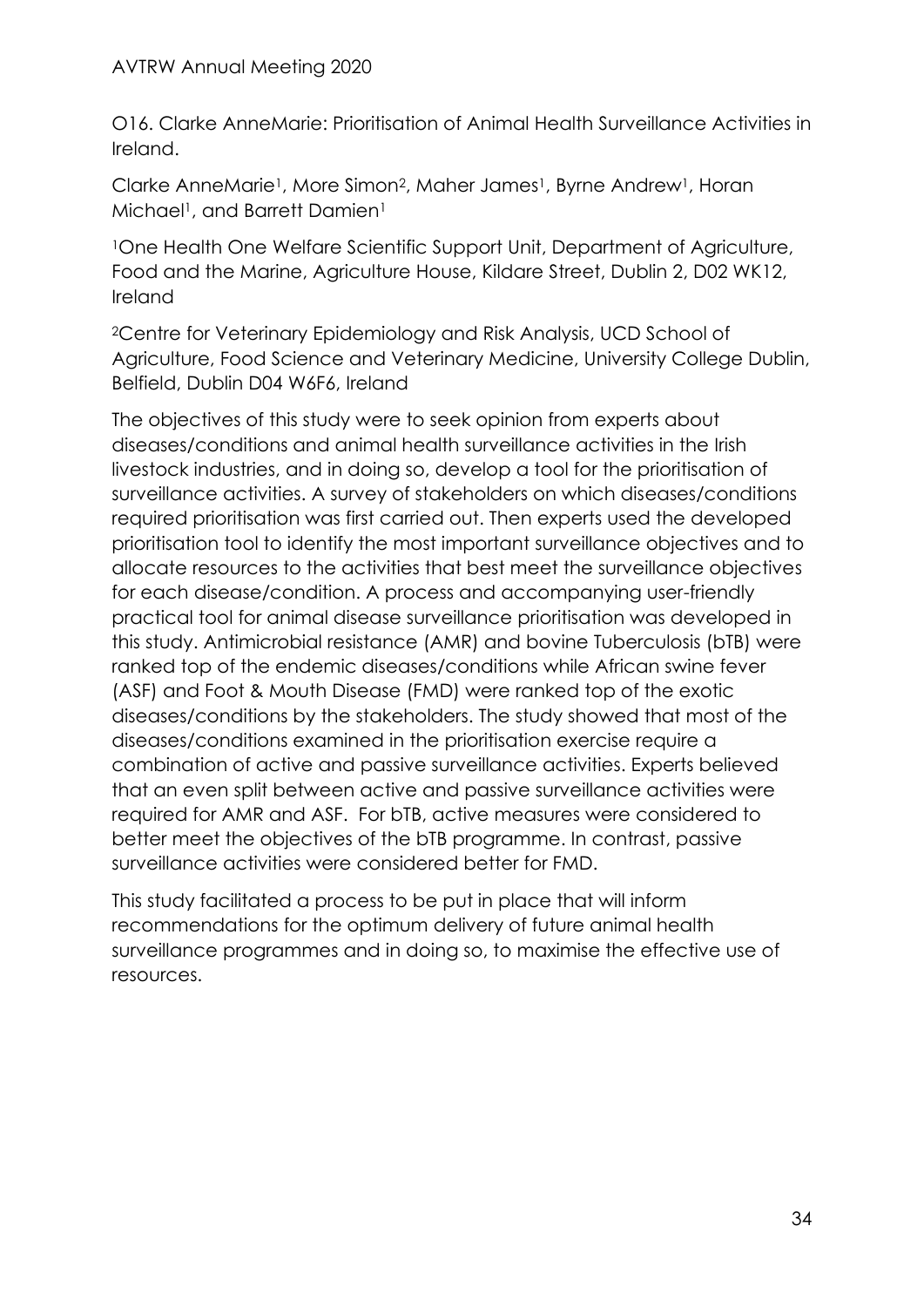O17. Havercroft Charlotte Letitia: Demographics and diagnoses of neonatal lamb carcass submissions to APHA for post mortem examination over a tenyear period.

Charlotte Letitia Havercroft, Sonja Jeckel

Royal Veterinary College

APHA provides postmortem services for veterinarians in England and Wales to aid investigations into the cause of mortality and disease in farmed animal species for individual outbreaks and herd health planning. Information collected from these post mortem investigations provide data for National Veterinary Disease Surveillance. APHA data for 865 neonatal lamb carcass submissions received over 10 years from 2010 to 2019 was analysed and revealed that in 81% of all submissions at least one diagnosis was reached. Hypogammaglobulinemia (HGG) was the most frequent diagnosis in neonatal lambs and in over 76% of cases diagnosed in combination with diseases like colisepticaemia or cryptosporidiosis. This finding reinforces the need for good colostrum protocols on farm underpinning lamb immunity and health. Other potentially preventable diagnoses made recurrently such as clostridial diseases, navel ill and hypothermia/starvation highlight that management improvements are still relevant to farms wanting to decrease neonatal lamb mortality. Interestingly, though hypothermia/ starvation is more frequently diagnosed amongst outdoor lambs there is no statistically significant difference. In contrast, trauma/ fractures were found to be significantly more likely in housed animals. Though it is unlikely that the analysed data reliably represents the majority of causes of individual lamb deaths in England and Wales, it provides a good understanding of common causes for disease outbreaks amongst neonatal lambs and highlights opportunities for prevention.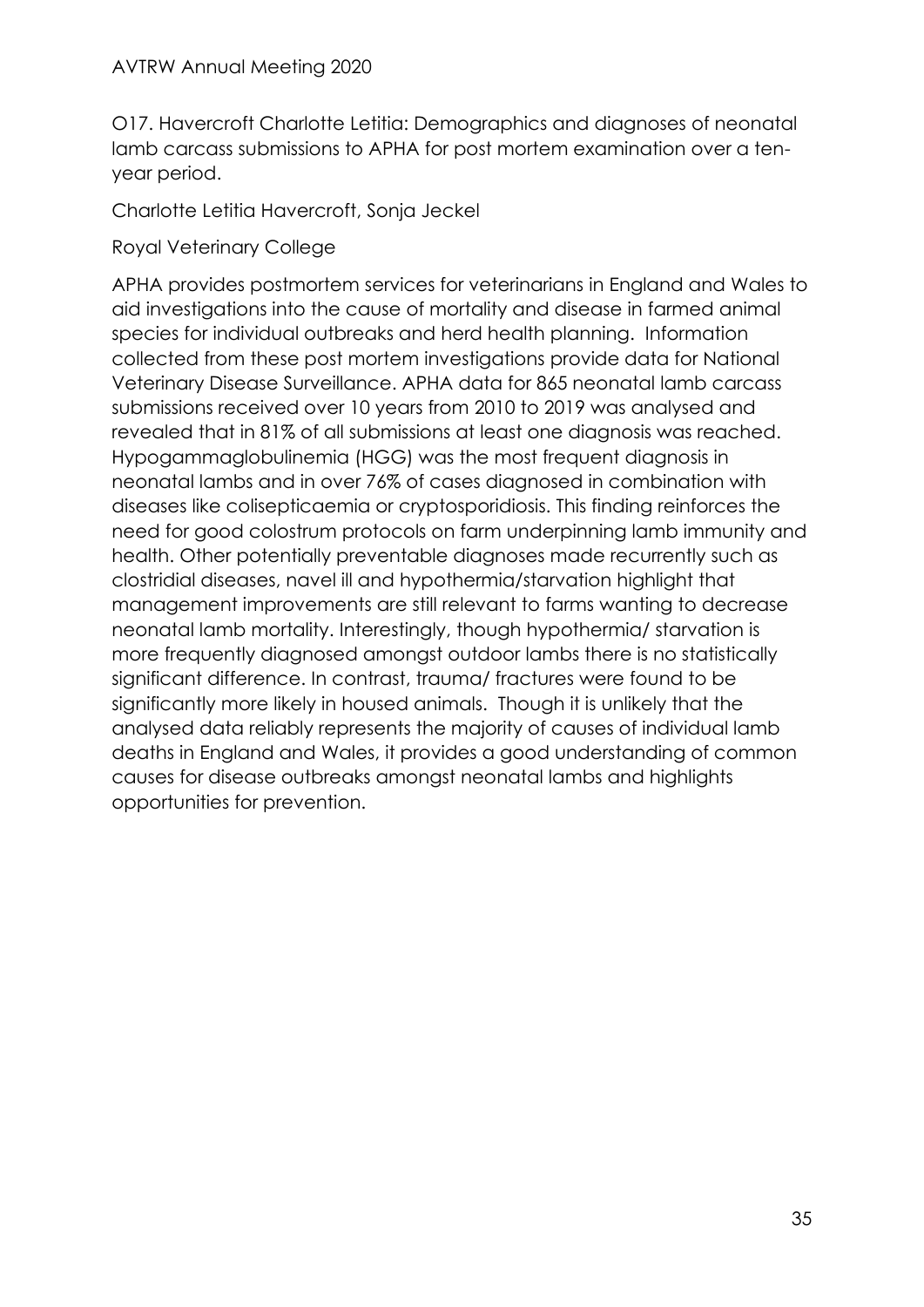O18. Macrelli Michele: First report of fatal tick pyaemia caused by heavy infestation with the red sheep tick, Haemaphysalis punctata and co-infection with Babesia and Theileria spp.

Michele Macrelli<sup>1</sup>, Liz McGinley<sup>2</sup> Kayleigh Hansford<sup>2</sup>, Jolyon Medlock<sup>2</sup>, Paul Phipps3, Nicholas Johnson<sup>3</sup>

<sup>1</sup>Animal and Plant Health Agency, Bury St Edmunds

<sup>2</sup>Public Health England, Porton Down, Salisbury, Wiltshire, SP4 0JG,

<sup>3</sup>Animal and Plant Health Agency, Woodham Lane, Addestone, Surrey, KT15 3NB

Tick pyaemia is a disease of sheep characterised by the development of internal abscesses caused by Staphylococcus aureus. The disease cause significant economic loss through debilitation and death in lambs. The disease is normally triggered by infestation with Ixodes ricinus (the sheep tick) and can be exacerbated by co-infection with Anaplasma phagocytophilum. In Great Britain Ixodes ricinus is the most common and widely distributed tick species. However, in recent years the numbers of detections of Haemaphysalis punctata (the red sheep tick) and its geographical distribution have significantly increased. Here we report the finding of tick pyaemia in a sheep flock suffering from high mortality caused by severe infestation with H. punctata. Tick pyaemia was confirmed by gross identification of internal abscesses in two lambs and isolation of S. aureus from these lesions, with concurrent identification of H. punctata ticks on the carcases. Additionally, Babesia motasi and Theileria luwenshuni were detected by pan-piroplasm PCR in the blood of infested animals including the two sent for post-mortem examination. A. phagocytophilum was not detected. These findings suggest that infestation with H. punctata is capable of inducing tick pyaemia in lambs and that this may be exacerbated by coinfection with piroplasms.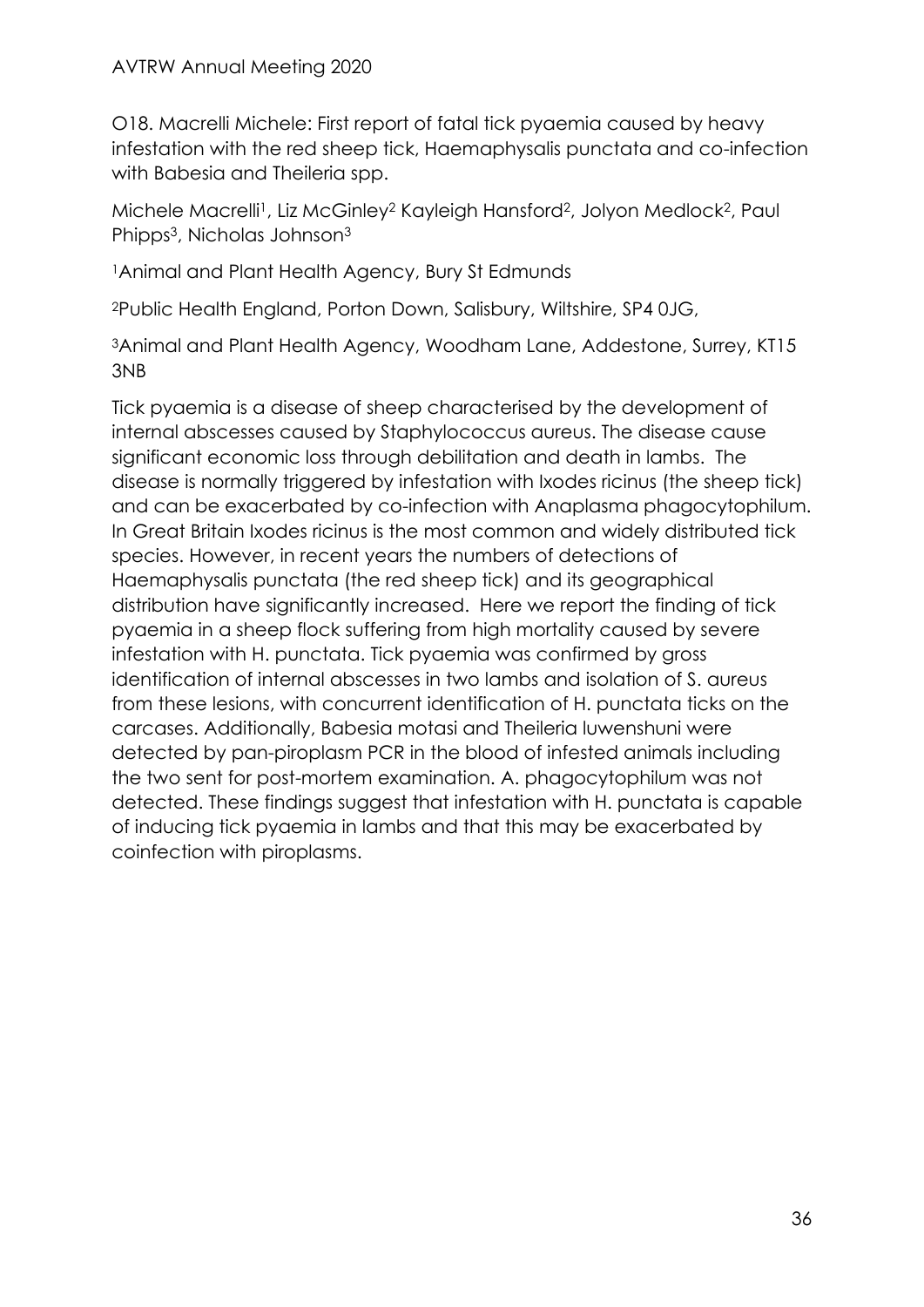### AVTRW Annual Meeting 2020

O19. Geddes Eilidh: Exploiting scanning surveillance data to assess the impact of disease control initiatives and inform future strategies to control endemic diseases. The example of sheep scab.

Eilidh Geddes<sup>1</sup>, Sibylle Mohr<sup>2</sup>, Sian E. Mitchell<sup>3</sup>, Sara Robertson<sup>4</sup>, Anna M. Brzozowska<sup>4</sup>, Stewart Burgess<sup>5</sup>, Valentina Busin<sup>1</sup>

<sup>1</sup>School of Veterinary Medicine, University of Glasgow, Glasgow, United Kingdom

<sup>2</sup>Boyd Orr Centre for Population and Ecosystem Health, College of Medical, Veterinary and Life Sciences, University of Glasgow, Glasgow, United Kingdom

<sup>3</sup>Carmarthen Veterinary Investigation Centre, Animal and Plant Health Agency, Carmarthen, United Kingdom

<sup>4</sup>Surveillance Intelligence Unit, Animal and Plant Health Agency, Weybridge, Surrey, United Kingdom

<sup>5</sup>Moredun Research Institute, Pentlands Science Park, Bush Loan, Edinburgh, United Kingdom

Scanning surveillance allows us to monitor the occurrence of many endemic diseases in Great Britain (GB), including sheep scab, an ectoparasitic disease of major economic and welfare burden. The Veterinary Investigation Diagnosis Analysis (VIDA) database records diagnoses made by disease surveillance centres in GB and contributes to the scanning surveillance of sheep scab. This study aimed to investigate the use of the VIDA database to assess the impact of disease control initiatives to inform control strategies using a temporal alarm detection algorithm (TADA).

A total of 2,401 positive skin scrapes were recorded from 2003-2018. Significant clustering was observed in Wales, with a maximum of 47 positive scrapes in Ceredigion in 2007. Across the study period 11 national disease control initiatives, organised by stakeholders, industry and government occurred: 4 in Wales, 3 in England and 4 in Scotland. The majority (8) offered free diagnostic testing, and the remaining offered knowledge transfer and free testing, skills training and knowledge transfer, and the introduction of the Sheep Scab (Scotland) Order. The TADA raised 20 alarms, of which 11 occurred within a period of free testing in Wales, and 1 at the introduction of the sheep scab order. In summary, this study shows that further use of the VIDA database enhances our knowledge of sheep scab by identifying areas for targeted action and offers a framework to measure the impact of future disease control initiatives. Additionally, this framework could be applied to inform cost-effective and sustainable strategies for the control of other endemic diseases.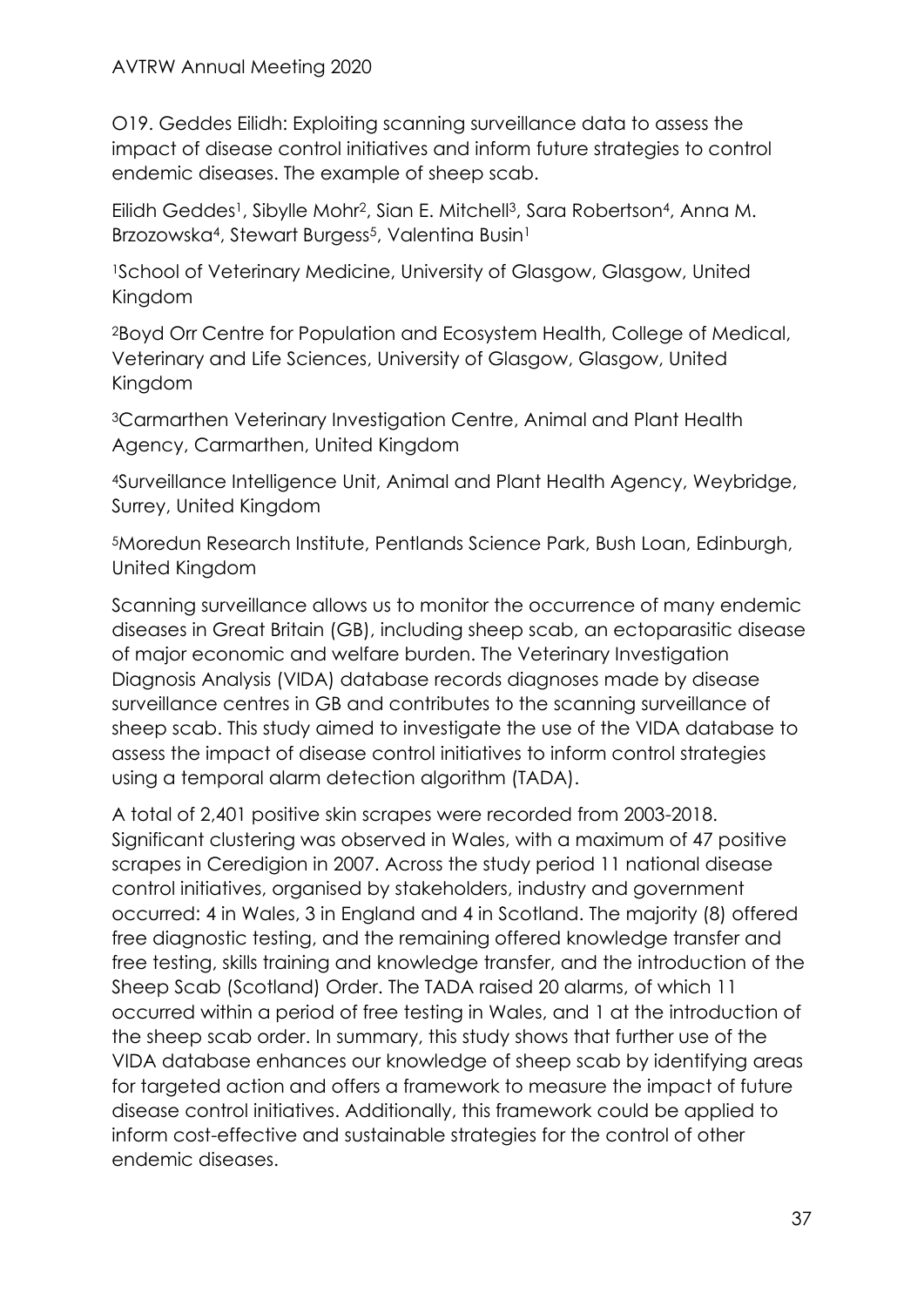O20. Kiernan Kelsey: The occurrence and distribution of antimicrobial resistant bacteria in companion animals at a small animal veterinary hospital.

Kelsey Kiernan<sup>1</sup>, Theo Pepler<sup>2</sup>, Alison Ridyard<sup>1</sup>, Donald Yool<sup>1</sup>, Katarina Oravcova2, William Weir<sup>1</sup>

<sup>1</sup>School of Veterinary Medicine, University of Glasgow

<sup>2</sup>Institute of Biodiversity, Animal Health and Comparative Medicine, University of Glasgow

The distribution and occurrence of antimicrobial resistant (AMR) nosocomial pathogens in human medicine has been increasingly documented in recent decades. However, this kind of knowledge in veterinary medicine is more limited, particularly in the context of small animal veterinary hospitals. Most veterinary hospitals rely on private laboratories to provide diagnostic information and consequently lack the laboratory information management systems (LIMS) that facilitate a formal surveillance system. As a case study, we here describe a University-based small animal hospital, which benefits from an integrated clinical pathology service with a dedicated LIMS that handles all diagnostic bacterial samples. We have undertaken descriptive analysis of the clinical bacteriology dataset contained in this LIMS from July 2000 to November 2019. Over this time, there were a total of 53,206 isolations collected, of which 68% (n=36,168) were canine-derived and 32% (n=17,038) were feline-derived, representing a total of 337 unique bacterial species. The majority of isolates originated from faecal samples (43.5%), followed by urine (10.7%), oropharyngeal (8.7%), nasal (6.2%) and ear samples (5.7%). We have mined this database and been able to identify AMR-related trends among the pathogens detected. Our analysis will inform the design of a structured surveillance system for the early detection and control of outbreaks of AMR and nosocomial pathogens in this small animal veterinary hospital. Additionally, it will provide background data for evidence-based infection control interventions within companion animal practice.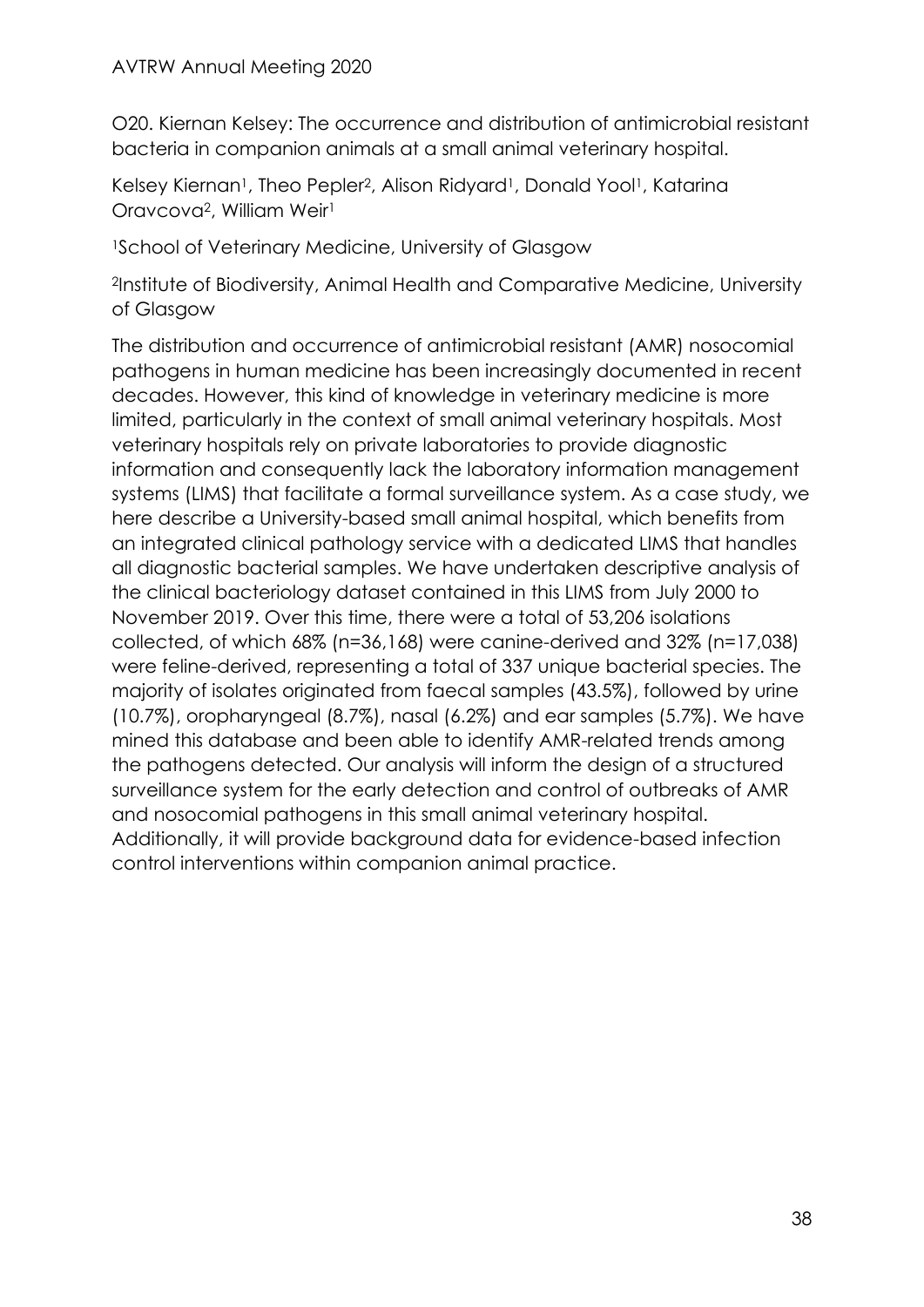O21. McGlennon Abigail. Investigating laboratory diagnoses of equine strangles in the UK and internationally to enhance understanding of disease prevalence and veterinary approaches to diagnosing strangles.

Abigail McGlennon<sup>1,4</sup>, Andrew Waller<sup>2,4</sup>, Kristien Verheyen<sup>1</sup>, Josh Slater<sup>3</sup>, Richard Newton<sup>4</sup>

<sup>1</sup>Royal Veterinary College, Hawkshead Lane, Hatfield, AL9 7TA, UK

<sup>2</sup>Intervacc, Västertorpsvägen 135, S-129 44 Hägersten, SE.3University of Melbourne Veterinary School, Werribee Campus, 250 Princes Highway, Werribee, Victoria, 3030, AUS. 4Centre for Preventative Medicine, Animal Health Trust, Lanwades Park, Kentford, Newmarket, CB8 7UU, UK

Transmission of Streptococcus equi (S. equi), the causative agent of strangles amongst horses remains poorly investigated. The Surveillance of Equine Strangles (SES) project aims to understand the occurrence of strangles in the UK and internationally through surveillance networks comprised of diagnostic laboratories, where laboratory confirmation of S. equi infections from practitioner-submitted samples is reported. Objectives include providing regular summaries to the industry, through epidemiological data reported with samples, and whole genome sequencing of bacterial isolates enabling phylogenetic and network analysis to be undertaken.

Between 01/01/2018 and 31/12/2019 SES collated 516 positive diagnoses of S. equi from samples submitted by 189 UK veterinary practices. Of the samples, 53% (n=313) were swabs and 42% (n=248) guttural pouch lavages. Diagnoses were based on qPCR and culture (44%, n=230), qPCR only (49%, n=257), or culture only (5%, n=28). Where stated (n=272), 60% (n=164) of samples originated from clinically ill horses and 36% (n=98) from asymptomatic horses.

Diagnoses were widespread across the UK (figure 1). Mapping diagnoses increases knowledge of where positive diagnoses are broadly located, permitting the optimisation of biosecurity and pre-movement testing which can decrease the prevalence of strangles.

SES provides important data enhancing epidemiological analysis on the occurrence and diagnosis of strangles within the UK and has recently expanded to include the collection of international data and isolates. Gathering international data will provide invaluable information across the industry helping to further research and raise awareness of strangles, with the ultimate aim of reducing national and international spread of disease.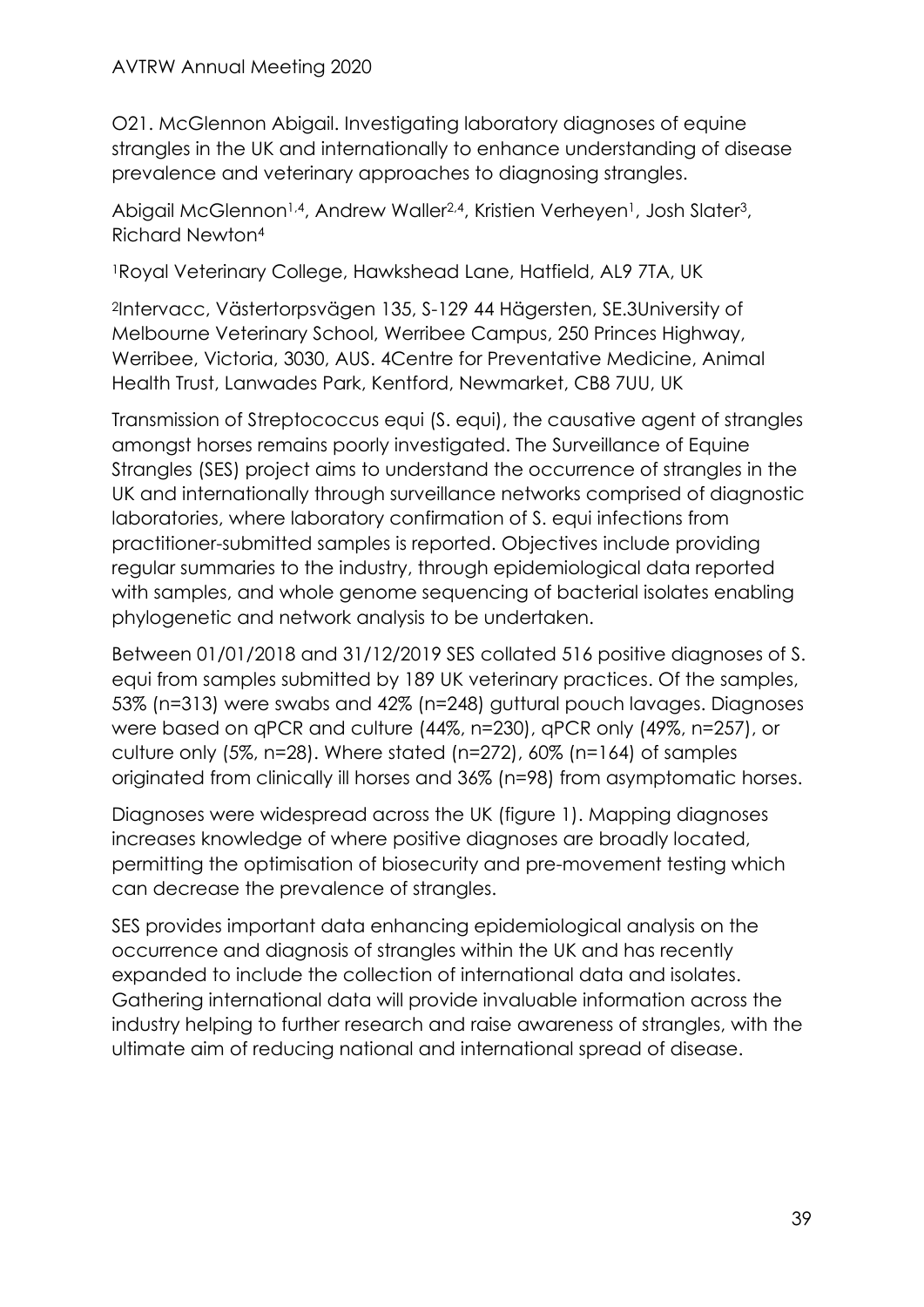O22. Kelly Nicholas: A retrospective analysis of dog, cat and rabbit forensic post-mortem examinations, performed at Royal veterinary college 2003-2020, with emphasis upon starvation-based neglect and non-accidental injury.

Nicholas Kelly, Dr. Jonathan Williams, Dr. Henny Martineau

Royal Veterinary College

This study focused upon dog, cat and rabbit forensic post-mortems at Royal Veterinary College, investigating numbers of forensic cases seen, causes of death given and compared signalment, gross and histological features of starvation-based neglect and non-accidental injury (NAI).

Forensic necropsies were found performed increasingly frequently, most often upon dogs. Across the three species, starvation-based neglect was found the most frequent cause of death, with low body condition in deceased animals found resulting from deliberate withholding of food (exogenous starvation) more frequently than due to internal diseases (endogenous starvation). Animals starved by either origin were most often found with depletion of fat, liver and/or skeletal muscle tissues.

NAI in dogs and cats was found primarily affecting the skull and ribs, with traumatic injuries significantly more likely resulting from blunt force origins, compared to sharp force or ballistic trauma. NAI in cats was found most often causing death by traumatic brain injury, compared to dogs, where hypovolemic shock was the most frequent mechanism of death. Rabbits were found infreqently suffering from NAI from any origin.

Across the species, animals found maliciously starved were most frequently, entire, significantly more commonly purebred than crossbred and exceeding two years of age for dogs and cats, and six months for rabbits. These trends were the same for dogs and cats receiving NAI.

Such results provide much needed data regarding pathological aspects of animal abuse and will aid veterinary pathologists in recognising patterns of findings they can expect to see when faced with such cases.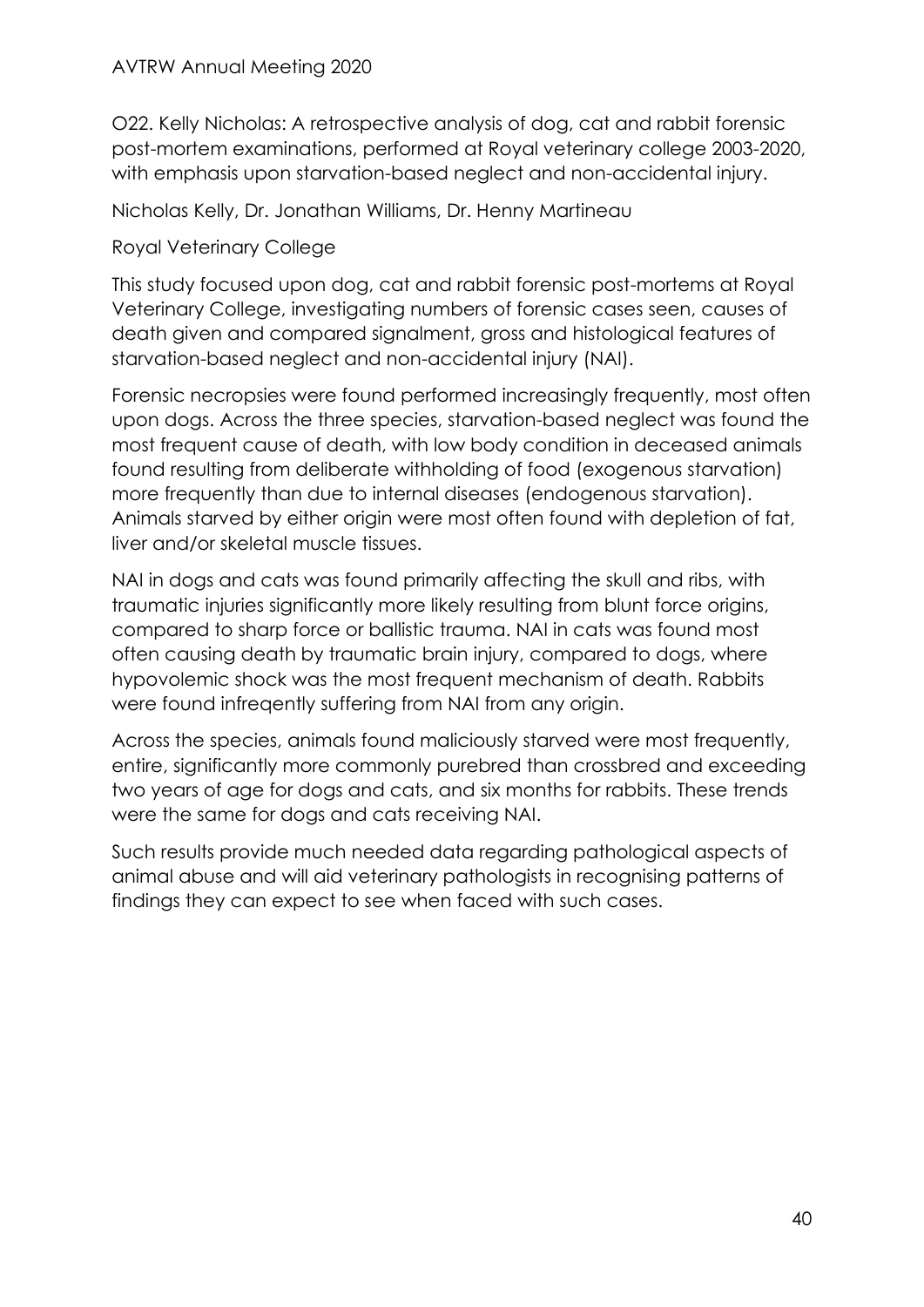O23. Rhodes Victoria: Diagnosis of respiratory disease in Irish dairy calves using thoracic ultrasonography - temporal transitions and association with growth rates.

Victoria Rhodes<sup>1</sup>, Eoin G. Ryan<sup>1</sup>, Ciara J. Hayes<sup>1</sup>, Catherine McAloon<sup>1</sup>, Luke O'Grady<sup>1</sup>, Seamus Hoey<sup>2</sup>, Conor G. McAloon<sup>1</sup>

<sup>1</sup>Section of Herd Health and Animal Husbandry, School of Veterinary Medicine, University College Dublin, Belfield, Dublin, D04 W6F6

<sup>2</sup>Section of Diagnostic Imaging, School of Veterinary Medicine, University College Dublin, Belfield, Dublin 4, D04 W6F6

Objectives - characterise the temporal transitions in (TUS) scores in preweaned Irish dairy calves over the course of a rearing season and to investigate the relationship between the presence of Bovine Respiratory Disease (BRD) diagnosed by TUS and growth rate.

Data was collected from calves across seven farm in Ireland during the spring calving season. Calves were examined three times at 21 day intervals. The examination included calf respiratory scoring (CRS) using the University of Wisconsin Calf Respiratory Score Chart, thoracic ultrasound scoring (TUS) and determination of live weight.

The final data set consisted of 955 thoracic ultrasounds scores and 951 clinical respiratory scores, collected from 319 calves. The average CRS in calves on individual farms ranged from 1.69 to 3.45. The average farm TUS score ranged from 0.19 to 1.33. The percentage of calves with a TUS great than or equal to 2 (lung consolidation present) ranged from 4% to 45%. The percentage of calves with a CRS score >5 ranged from 1% to 29%. Unaffected calves were predicted to grow to 85kg within 63days. Calves that were affected early and recovered, or affected late and recovered were approximately 2kg lighter. Calves that were affected in later were 2.5kg lighter. Calves that were chronically affected had the highest weight loss.

Calves unaffected by BRD throughout the study on both assessment systems had higher average daily weight gains (ADG) than those affected at any stage with the disease; however, calf lung pathology can recover from BRD positive scores over time.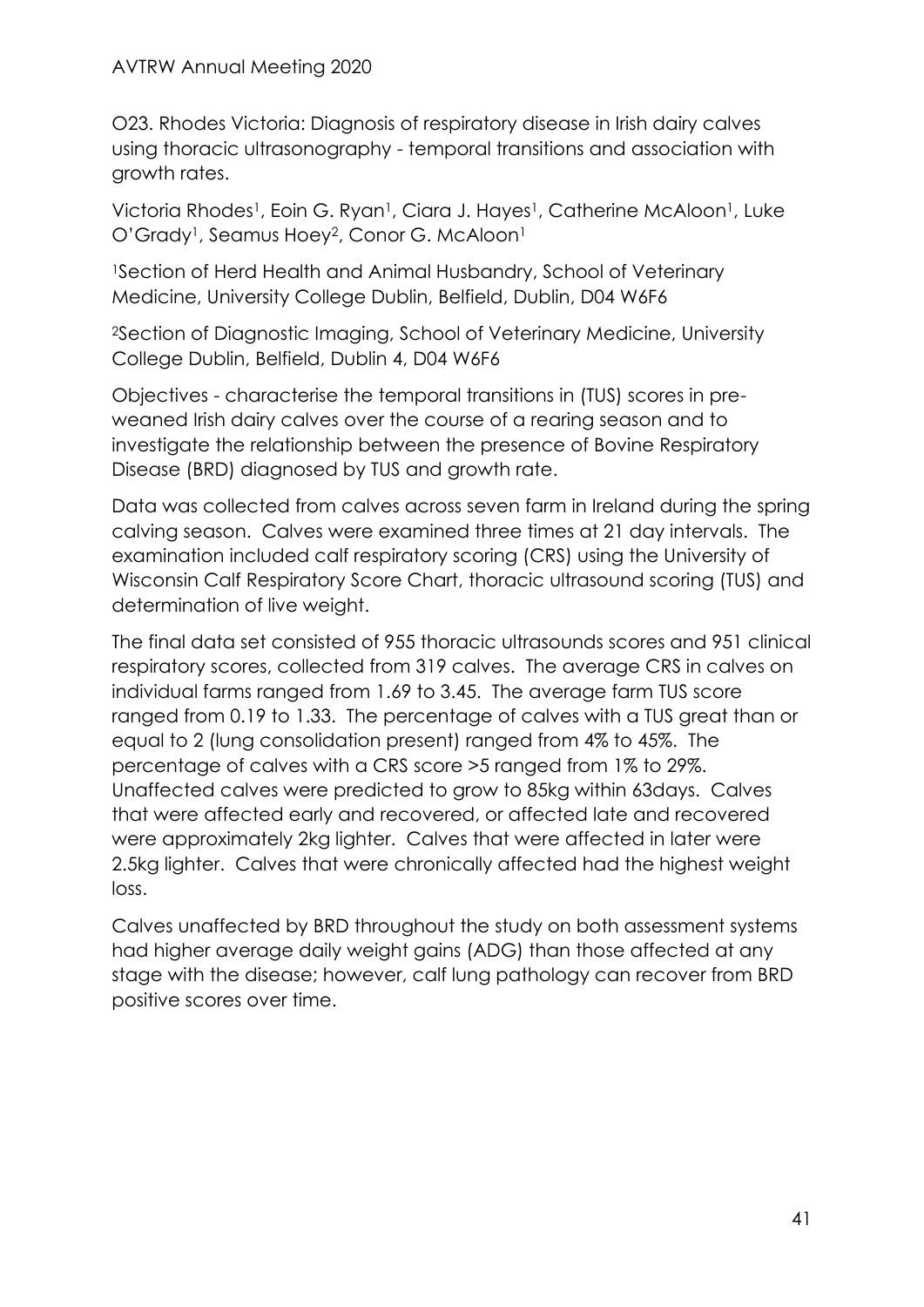#### AVTRW Annual Meeting 2020

O24. O'Neill Lorcan: Antimicrobial resistance in Escherichia coli isolates in pigs from farms with differing levels of antimicrobial use: a longitudinal study.

Lorcan O'Neill<sup>1,2</sup>, Maria Rodrigues da Costa<sup>1,2</sup>, Rachel Grimes<sup>3</sup>, James Gibbons<sup>4</sup>, Edgar Garcia Manzanilla<sup>1,2,</sup> Finola Leonard<sup>1</sup>

<sup>1</sup>School of Veterinary Medicine, University College Dublin, Belfield, Dublin 4, Ireland

<sup>2</sup>Pig Development Department, Teagasc, The Irish Food and Agriculture Authority, Moorepark, Fermoy, Co Cork, Ireland

<sup>3</sup>Department of Clinical Microbiology, Trinity College Dublin, Dublin 2, Ireland

<sup>4</sup>Irish Equine Centre, Johnstown, Co Kildare, Ireland

Antimicrobial resistance (AMR) in bacteria of animal origin present a threat to public health. In Ireland, prophylactic antimicrobial use (AMU) in medicated feed is routinely administered to post weaned piglets. While AMU in pig production has been associated with AMR in Escherichia coli, longitudinal studies are lacking.

This study aimed to investigate the effect of AMU in medicated feed on the evolution of AMR in E. coli isolates during the pig production cycle.

Twelve farms were selected based on their in-feed AMU practices (none, mid, high). Ten litters of piglets were selected from each farm; pooled faecal samples were collected during each production stage (piglet, 1st stage weaner, 2nd stage weaner and finisher). Twenty E. coli isolates from each sample were tested against a panel of 14 antimicrobials. Logistic regression models of resistance to each antimicrobial were constructed using AMU practice and stage of production as explanatory variables.

The highest frequencies of resistance were to doxycycline, ampicillin, trimethoprim/sulfamethoxazole, gentamicin and the fluoroquinolones. Resistance to these agents was highest in 1st stage weaners except for fluoroquinolones where resistance was highest in piglets. Resistance to amikacin or imipenem was not observed and resistance to the cephalosporins was low. For most models, increased AMU predicted increased resistance; the fluoroquinolones were notable exceptions.

Stage of production and in-feed AMU practices influence the occurrence of AMR in pig production. Although further analysis is required, these findings have implications for strategies to control AMR at farm level.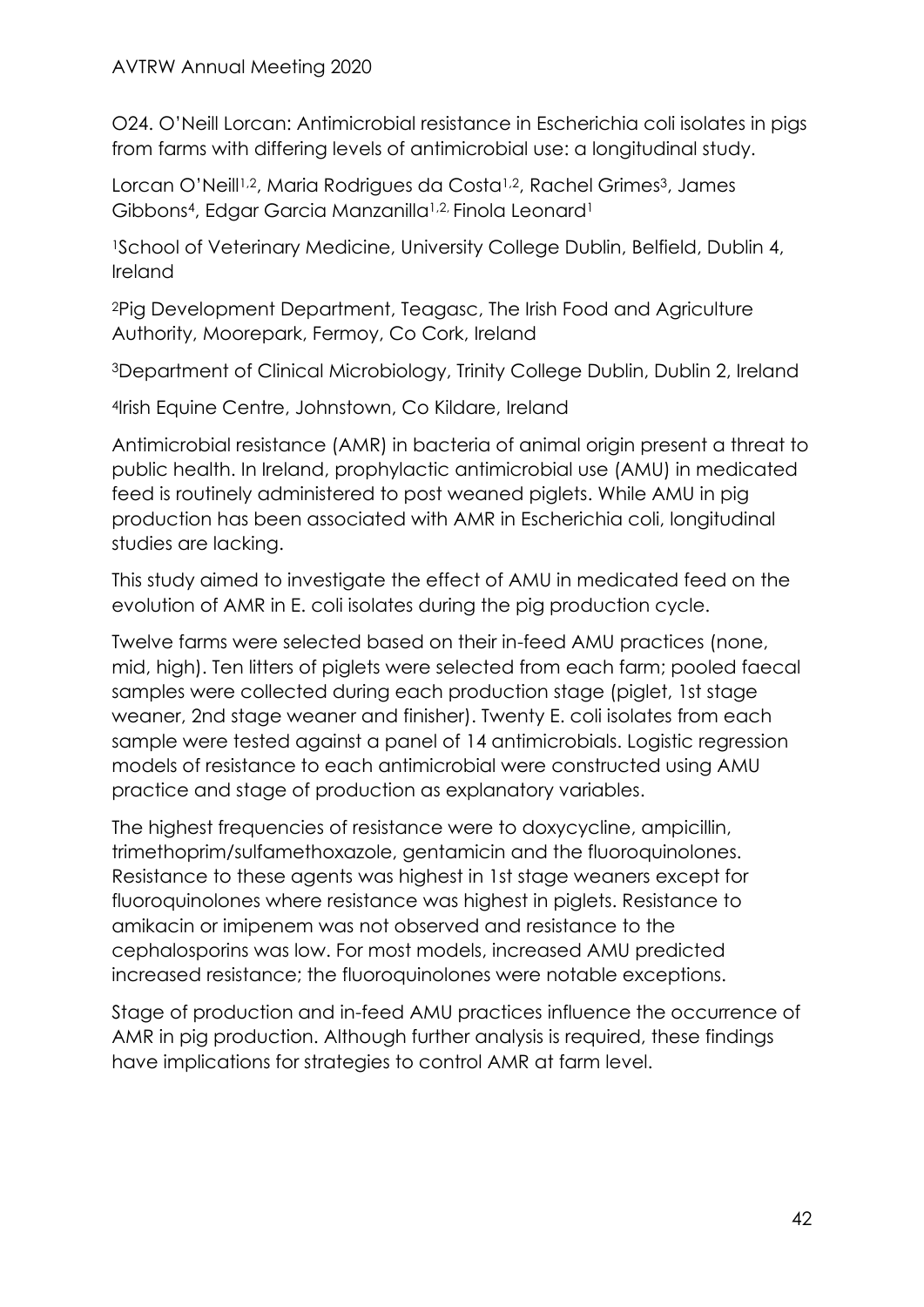# **Session 4. Parasitology.**

Keynote 4: Denwood Matt. Diagnostics and parasitology: the problem of mapping diagnostic test results to disease status.

Department of Veterinary and Animal Sciences, University of Copenhagen Grønnegårdsvej 15, 1870 Frederiksberg

Almost all work on animal disease systems depends on our ability to diagnose both disease and the efficacy of treatment. This is a particular challenge within parasitology because parasites tend to be associated with multiple stages of infection with varying clinical signs, treatment/control possibilities, and potential for detection via different diagnostic tests. I will give a brief overview of some different work that attempts to overcome these challenges within different host/parasite systems, with a particular emphasis on the steps that need to be considered to be able to deal with imperfect diagnostic test information. I will also highlight some challenges and potential solutions to the problems surrounding diagnosis of anthelmnintic resistance.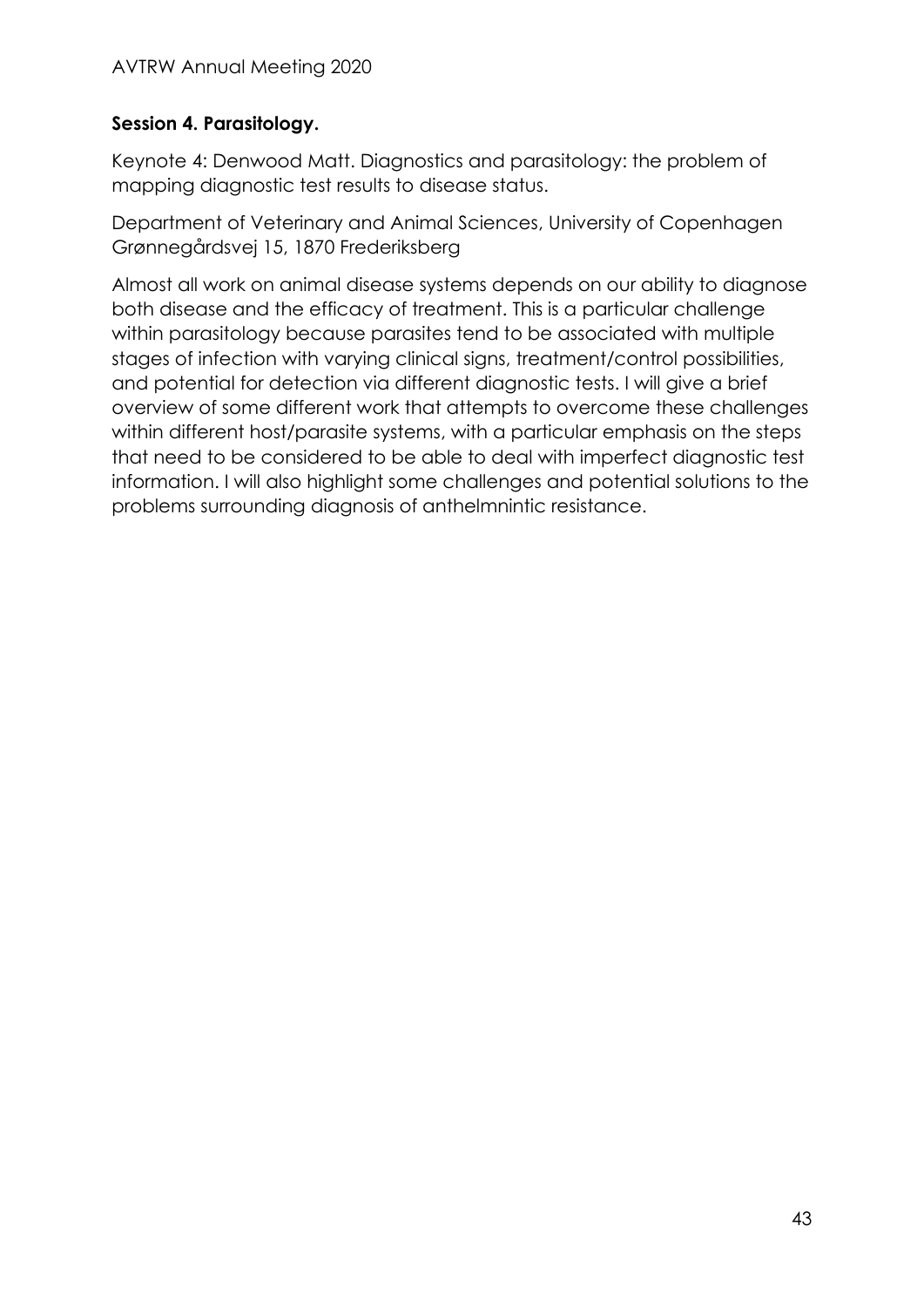O25. Gummery Lauren: Clinical features of T. brucei ssp. infection in working equids in The Gambia: a prospective clinical case series.

Lauren Gummery<sup>1</sup>, Saloum Jallow<sup>2</sup>, Alexandra G. Raftery<sup>1</sup>, Jean Rodgers<sup>3</sup>, David G. M. Sutton<sup>1</sup>

<sup>1</sup>Weipers Centre Equine Hospital, School of Veterinary Medicine, University of Glasgow, Glasgow G61 1QH

<sup>2</sup>The Gambia Horse and Donkey Trust, Sambel Kunda, Central River District, The Gambia

<sup>3</sup>Institute of Biodiversity Animal Health and Comparative Medicine, University of Glasgow, Glasgow G61 1QH

Equine trypanosomiasis is endemic in The Gambia. Progression of naturally occurring infection with T. brucei ssp. (TBr) is poorly documented and frequently causes chronic, fatal neurological disease. This prospective case series followed TBr cases over 9-12 months. Hypotheses were: a) Molecular diagnostics would be necessary to discriminate between TBr +ve/-ve animals due to co-endemicity of other Trypanosoma spp; b) Animals with haemolymphatic TBr infection would develop fatal neurological disease.

All equids in 11 villages in Central River District, The Gambia were examined and blood sampled for trypanosomiasis. Treatment (isometamidium 0.5mg/kg i.v.) was given if animals fulfilled validated criteria. Animals were included (T0) if TBr positive (LAMP/TBR-PCR). Animals were classified as specifically 'symptomatic' for TBr if they fulfilled ≥ 1 clinical criterion (oedema, abortion, neurological disease, BCS<sup>[1]</sup>.5, pyrexia, PCV<sup>[25</sup>%]. CSF was tested if neurological abnormalities existed. Animals were re-examined at 9-12 months (T1).

315/510 animals were treated and tested for TBr, 79 (15%) TBr positive were included (54 donkeys, 25 horses). Low body condition score was associated with positive TBr status (p=0.033).

At T0, 67/79 (84.8%) were 'symptomatic' including 9/79 (11.4%) with neurological abnormalities. CSF samples (n=5) were TBr positive. At T1 (n=38/79), 20/26 (76.9%) of live animals were 'symptomatic', 12/38 were dead (31%) including 8/9 animals with neurological signs at T0 and 2 animals that had developed neurological disease.

Diagnosis on clinical criteria was not reliable. Mortality in neurological animals was high despite treatment. TBr positive animals can remain asymptomatic. Future studies should incorporate control groups and disease staging (CNS/non-CNS).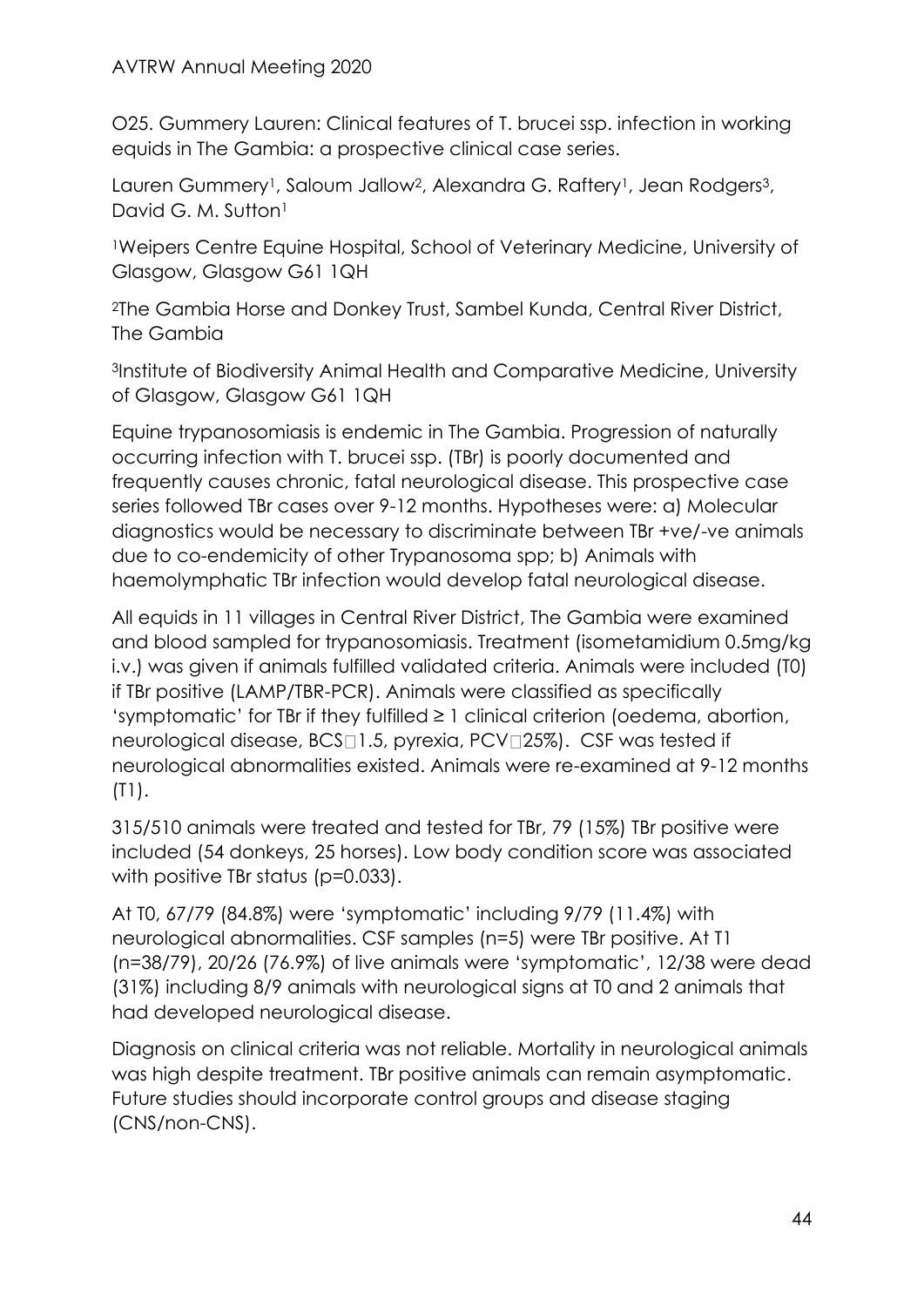O26. McGregor Cassandra: Investigating the role of animal movement in the dissemination of roundworm infection and anthelmintic resistance in livestock.

Cassandra McGregor<sup>1</sup>, Lynsey Melville<sup>1</sup>, Craig Watkins<sup>1</sup>, Darren Shaw<sup>2</sup>, Sian Mitchell<sup>3</sup>, David Bartley<sup>1</sup>

<sup>1</sup>Moredun Research Institute, Pentlands Science Park, Bush Loan, Penicuik, EH26 0PZ

<sup>2</sup>The Royal (Dick) School of Veterinary Studies, University of Edinburgh, Easter Bush Campus, Midlothian, EH25 9RG

<sup>3</sup>Animal & Plant Health Agency, Job's Well Road, Johnstown, Carmarthen, SA31 3EZ

Gastro-intestinal nematode (GIN) infections are costly to the livestock industry, affecting the overall health, welfare and productivity of ruminants. Infections are becoming more difficult to control with the increasing prevalence of anthelmintic resistance in the UK and worldwide. This study aimed to explore the potential risk of dissemination of GIN and anthelmintic resistance posed by animal movements, particularly livestock trade. This study also aimed to explore transportation data in relation to animal movement and the livestock trade. To quantify the prevalence and composition of GIN infections in animals being moved between farms, faecal samples were collected from sheep and cattle being sold at auction. A total of 496 sheep populations and 383 cattle populations were opportunistically collected from 13 breeding and store animal sales at livestock markets across Great Britain over a 5-month period. Differential faecal egg counts were conducted on all samples. Strongyle eggs were observed in 90% of sheep populations (mean±SEM 217 ±127 eggs per gram (epg), range 0-11,268) and 64% of the cattle populations (20±3, range 0-747 epg). *Nematodirus* eggs were observed in 37% of sheep populations (9±1, range 0-216 epg), and 3% of cattle populations (<1 epg, 0-21). The high prevalence of GIN observed in the populations tested highlights the importance of effective quarantine treatment for bought-in stock. Quantitative knowledge of the potential GIN dissemination risk associated with animal trade is important in raising awareness of the risk of importing anthelmintic resistance onto farms and could improve development and uptake of best-practice recommendations, safeguarding the sustainability of livestock production, both now and in the future.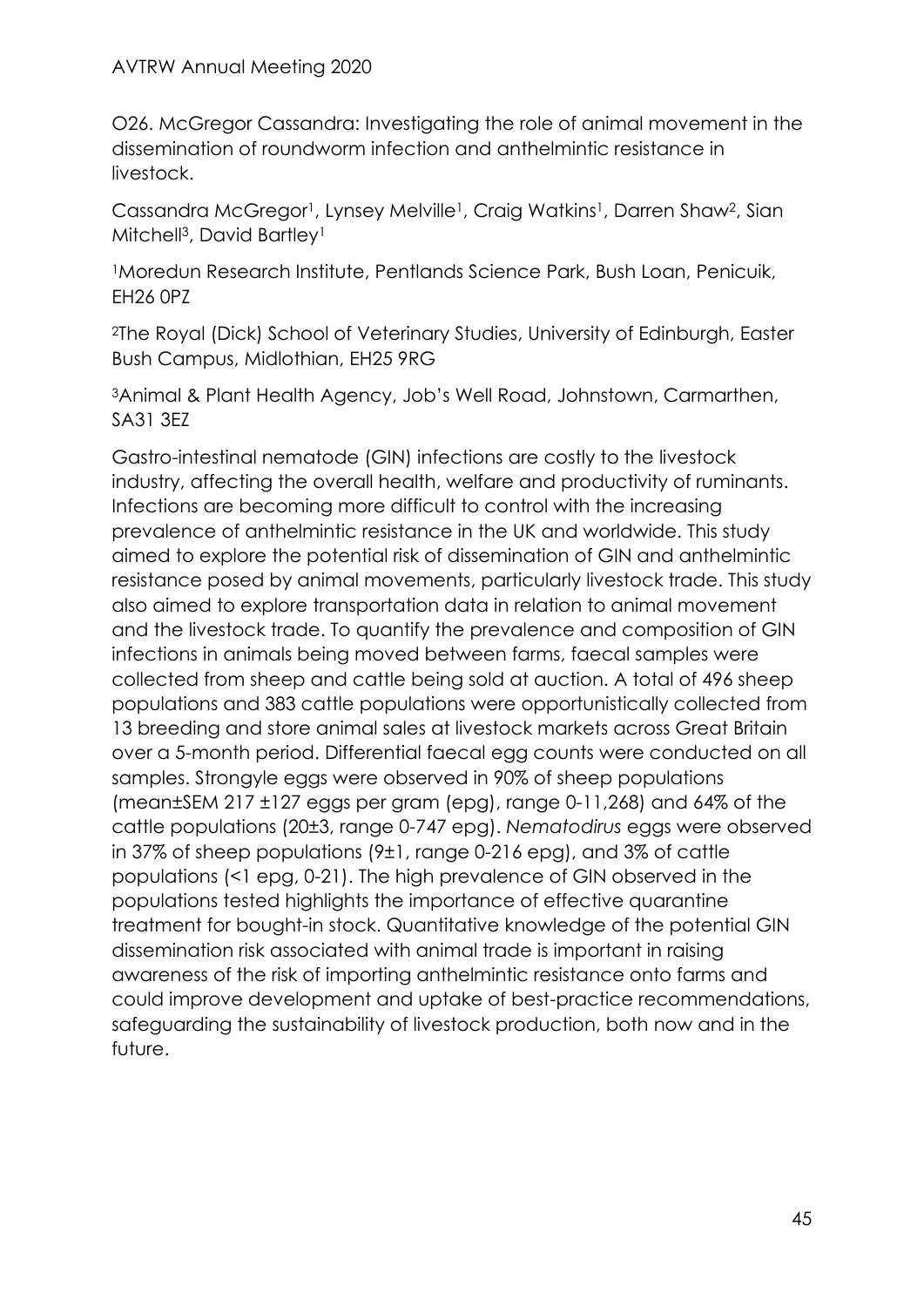O27. Apaa Ternenge: Seroprevalence and risk factors associated with canine vector-borne diseases in Nigeria.

Ternenge T Apaaa<sup>1,2</sup>, Philip O Oladele<sup>2</sup>, Stephen Dunham<sup>1</sup> and Rachael Tarlinton<sup>1</sup>

<sup>1</sup>School of Veterinary Medicine and Science, University of Nottingham, Sutton Bonington Campus Loughbrough, LE12 5RD UK.

<sup>2</sup>College of Veterinary Medicine, University of Agriculture Makurdi, Makurdi, Benue State, Nigeria.

Canine vector-borne diseases (CVBDs) have a large impact on the health status of dogs, they are also known to be potential zoonotic across the globe. In Nigeria, there are limited data on the prevalence, distribution of CVBDs however; no data on risk factors associated with canine vector borne diseases of dogs is available. The aim of this study was to provide current data on the seroprevalence of *Ehrlichia* spp., *Anaplasma* spp., *Borrelia burgdorferi* (sensu lato), and *Dirofilaria* spp. in Nigerian dogs. Blood samples were collected from 259 dogs presented at Nigerian veterinary clinics. Serological testing for CVBDs from the samples were carry out using the SNAP 4Dx kit®. In addition, questionnaires were design to obtain demographic data on the dogs, and likely risk factors for CVBDs were determined utilizing binary logistic regression models.

In general, 32.8% of the samples tested were seropositive for one of the canine vector borne pathogens tested. *Ehrlichia* spp., recorded the highest seroprevalence (29.7%), followed by Anaplasma spp., (10.8%) and *Dirofilaria* spp., (0.4%). All dogs examined were seronegative to *Borrelia burgdorferi* (sensu lato). Following assessment of risk factors, dogs ≥6 months old (p=0.002) infested with ticks (p=0.054) were more likely to be seropositive to CVBDs. In addition, male dogs were more likely to be infested with ticks (p=0.041).

This study demonstrates that dogs  $\geq$  6 months infested with ticks are highly susceptible to CVBDs, and male dogs are at an increased risk of tick infestation.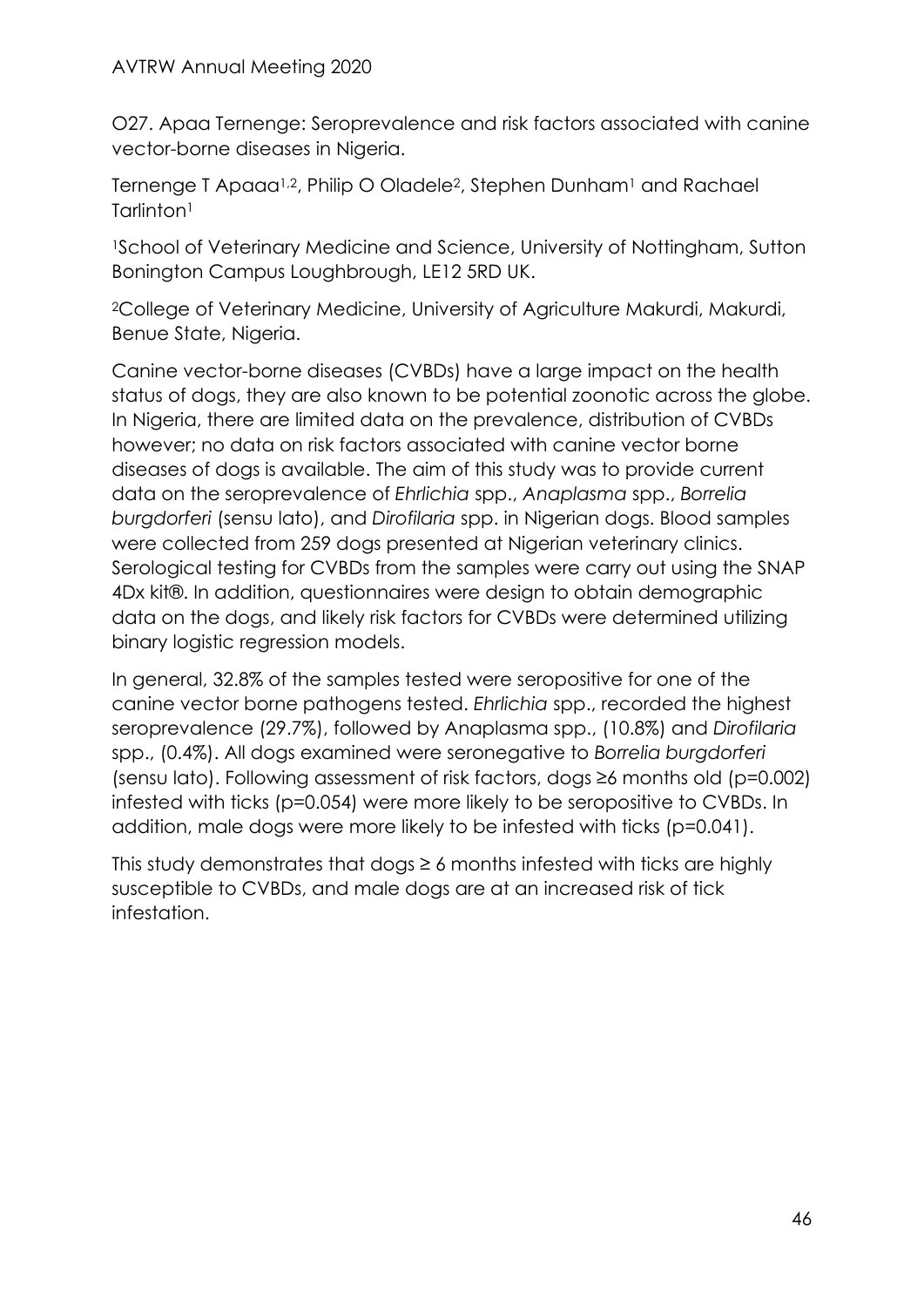O28. Chen Wan: RNA interference in the poultry red mite Dermanyssus gallinae.

Wan Chen<sup>1,2</sup>, Daniel Price<sup>1</sup>, Kathryn Bartley<sup>1</sup>, Francesca Nunn<sup>1</sup>, Jeremy Sternberg<sup>2</sup>, Alan Bowman<sup>2</sup>, Alastair Nisbet<sup>1</sup>, Stewart Burgess<sup>1</sup>

1. Moredun Research Institute, Pentlands Science Park, Bush Loan, Edinburgh, Midlothian, EH26 0PZ, UK

2. Institute of Biological and Environmental Sciences, School of Biological Sciences, University of Aberdeen, Aberdeen, AB24 3FX, UK

The avian haematophagous ectoparasite, Dermanyssus gallinae or the poultry red mite (PRM), causes significant economic losses to the egg laying industry worldwide and also represents a significant welfare threat. Current acaricide-based controls are unsustainable due to the mite's ability to rapidly develop resistance, thus developing a novel sustainable means of control for PRM is a priority. RNA interference (RNAi) represents a powerful method of pest control and works by selectively knocking-down genes, which are crucial to the mite's survival and has been employed in pest management for decades. Here we describe the interrogation of the PRM genome, and subsequent identification of the key components of the small interfering RNA (si-RNA) and micro-RNA (miRNA) pathways, which indicate the likely presence of these mechanisms in PRM. In addition, we noted the absence of Aub and P-element induced wimpy testis (Piwi) genes indicating the absence of the Piwi-interacting RNA (piRNA) pathway in PRM. The function of the exosiRNA pathway was confirmed by selective knock-down of the vATPase gene in PRM, using dsRNAs targeting two regions of the vATPase-subunit A. Successful gene knock-down was observed with a significant reduction in vATPase expression being observed. Gene knockdown was achieved within 24 hours, and persisted for at least 120 hours. The significance of gene knockdown in PRM has shown the potential of RNAi as a control measure for the poultry industry.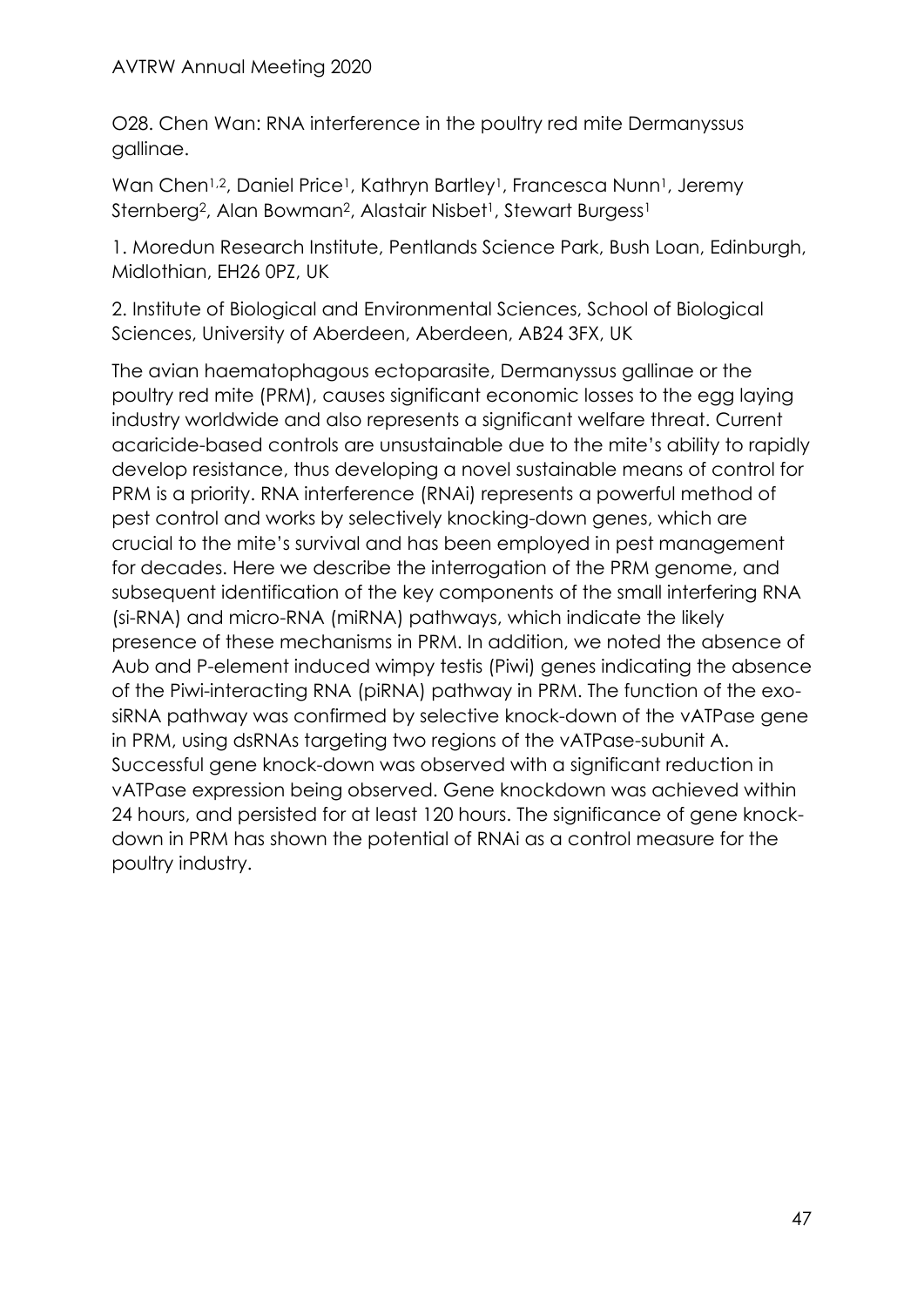O29. Evangelista Francisco Miguel Dias: In silico identification of vaccination targets from Ascaris lumbricoides and Ascaris suum proteomes.

Francisco Miguel Dias Evangelista<sup>1</sup>, Arnoud H.M. van Vliet<sup>1</sup>, Scott P. Lawton<sup>2</sup>, Martha Betson<sup>1</sup>

<sup>1</sup>School of Veterinary Medicine, Faculty of Health and Medical Sciences, University of Surrey

<sup>2</sup>Epidemiology Research Unit, Scotland's Rural University College (SRUC), An Lòchran, Inverness, IV2 5NA

Ascariasis is the most prevalent of the soil-transmitted helminth (STH) diseases in the world, estimated to affect up to 1.5 billion people. This disease is a zoonosis caused by the roundworm parasites Ascaris lumbricoides and A. suum, infecting both humans and pigs. Currently, there is no vaccine available that has been approved to be used in humans or in pigs, and mass drug administration continues as the most common control method, leading to concerns of anthelminthic resistance. In this work we focus on the identification of potential vaccine antigen targets.

For this, we have used a "Reverse Vaccinology" approach to identify targets that could be further tested in a laboratory environment. The three genomes available for Ascaris spp., one for A. lumbricoides and two for A. suum, are annotated into three proteomes that contained over 100,000 protein sequences. These proteins were analyzed using bioinformatic tools (e.g. Vacceed, VaxiJen, and AllergenFP) which tested for: sub-cellular location, presence of signal peptides, transmembrane location, MHC class II molecular binding, antigenicity and, at last, allergenicity. To date, six proteins are predicted as "good" candidates for new in vitro assays and further testing as vaccination targets. These six candidates will be further investigated for their usability as either recombinant vaccines or the development of epitopebased vaccines.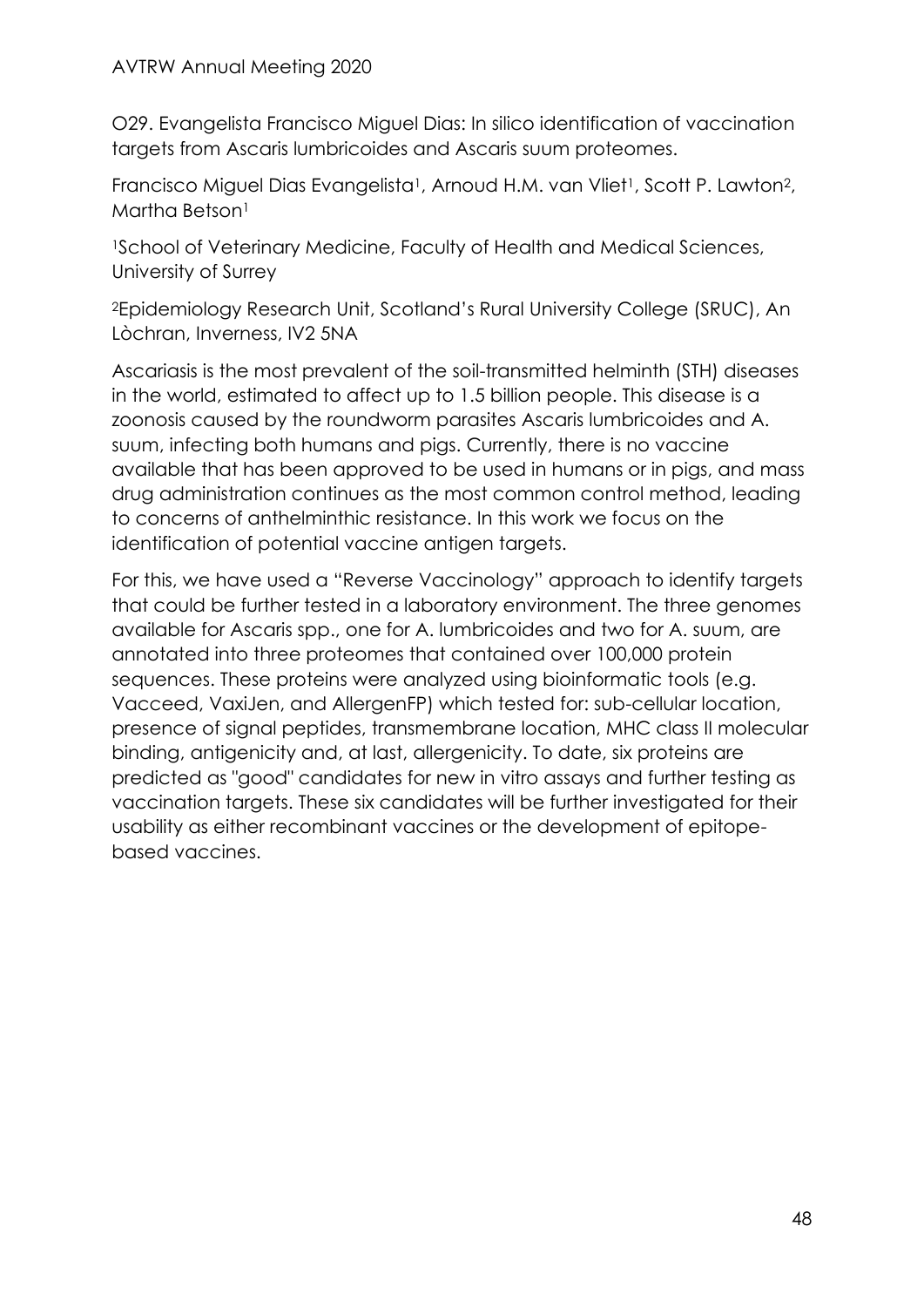# **Poster Abstracts**

<span id="page-48-0"></span>P1. O'Hagan Maria: Do European badgers (Meles meles) cross major roads?

M. J. H. O'Hagan<sup>1</sup>, C.M. McCormick<sup>1,2</sup>, S.F. Collins<sup>3</sup>, K.R. McBride<sup>1</sup>, F. D. Menzies<sup>1</sup>

<sup>1</sup>Veterinary Epidemiology Unit, Department of Agriculture, Environment and Rural Affairs, Belfast, Northern Ireland

<sup>2</sup>Agri-Food and Biosciences Institute, Veterinary Sciences Division, Stoney Road, Belfast, Northern Ireland

<sup>3</sup>Department of Agriculture, Environment and Rural Affairs, TVR Field Implementation Unit, Newry, Northern Ireland

As part of the Test and Vaccinate or Remove (TVR) badger intervention research study in Northern Ireland, a project was launched in order to answer the following question: Do badgers cross major roads such as the A1 dual carriageway, which runs from Belfast to Newry? This road acted as a western boundary for the TVR study area with the aim of discouraging movements of badgers in and out of the study area.

A total of five badgers were trapped in the TVR study zone close to the A1 and were fitted with a Global Positioning System (GPS) collar in October 2017. The collars were scheduled to record 24 locations per night.

Only one of the five badgers crossed the A1, which was on one occasion only and for a short time period. Based on the 4313 location points recorded in total for the five collared badgers, only 2 location points were recorded on the western side of the A1.

Although the number of badgers involved in this study is small, it can be concluded that in general badgers rarely cross major roads which would suggest that roads like the A1 provided a good barrier for badger movements. This finding is supported by evidence from other studies. This finding is important for the development of future badger intervention areas where major roads can be considered as hard borders to discourage migrations of badgers in and out of the intervention zone.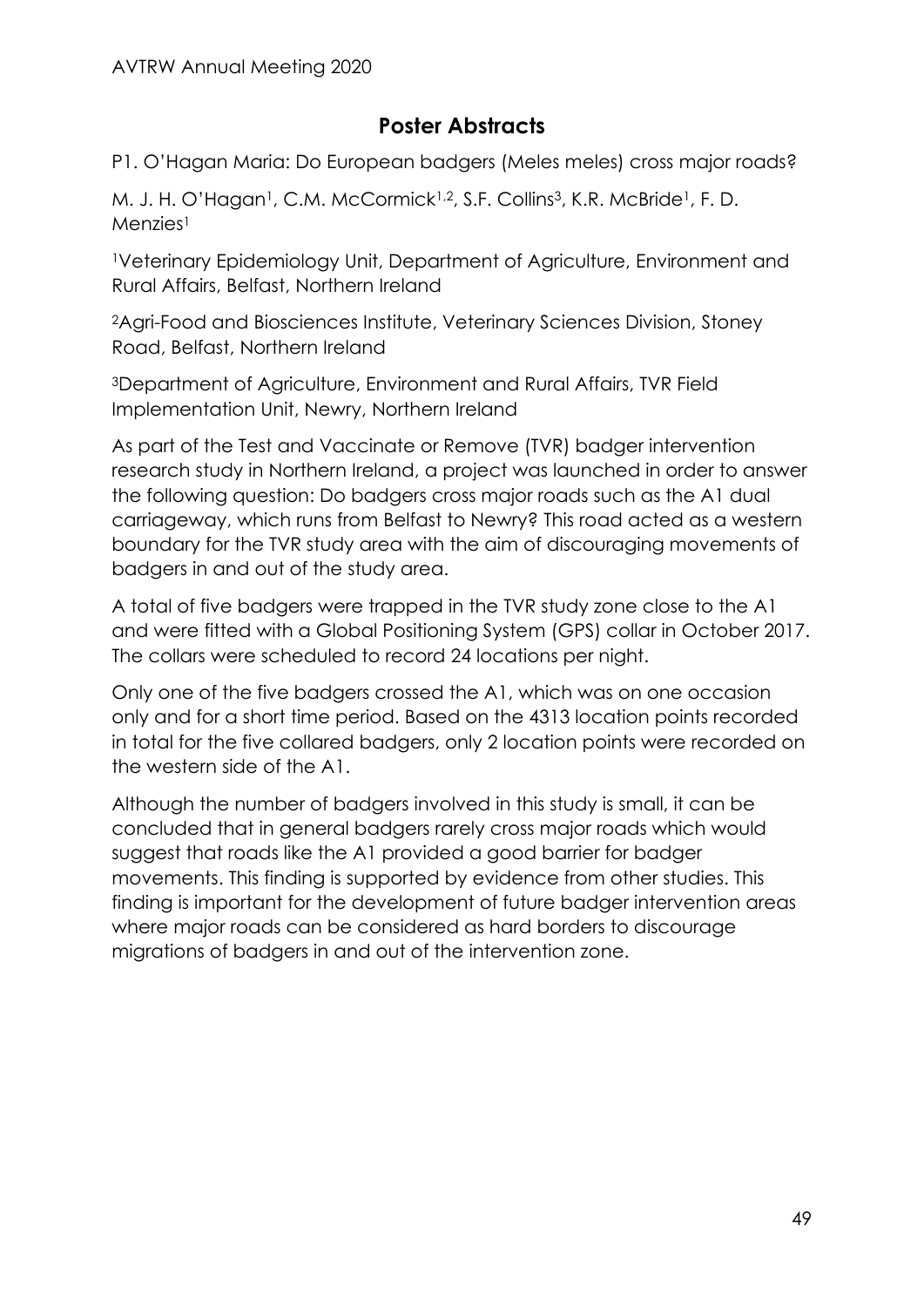#### AVTRW Annual Meeting 2020

P2. Garrett Declan: Simultaneous Quantification of Metals, Metalloids and Non-Metals in Animal Blood by Inductively Coupled Plasma - Mass Spectroscopy.

Declan Garrett<sup>a</sup>, Celine Mannion<sup>a</sup> and John Cleary<sup>b</sup>

<sup>a</sup>Pathology Division, Department of Agriculture, Food and the Marine,

Backweston Laboratory Campus, Celbridge, Co. Kildare

<sup>b</sup>Department of Science and Health, Institute of Technology Carlow, Kilkenny Road, Carlow

In veterinary clinical chemistry and toxicology, the development of multielement methods assists in the diagnosis of deficiencies and toxicities and in the elemental profiling of animals, which in turn is essential in promoting and safeguarding public health, animal health, and animal welfare. Limited methods are available for multi-element analysis of blood; they are often restricted to human blood. They often require a digestion step and have low throughput or a limited range of elements. A high-throughput multi-element method, using an alkaline dilution approach, has been developed for the quantification of 12 elements (aluminium, arsenic, cadmium, chromium, cobalt, copper, lead, manganese, molybdenum, nickel, selenium, and tin) in avian, bovine, caprine, cervine, equine, ovine, and porcine blood. Samples and calibration standards are prepared in an aqueous solution of n-butanol, NH4OH, EDTA, and Triton-X 100 and analysed for a range of isotopes by inductively coupled plasma – mass spectroscopy (ICP-MS) in combination with an integrated sample introduction system – discrete sampler (ISIS-DS) and a high matrix interface (HMI) attachment. Internal standards rhodium, tellurium and thulium have been selected as appropriate and preliminary results to-date, using whole blood Seronorm™, indicate this method is suitable for multi-element analysis of blood. Linearity, stability, limit of detection, limit of quantification, precision, recovery, ruggedness, and uncertainty of measurement will be determined, and the method will be validated in accordance with ISO 17025. Project research will provide new knowledge and tests to support investigative and surveillance services for animal disease and food safety incidents.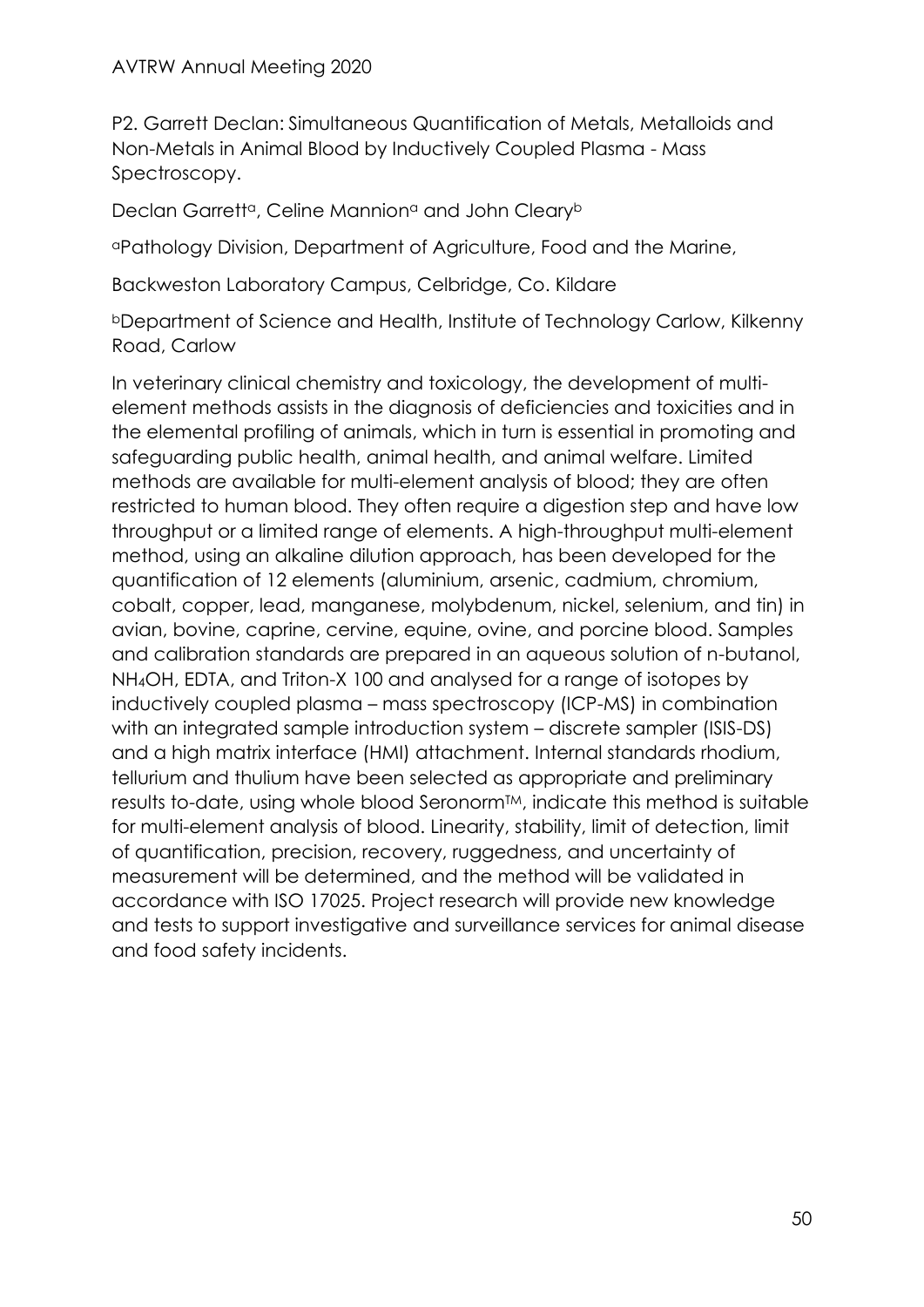P3. Setyo Laura Christina: Abortion in a Hereford X (*Bos taurus*) associated with *Bacillus licheniformis.*

Laura Christina Setyo

University of Surrey

Bacillus licheniformis is a ubiquitous organism commonly associated with sporadic bovine abortion in the UK. This report describes a case of placentalfetal infection and abortion in a bovine associated with B. licheniformis infection. Stomach contents and lung tissue from the aborted fetus were collected for identification of the causative agent. Histopathology demonstrated a necrosuppurative placentitis and multifocal suppurative pneumonia. Bacterial isolation and histopathology were used to confirm the etiology, B. licheniformis, in fetal tissues. Extensive testing was performed to rule out other causes of bovine abortion (see Table 1).

| <b>Test</b>                               | <b>Result</b>                                    |  |  |  |
|-------------------------------------------|--------------------------------------------------|--|--|--|
| Aerobic culture (foetal stomach contents) | Mixed flora containing a moderate growth of      |  |  |  |
|                                           | Bacillus spp. Predominant spp.                   |  |  |  |
| Aerobic culture (lung)                    | Mixed flora containing a moderate growth of      |  |  |  |
|                                           | <b>Bacillus licheniformis</b>                    |  |  |  |
| Real-time PCR for Leptospira spp. (kidney |                                                  |  |  |  |
| tissue)                                   | No pathogenic Leptospira DNA detected            |  |  |  |
| Real-time PCR for Neospora spp. (brain    |                                                  |  |  |  |
| tissue)                                   | Neospora DNA not detected                        |  |  |  |
| Campylobacter spp. enrichment culture     | No Campylobacter spp. isolated                   |  |  |  |
| (foetal stomach contents)                 |                                                  |  |  |  |
| Fungal culture (foetal stomach contents)  | No fungi recovered                               |  |  |  |
| Modified Ziehl-Neelsen smear (foetal      | No organisms resembling Brucella spp., Chlamydia |  |  |  |
| stomach contents)                         | spp. or Coxiella spp. seen.                      |  |  |  |

**Table 1.** Laboratory test results.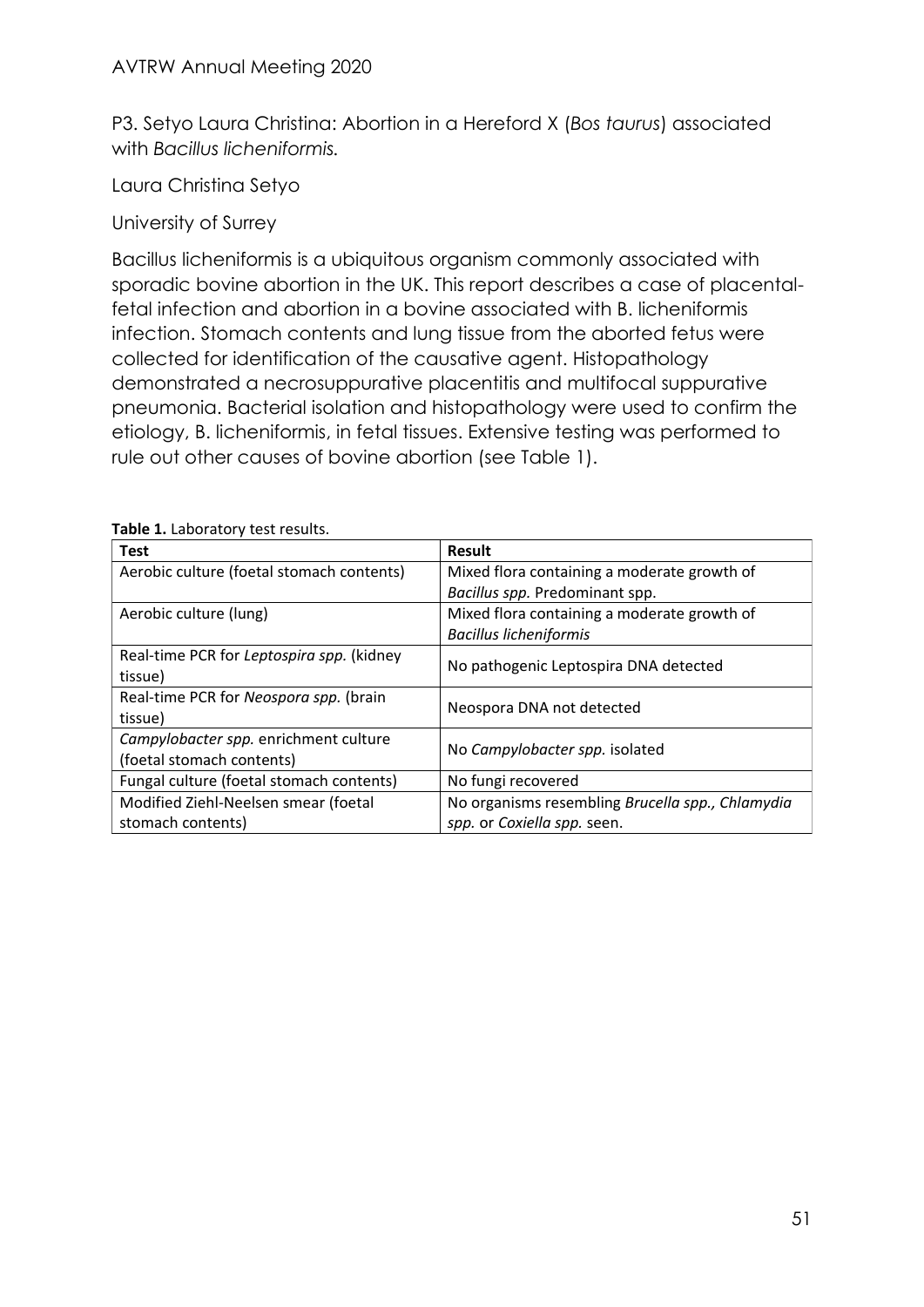### AVTRW Annual Meeting 2020

P4. Varghese Anitha: Developing an ELISA based serology diagnostic for detecting antibodies against louping ill virus (LIV).

Anitha Varghese<sup>1,2</sup>, Janet Daly<sup>1</sup>, Kevin Gough<sup>1</sup>, Mara Rocchi<sup>2</sup>

<sup>1</sup>School of Veterinary Medicine and Science, University of Nottingham

<sup>2</sup>Moredun Research Institute, Scotland

Louping ill virus is a UK endemic flavivirus vectored by *Ixodes ricinus* ticks. LIV mainly affects sheep and red grouse usually with a fatal outcome in the latter. The disease in sheep was controlled by a vaccine that has become unavailable. This is likely to lead to a rise in new cases and economical loss, especially in lambs who would have been protected by maternal antibodies. There is a need for a rapid diagnostic test as current serology diagnostics take over a day to complete.

Phage display is an in-vitro selection technique in which peptides of interest can be identified through iterative rounds of biopanning against a phage library. The main advantage of phage display is the linking of the phenotype (peptide binding properties) with genotype (the peptide gene displayed by the phagemid). Serum antibodies can be used to select specifically binding phages.

Output phage clones from the biopanning experiment were tested in an ELISA against LIV positive sera to test their ability in detecting LIV IgG.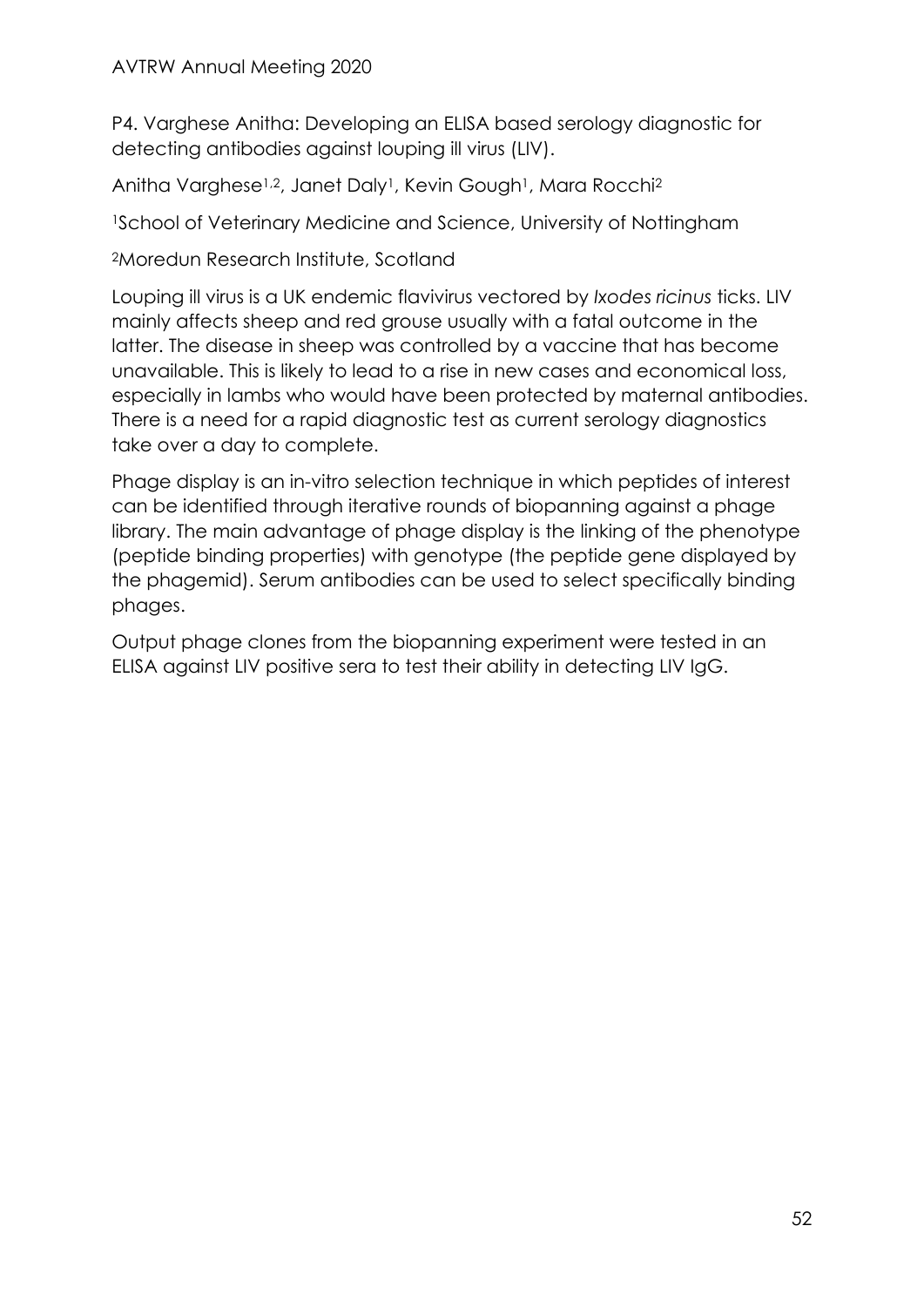P5. Sanchez-Arsuaga Gonzalo: Novel vaccine candidates related to the endogenous development in *Eimeria:* a characterization approach.

Gonzalo Sanchez-Arsuaga, Damer Blake, Fiona Tomley and Virginia Marugan-Hernandez

Department of Pathobiology and Population Sciences, Royal Veterinary College, Hertfordshire, United Kingdom

Poultry coccidiosis caused by *Eimeria* spp. is a severe intestinal disease that has a significant economic impact on the farming sector. Treatment and prevention principally rely on the use of coccidiostat in feed; however, this could led to drug-resistant *Eimeria* strains. The second most effective prevention strategy is the use of live vaccines, but high cost and complications of production have led to limited use. Research in new generation vaccines has emerge as a suitable alternative, but the identification and validation of protective antigens has shown to be complex. Dense granules (DG) are a major storage organelle for parasitophorous vacuole proteins in *Eimeria* close related parasites such as *Toxoplasma gondii*. Nevertheless, their presence has not been proved in *Eimeria* and limited information is available regarding DG proteins (EtGRAs).

Low number of DG gene orthologues found in *Eimeria* genome together with the lack of microscopic visual evidence, make the points of DG existence and EtGRAs description worth considering. Additionally, over-expression found in some EtGRAs during invasion and early development, the association with MCH class I and positive outcome of certain DG proteins as vaccines in *Toxoplasma* leads to hypothesize EtGRAs as possible vaccine candidates.

Herein, three EtGRAs were selected. Firstly, an in-silico characterization was carried out. Secondly, a genetic approach was performed, looking for possible SNP's among worldwide field samples and, therefore, elucidating preexisting genetic diversity and function significance. Further work will be performed to identify intracellular localization, demonstrate the existence of DG-like structures and evaluate their potential as vaccine antigens.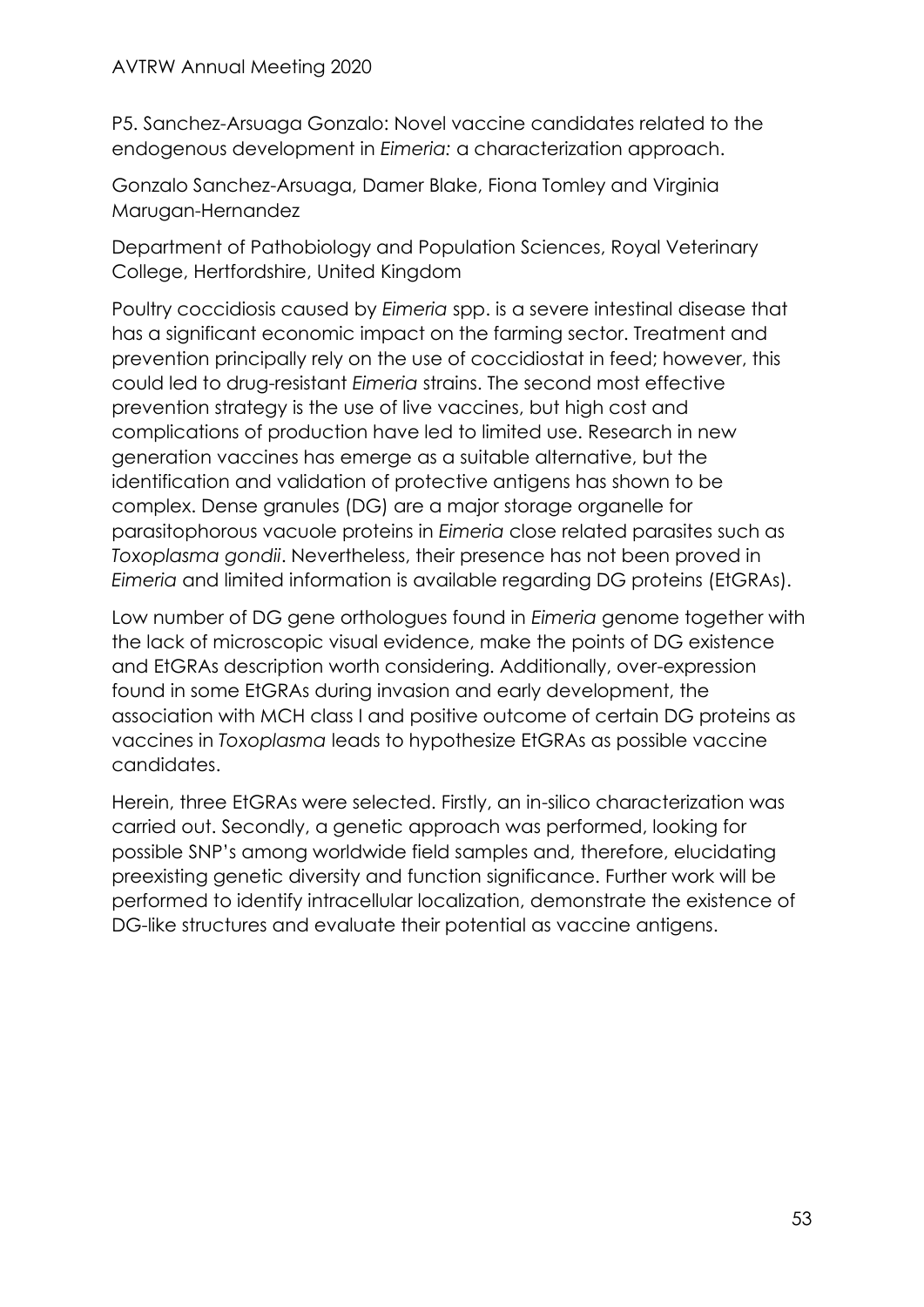P6. Widdicombe Jo: Evaluating spatial and temporal Cystic Echinococcosis risk in Argentina.

Jo Widdicombe, Joaquin Prada and Daniel Jackson

University of Surrey

## **Objectives**

To integrate human and canine surveillance data on cystic echinococcosis (CE) incidence at small spatial scales, using a spatiotemporal statistical model. This will allow the generation of fine-scale risk maps of CE in Rio Negro, Argentina. Outputs will be used to inform the regional action plan for CE control coordinated by Pan American Health Organisation (PAHO).

## **Introduction**

Cystic Echinococcosis is a neglected tropical disease causing significant public health problems worldwide. It is endemic in South America, with up to 5000 human cases reported annually. In Argentina, the epidemiological situation varies considerably by region, as do the level of control measures in place.

## Methods

Using 15 years of recent human data from the control and surveillance programme in Rio Negro (2003-2018) and three cross-sectional surveys in dogs during that time period in the region, we developed a statistical spatiotemporal model in a Bayesian framework to estimate risk of CE at the implementation unit level.

# Expected outcomes

Our model results provide additional insights into the epidemiology of CE in the region and will allow for a rigorous evaluation of current control efforts and optimised deployment of interventions with the most suitable and economically viable strategies.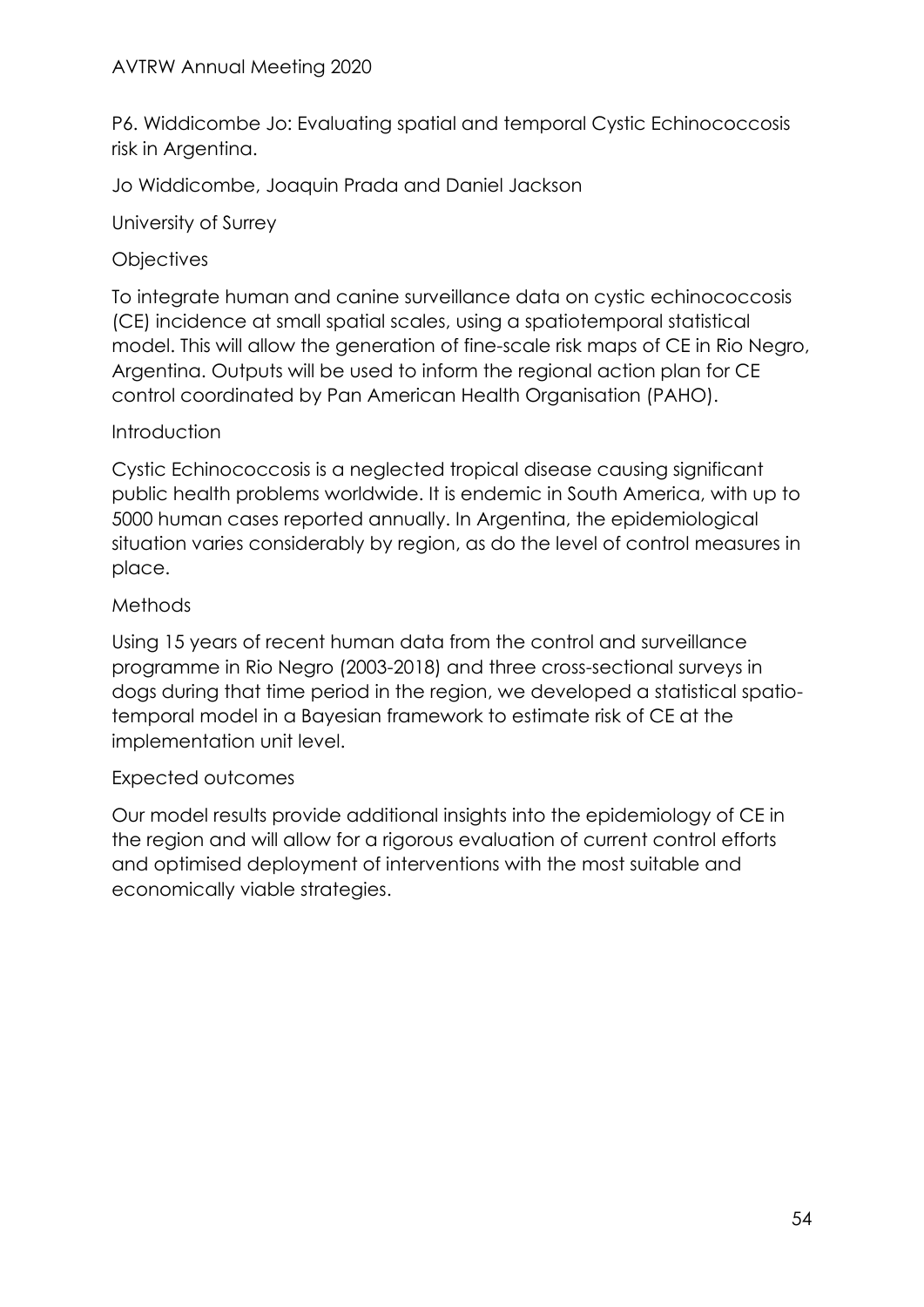P7. Burrell Alison: Use of antimicrobials in animal health on the island of Ireland: knowledge, attitudes and behaviour.

McKernan, C.<sup>1</sup>, Burrell, A.M.G<sup>2</sup>, Martin, H.<sup>3</sup>, Benson, T.<sup>1</sup>, Costa, M.R.<sup>2</sup>, Regan, Á., Manzanilla, E.G. <sup>2</sup>, Dean, M. <sup>1</sup>, McAloon, C.G<sup>3</sup>

- <sup>1</sup> Queens University, Belfast
- <sup>2</sup> Teagasc, Ireland
- <sup>3</sup> University College Dublin, Ireland

Antimicrobial resistance (AMR) is a global health risk which affects humans and animals resulting in a significant loss of effectiveness of vital medication used to treat illness.

The food-producing animal industry is an area in which antibiotics need to be used more prudently, with antimicrobials, including those deemed to be critically important to human health, being used as a prophylaxis or metaphylaxis instead of improving herd health management practices.

Objectives: analyse primary and secondary mixed-methods data to identify psychosocial factors which influence antimicrobial use on the island of Ireland.

Results: Vet's prescribing behaviours are influenced by moral obligation, a shift in perceived role, profit, experience, pressure from clients, uncertainty and peers. Farmers' use of antimicrobials is affected by awareness, farm practices, emotions, perceived risk, habit and social influences. There is a lack of validated measures to monitor amounts of antimicrobials used per sector and behavioural patterns of antimicrobial use on farms in Ireland.

The risk of AMR could be greatly reduced with behavioural changes to farm practices, e.g. biosecurity and herd health management. There is a lack of literature on taking a behavioural science approach to antimicrobial use, however addressing individual (motivation, self-efficacy) and interpersonal factors show more positive, long-term changes than restrictive measures alone. Findings show that improving vet-farmer communication through motivational interviewing and evidence-based behaviour change techniques will elicit positive behaviour change in the field of AMR in animals.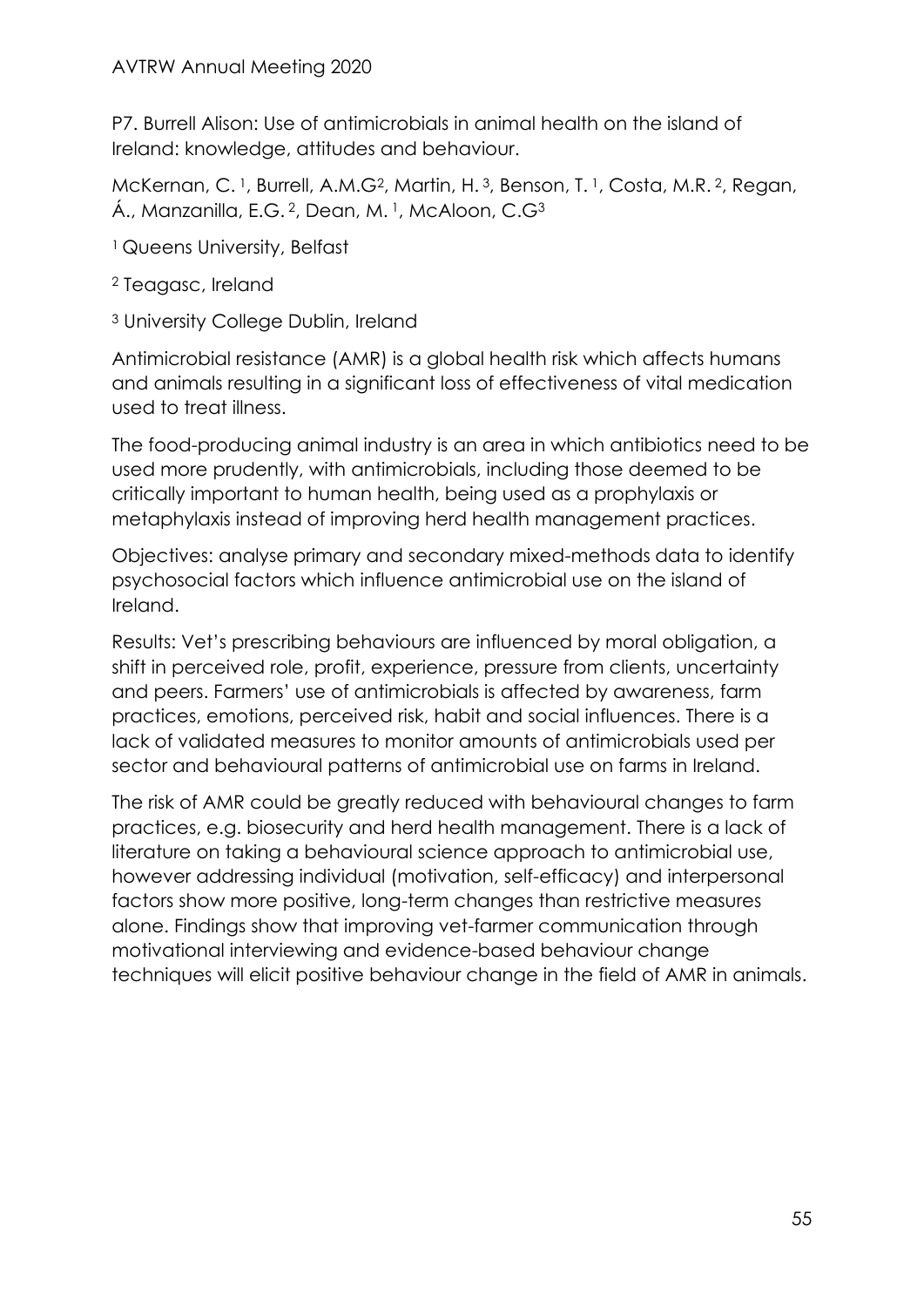P8: Collins PJ: Retrospective study of porcine circovirus type 2 (PCV2) genotypes in Northern Ireland from 1996-2006 and 2011-2015: Genotypic shift from PCV2a to PCV2b.

Natalia Zaykalova<sup>1</sup>, Paula LaganTregaskis<sup>1</sup>, Karen McKay<sup>1</sup>, Michael McMenamy<sup>1</sup>, Helen O' Shea<sup>2</sup>, Mark Mooney<sup>3</sup>, Gordon Allan<sup>3</sup>, John McKillen<sup>1</sup>, PJ Collins<sup>1</sup>

<sup>1</sup>Veterinary Sciences Division, Agri-Food and Biosciences Institute, Belfast, Northern Ireland BT4 3SD

<sup>2</sup> Department of Biological Sciences, Cork Institute of Technology, Rossa Avenue. Bishopstown, Cork, Ireland

<sup>3</sup>School of Biological Sciences, Queen's University of Belfast, Lisburn Road, Belfast BT9 7BL

Porcine circovirus type 2 (PCV2), is the causative agent of postweaning multisystemic wasting syndrome (PMWS) in pigs. PCV2 was first identified in 1998 and according to the most recent global analysis, eight PCV2 genotypes have been identified, namely, PCV2 a-h. To date, there has been no phylogenetic study published about circulating PCV2 strains in Northern Ireland. To address this issue and to explore the current situation, the open reading frame 2 (ORF2) of 22 PCV2 isolates dated 2011 - 2015 were analysed in the present study. Comparison of current strains to 28 archival strains dated 1997 - 2006 was performed. Eighteen percent of the current strains belong to PCV2a and 82% to PCV2b genotypes, compared to 36% of PCV2a and 64% of PCV2b for archived strains. PCV2c, PCV2d, PCV2e, PCV2f, PCV2g or PCV2h were not identified in the present study. These results indicate the ongoing genotype shift in the prevalence of PCV2a to PCV2b in Northern Ireland pig farms which occurred before the widespread vaccination against PCV2, whereas the recent genotype shift from PCV2b to PCV2d has occurred in other countries since the introduction of PCV2 vaccination. Given the observed high evolutionary substitution rate of PCV2, the emergence of new genotypes (PCV2d, PCV2e, PCV2f, PCV2g and PCV2h), which may be as a result of factors such as vaccination pressure and natural selection and emphasises the importance of continued monitoring of PCV2.